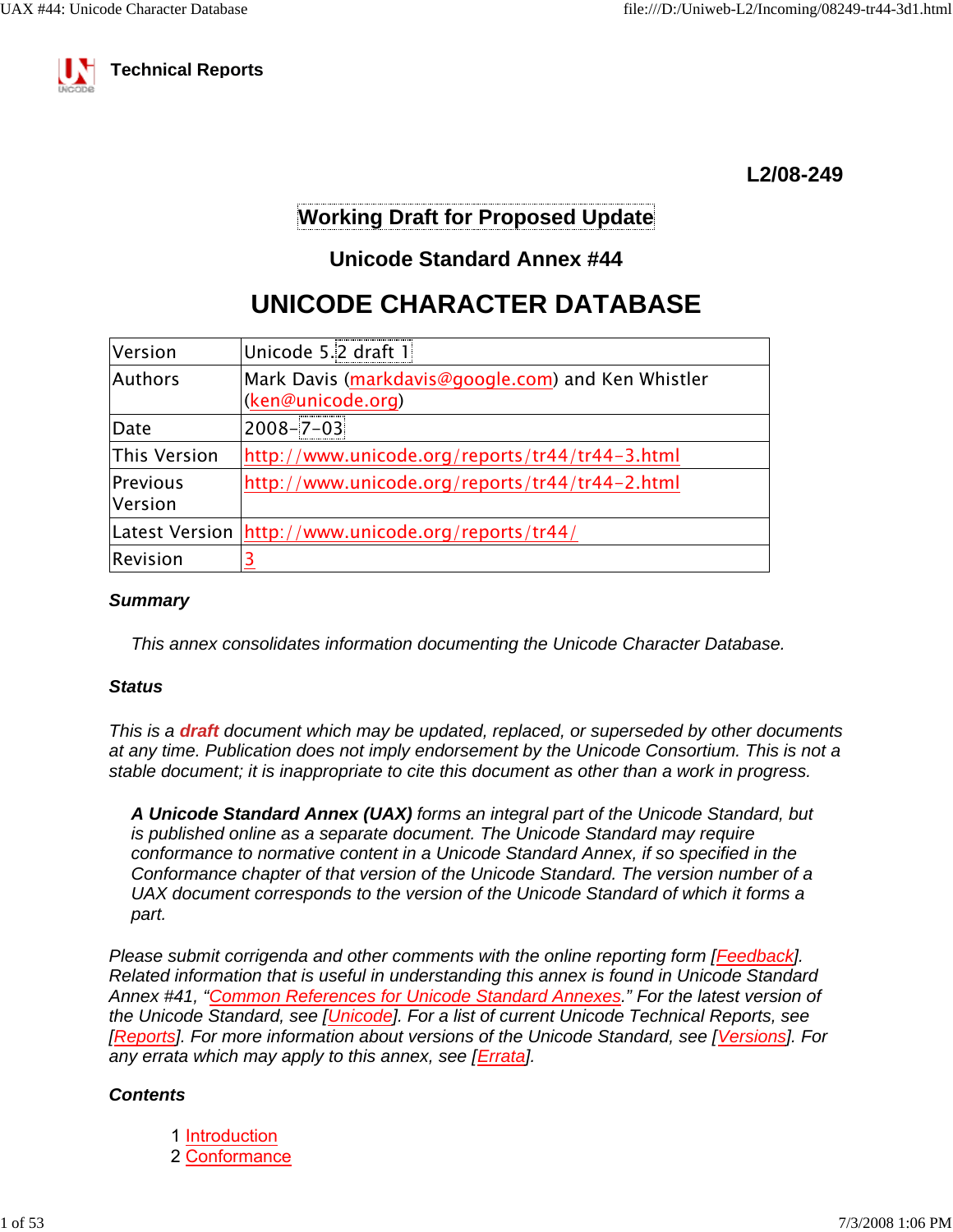- 2.1 Simple and Derived Properties
- 2.2 Use of Default Values
- 2.3 Stability of Releases
- 3 Documentation
	- 3.1 Character Properties in the Standard
	- 3.2 The Character Property Model
	- 3.3 NamesList.html
	- 3.4 StandardizedVariants.html
	- 3.5 Unihan and UAX #38
	- 3.6 Data File Comments
	- 3.7 Obsolete Documentation Files
- 4 UCD Files
	- 4.1 Directory Structure
	- 4.2 File Format Conventions
	- 4.3 File List
	- 4.4 Zipped Files
	- 4.5 UCD in XML
- 5 Properties
	- 5.1 Property Table
	- 5.2 Derived Extracted Properties
	- 5.3 Property Summary
	- 5.4 Case and Case Mapping
	- 5.5 Property Value Lists
	- 5.6 Property and Property Value Aliases
	- 5.7 Matching Rules
	- 5.8 Invariants
	- 5.9 Validation

#### 6 Test Files

- 6.1 NormalizationTest.txt
- 6.2 Segmentation Test Files and Documentation

7 UCD Change History

**Acknowledgments** 

References

**Modifications** 

*Warning: the information in this annex does not completely describe the use and interpretation of Unicode character properties and behavior. It must be used in conjunction with the data in the other files in the Unicode Character Database, and relies on the notation and definitions supplied in The Unicode Standard. All chapter references are to Version 5.0.0 of the standard unless otherwise indicated.*

## **1 Introduction**

The Unicode Standard is far more than a simple encoding of characters. The standard also associates a rich set of semantics with each encoded character—properties that are required for interoperability and correct behavior in implementations, as well as for Unicode conformance. These semantics are embodied in the Unicode Character Database (UCD), a collection of data files which contain the Unicode character code points and character names. The data files define the Unicode character properties and mappings between Unicode characters (such as case mappings).

This annex describes the UCD and provides a guide to the various documentation files associated with it.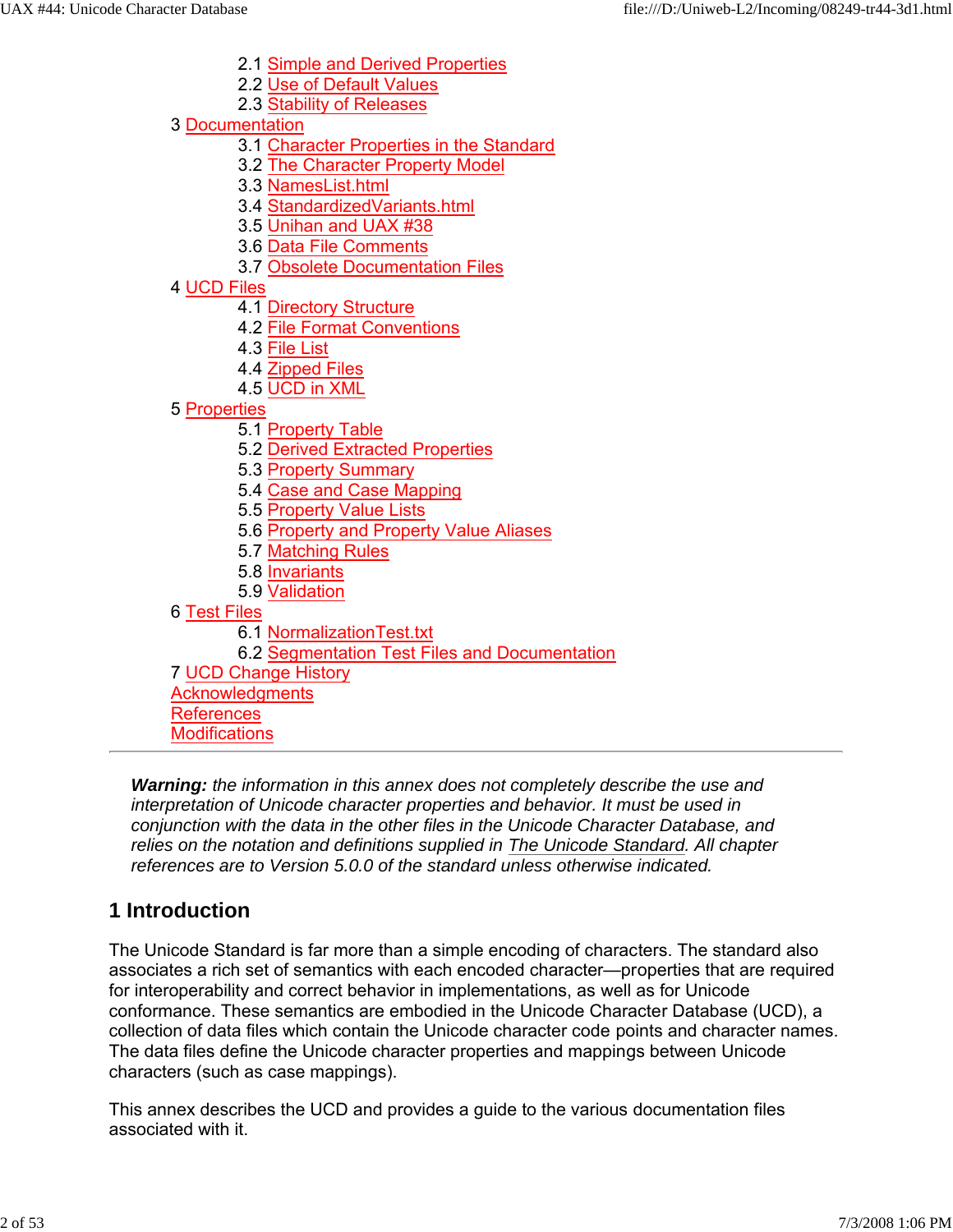The latest version of the UCD is always located on the Unicode Web site at:

#### http://www.unicode.org/Public/UNIDATA/

The specific files for the UCD associated with this version of the Unicode Standard (5.2.0) are located at:

http://www.unicode.org/Public/5.2.0/

Stable, archived versions of the UCD associated with all earlier versions of the Unicode Standard can be accessed from:

http://www.unicode.org/ucd/

For a description of the changes in the UCD for this version and earlier versions, see UCD Change History.

## **2 Conformance**

The Unicode Character Database is an integral part of the Unicode Standard.

The UCD contains normative property and mapping information required for implementation of various Unicode algorithms such as the Unicode Bidirectional Algorithm, Unicode Normalization, and Unicode Casefolding. The data files also contain additional informative and provisional character property information.

Each specification of a Unicode algorithm, whether specified in the text of [Unicode] or in one of the Unicode Standard Annexes, designates which data file(s) in the UCD are needed to provide normative property information required by that algorithm.

For information on the meaning and application of the terms, *normative*, *informative*, and *provisional*, see Section 3.5, "Properties" in [Unicode].

For information about the applicable terms of use for the UCD, see the Unicode Terms of Use.

#### **2.1 Simple and Derived Properties**

Some character properties in the UCD are simple properties. This status has no bearing on whether or not the properties are normative, but merely indicates that their values are not derived from some combination of other properties.

Other character properties are derived. This means that their values are derived by rule from some other combination of properties. Generally such rules are stated as set operations, and may or may not include explicit exception lists for individual characters.

Sometimes simple properties are defined merely to make the statement of the rule defining a derived property more compact or general. Such properties are known as contributory properties. Sometimes these contributory properties are defined to encapsulate the messiness inherent in exception lists. At other times, a contributory property may be defined to help stabilize the definition of an important derived property which is subject to stability guarantees.

Derived character properties are not considered second-class citizens among Unicode character properties. They are defined to make implementation of important algorithms easier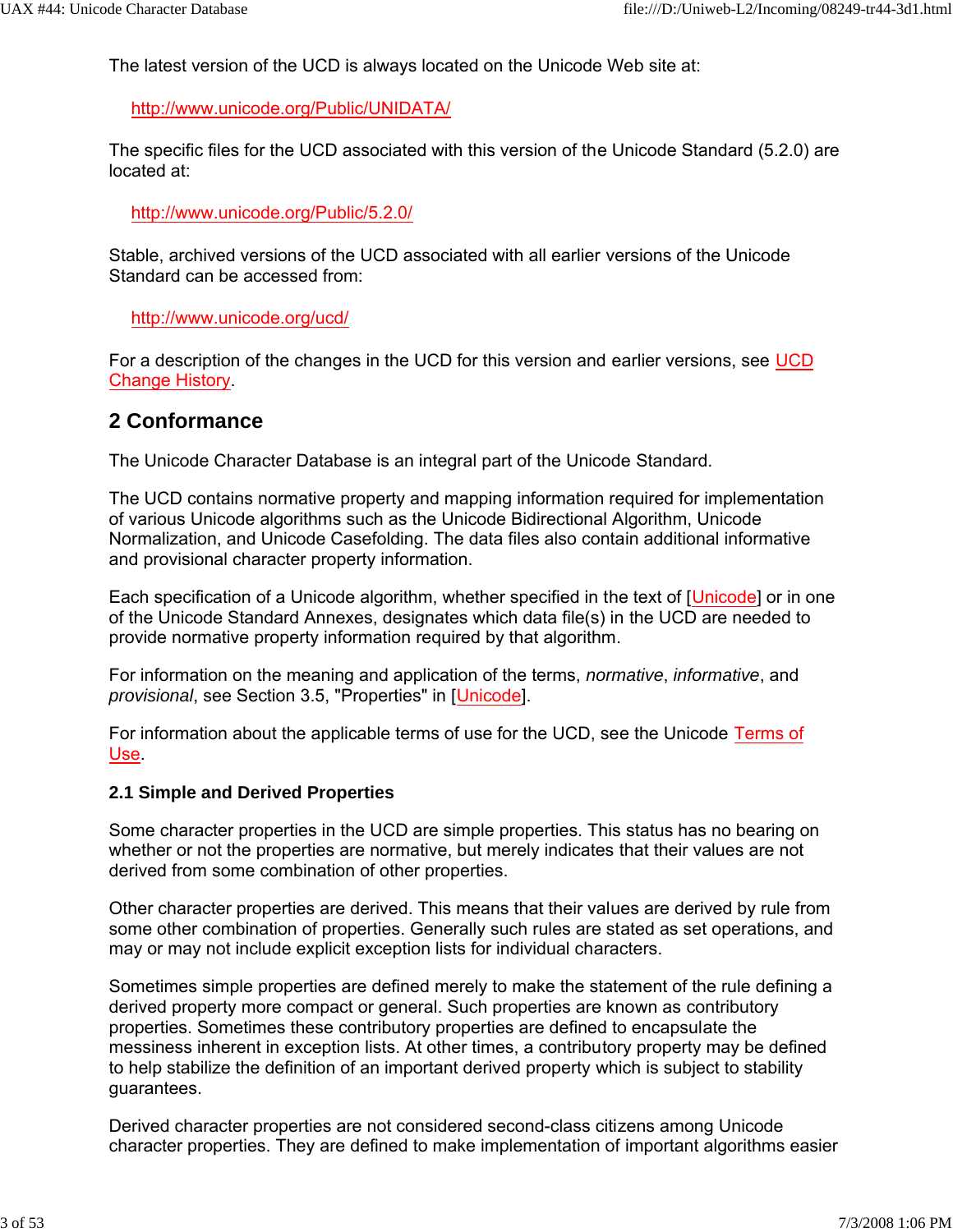to state. Included among the first-class derived properties important for such implementations are: Uppercase, Lowercase, XID\_Start, XID\_Continue, Math, and Default\_Ignorable\_Code\_Point, all defined in DerivedCoreProperties.txt, and derived properties for the optimization of normalization, defined in DerivedNormalizationProps.txt.

Implementations should simply use the derived properties, and should not try to rederive them from lists of simple properties and collections of rules, because of the chances for error and divergence when doing so.

If there are any cases of mismatches between the definition of a derived property as listed in DerivedCoreProperties.txt or similar data files in the UCD, and the definition of a derived property as a set definition rule, the explicit listing in the data file should *always* be taken as the normative definition of the property.

Definitions of property derivations are provided for information only, typically in comment fields in the data files. Such definitions may be refactored, refined, or corrected over time. To ensure that there is never any ambiguity between versions of the standard, even if the definition of a derivation is changed at some point in time, the exact property listing in the data files for any given version of the standard is always the truth for that property value for that version—and will never change for that version.

#### **2.2 Use of Default Values**

Unicode character properties have default values. Default values are the value or values that a character property takes for an unassigned code point, or in some instances, for designated subranges of code points, whether assigned or unassigned. For example, the default value of a binary Unicode character property is always "N".

For the formal discussion of default values, see D26 in Section 3.5, "Properties" in [Unicode]. For conventions related to default values in various data files of the UCD, see File Format Conventions. For documentation regarding the particular default values of individual Unicode character properties, see the Property Table.

#### **2.3 Stability of Releases**

Just as for the Unicode Standard as a whole, each version of the UCD, once published, is absolutely stable and will *never*

change. Each released version is archived in a directory on the Unicode web site, with a directory number associated with that version. URLs pointing to that version's directory are also stable and will be maintained in perpetuity.

Any errors discovered for a released version of the UCD are noted in [Errata], and if appropriate will be corrected in a *subsequent* version of the UCD.

Stability guarantees constraining how Unicode character properties can (or cannot) change between releases of the UCD are documented in the Unicode Consortium Stability Policies [Stability].

## **3 Documentation**

This annex provides the core documentation for the UCD, but additional information about character properties is available in other parts of the standard and in additional documentation files contained within the UCD itself.

#### **3.1 Character Properties in the Standard**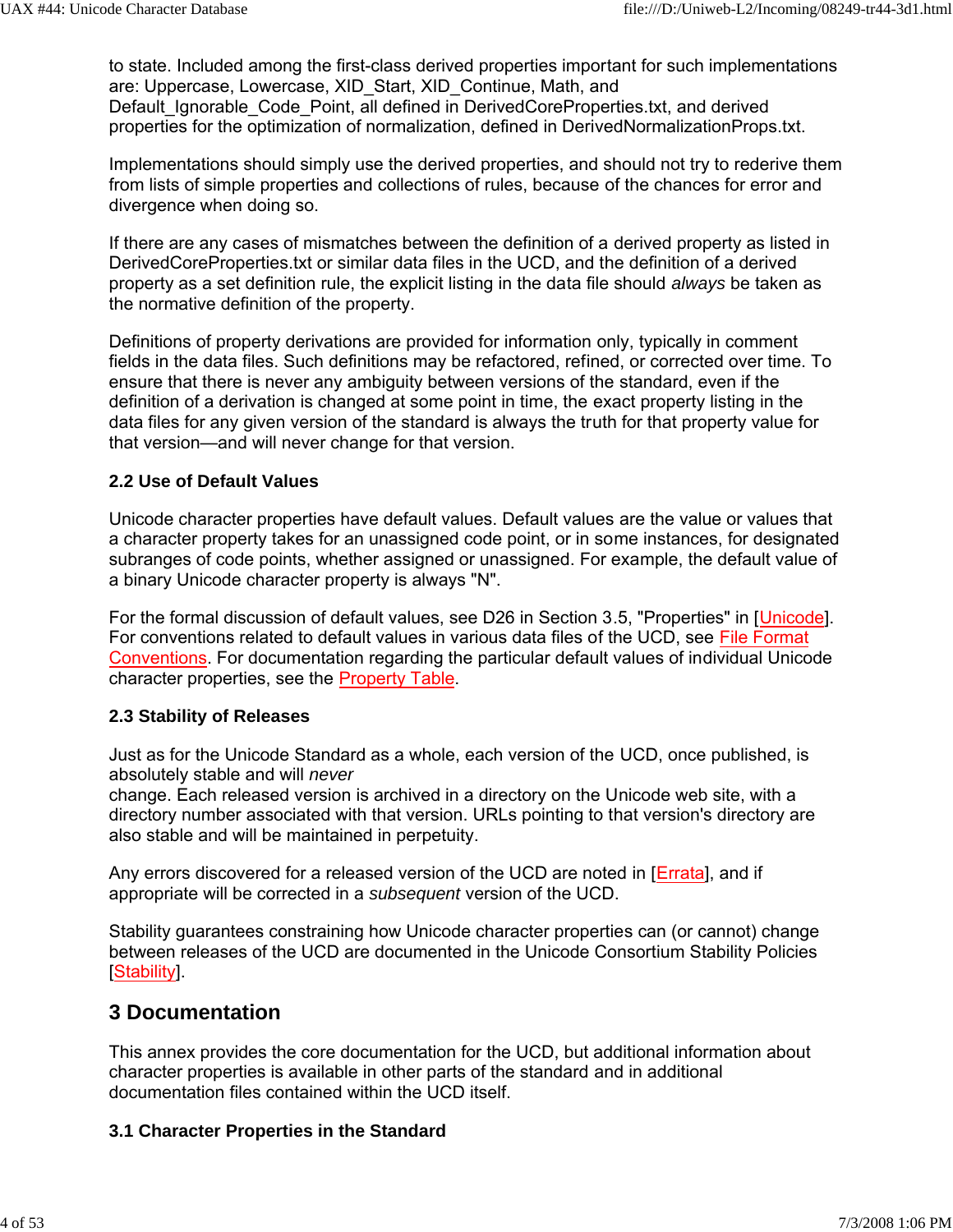The formal definitions related to character properties used by the Unicode Standard are documented in Section 3.5, "Properties" in [Unicode]. Understanding those definitions and related terminology is essential to the appropriate use of Unicode character properties.

See Section 4.1, "Unicode Character Database", in [Unicode] for a general discussion of the UCD and its use in defining properties. The rest of Chapter 4 provides important explanations regarding the meaning and use of various normative character properties.

#### **3.2 The Character Property Model**

For a general discussion of the property model which underlies the definitions associated with the UCD, see UTR #23: The Unicode Character Property Model [UTR23]. That technical report is informative, but over the years various content from it has been incorporated into normative portions of the Unicode Standard, particularly for the definitions in Chapter 3.

UTR #23 also discusses string functions and their relation to character properties.

#### **3.3 NamesList.html**

NamesList.html formally describes (in BNF) the format of the NamesList.txt data file, the file which is used to drive the printing of the Unicode code charts and names list. See also Section 17.1, "Character Names List", in [Unicode] for a detailed discussion of the conventions used in the Unicode names list.

#### **3.4 StandardizedVariants.html**

StandardizedVariants.html documents standardized variants, showing a representative glyph for each. It is closely tied to the data file, StandardizedVariants.txt, which defines those sequences normatively.

#### **3.5 Unihan and UAX #38**

UAX #38, Unicode Han Database (Unihan) [UAX38] describes the format and content of Unihan.txt, the data file which collects together all property information for CJK Unified Ideographs. That annex also specifies in detail which of the Unihan character properties are normative, informative, or provisional.

It is important to note that Unihan.txt and its associated documentation is aimed *only* at CJK Unified Ideographs. It does not have as its scope legacy East Asian character sets as a whole, which also contain many non-CJK characters. As a result, while Unihan.txt contains extensive and detailed mapping information for CJK Unified Ideographs, it must be supplemented from other sources to establish mapping tables for various important commercial and national character set standards from East Asia.

#### **3.6 Data File Comments**

In addition to the specific documentation files for the UCD, individual data files often contain extensive header comments describing their content and any special conventions used in the data.

In some instances, individual property definition sections also contain comments with information about how the property may be derived. Such comments are informative; while they are intended to convey the intent of the derivation, in case of any mismatch between a statement of a derivation in a comment field and the actual listing of the derived property, it is the list which is to be taken as normative. See Simple and Derived Properties.

#### **3.7 Obsolete Documentation Files**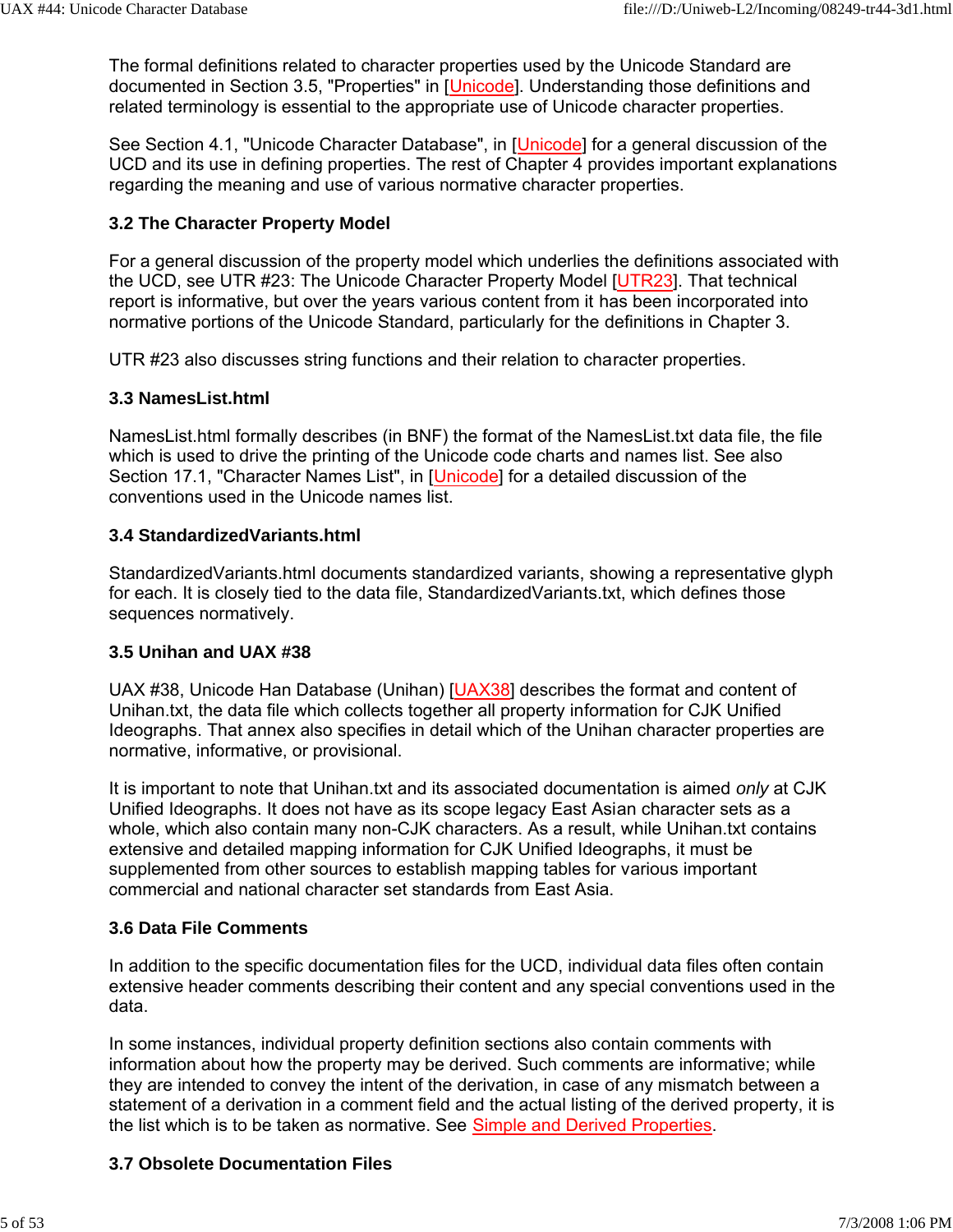UCD.html was formerly the primary documentation file for the UCD. Its content has been wholly incorporated into this document, as of Version 5.2.0.

Unihan.html was formerly the primary documentation file for Unihan.txt. Its content has been wholly incorporated into [UAX38], as of Version 5.1.0.

Much earlier versions of the Unicode Standard contained small, segmented documentation files, UnicodeCharacterDatabase.html, PropList.html, and DerivedProperties.html, which were later incorporated into UCD.html.

## **4 UCD Files**

The heart of the UCD consists of the data files themselves. This section describes the directory structure for the UCD, the format conventions for the data files, and provides documentation for data files not documented elsewhere in this annex.

#### **4.1 Directory Structure**

Each version of the UCD is released in a separate, numbered directory under the *Public* directory on the Unicode web site. The content of that directory is complete for that release. It is also stable—once released, it will be archived permanently in that directory, unchanged, at a stable URL.

The specific files for the UCD associated with this version of the Unicode Standard (5.2.0) are located at:

http://www.unicode.org/Public/5.2.0/

#### *4.1.1 UCD Files Proper*

The UCD proper is located in the *ucd* subdirectory of the numbered version directory. That directory contains all of the documentation files and most of the data files for the UCD, including some data files for derived properties.

Although all UCD data files are version-specific for a release and most contain internal date and version stamps, the file names of the released data files do not differ from version to version. When linking to a version-specific data file, the version will be indicated by the version number of the directory for the release.

All files for derived extracted properties are in the *extracted* subdirectory of the *ucd* subdirectory. See Derived Extracted Properties for documentation regarding those data files and their content.

A number of auxiliary properties are specified in files in the *auxiliary* subdirectory of the *ucd* subdirectory. In Version 5.2.0 it contains data files specifying properties associated with UAX #29, Unicode Text Segmentation [UAX29] and with UAX #14, Unicode Line Breaking Algorithm [UAX14], as well as test data for those algorithms. See Segmentation Test Files and Documentation for more information about the test data.

#### *4.1.2 UCD XML Files*

The XML version of the UCD is located in the *ucdxml* subdirectory of the numbered version directory. See the UCD in XML for more details.

#### *4.1.3 Charts*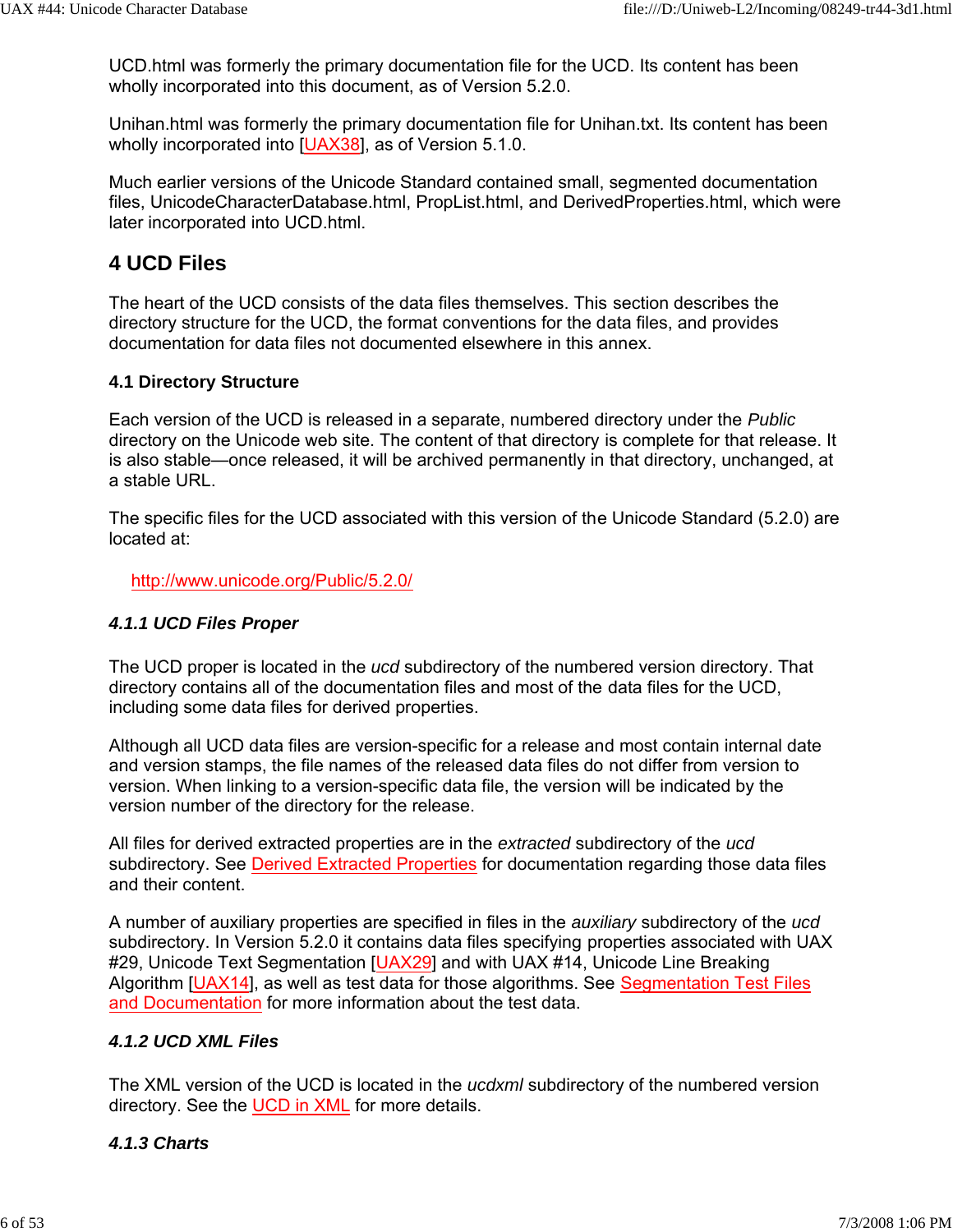The code charts specific to a version of Unicode are archived as a single large pdf file in the *charts*

subdirectory of the numbered version directory. See the readme.txt in that subdirectory and the general web page explaining the Unicode Code Charts for more details.

#### *4.1.4 Beta Review Considerations*

Prior to the formal release for any particular version of the UCD, a beta review is conducted. The beta review files are located in the same directory that is later used for the released UCD, but during the beta review period, the subdirectory structure differs somewhat and may contain temporary files, including documentation of diffs between deltas for the beta review. Also, during the beta review, all data file names *are* suffixed with version numbers and delta numbers. So a typical file name during beta review may be "PropList-5.2.0d13.txt" instead of the finally released "PropList.txt".

Notices contained in a ReadMe.txt file in the UCD directory during the beta review period also make it clear that that directory contains preliminary material under review, rather than a final, stable release.

#### *4.1.5 File Directory Differences for Early Releases*

#### The UCD in XML

was introduced in Version 5.1.0, so UCD directories prior to that do not contain the *ucdxml* subdirectory.

UCD directories prior to Version 4.1.0 do not contain the *auxiliary* subdirectory.

UCD directories prior to Version 3.2.0 do not contain the *extracted* subdirectory.

The general structure of the file directory for a released version of the UCD described above applies to Versions 4.1.0 and later. Prior to Version 4.1.0, versions of the UCD were not self-contained, complete sets of data files for that version, but instead only contained any new data files or any data files which had *changed* since the prior release.

The directory naming conventions and the file naming conventions also differed prior to Version 4.1.0. So, for example, Version 4.0.0 of the UCD is contained in a directory named *4.0-Update*, and Version 4.0.1 of the UCD in a directory named *4.0-Update1*. Furthermore, for these earlier versions, the data file names *do* contain explicit version numbers.

It is important to understand and keep these differences in mind when accessing any version of the UCD earlier than Version 4.1.0. Full details on the exact collection of data files associated with the release of any version of the UCD prior to Version 4.1.0 can be found online by referring to the component listings at Enumerated Versions.

#### **4.2 File Format Conventions**

Files in the UCD use the format conventions described in this section, unless otherwise specified.

#### *4.2.1 Data Fields*

- Each line of data consists of fields separated by semicolons. The fields are numbered starting with zero.
- The first field (0) of each line in the Unicode Character Database files represents a code point or range. The remaining fields (1..n) are properties associated with that code point.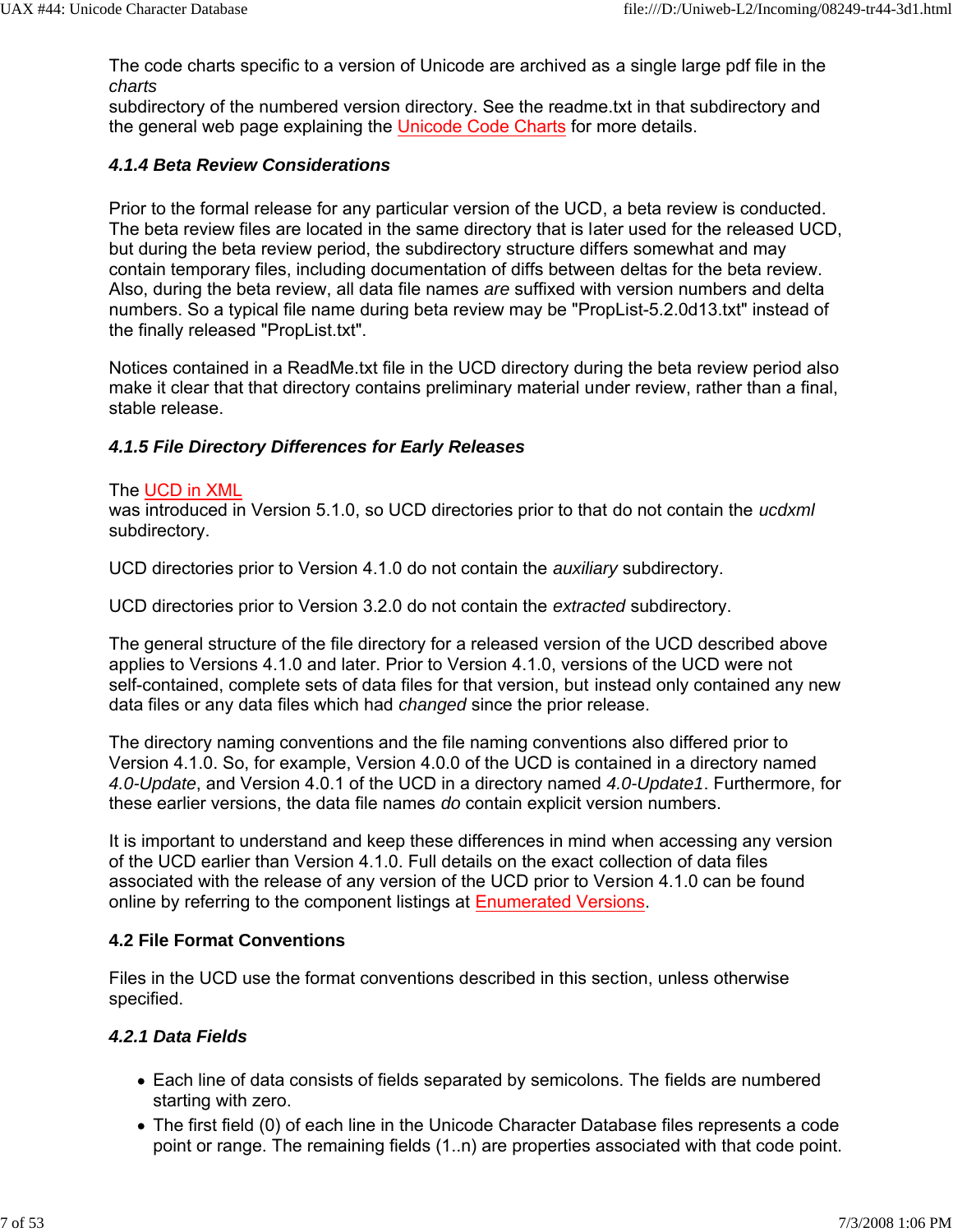Leading and trailing spaces within a field are not significant. However, no leading or trailing spaces are allowed in any field of UnicodeData.txt.

#### *4.2.2 Code Points and Sequences*

- Code points are expressed as hexadecimal numbers with four to six digits. They are written without the "U+" prefix.
- When a data field contains a sequence of code points, spaces separate the code points.

#### *4.2.3 Code Point Ranges*

- A range of code points is specified by the form "X..Y".
- Each code point in a range has the associated property value specified on a data file. For example (from Blocks.txt):

```
0000..007F; Basic Latin
0080..00FF; Latin-1 Supplement
```
For backward compatibility, ranges in the file UnicodeData.txt are specified by entries for the start and end characters of the range, rather than by the form "X..Y". The start character is indicated by a range identifier, followed by a comma and the string "First", in angle brackets. This entry takes the place of a regular character name in field 1 for that line. The end character is indicated on the next line with the same range identifier, followed by a comma and the string "Last", in angle brackets:

```
4E00;<CJK Ideograph, First>;Lo;0;L;;;;;N;;;;;
9FC3;<CJK Ideograph, Last>;Lo;0;L;;;;;N;;;;;
```
When using this convention, the names of all characters in the range are algorithmically derivable. See [Unicode] for more information on derivation of character names for such ranges.

#### *4.2.4 Comments*

- U+0023 NUMBER SIGN ("#") is used to indicate comments: all characters from the number sign to the end of the line are considered part of the comment, and are disregarded when parsing data.
- In many files, the comments on data lines use a common format, as illustrated here (from Scripts.txt):

09B2 ; Bengali # Lo BENGALI LETTER LA

- The first part of a comment using this common format is the General Category value, provided for information. This is followed by the character name for the code point in the first field (0).
- The printing of the General Category value is suppressed in instances where it would be redundant, as for DerivedGeneralCategory.txt, in which the value of the property value in the data field is already the General Category value.
- The symbol "L&" indicates characters of General\_Category Lu, Ll, or Lt (uppercase, lowercase, or titlecase letter). For example:

0386 ; Greek # L& GREEK CAPITAL LETTER ALPHA WITH TONOS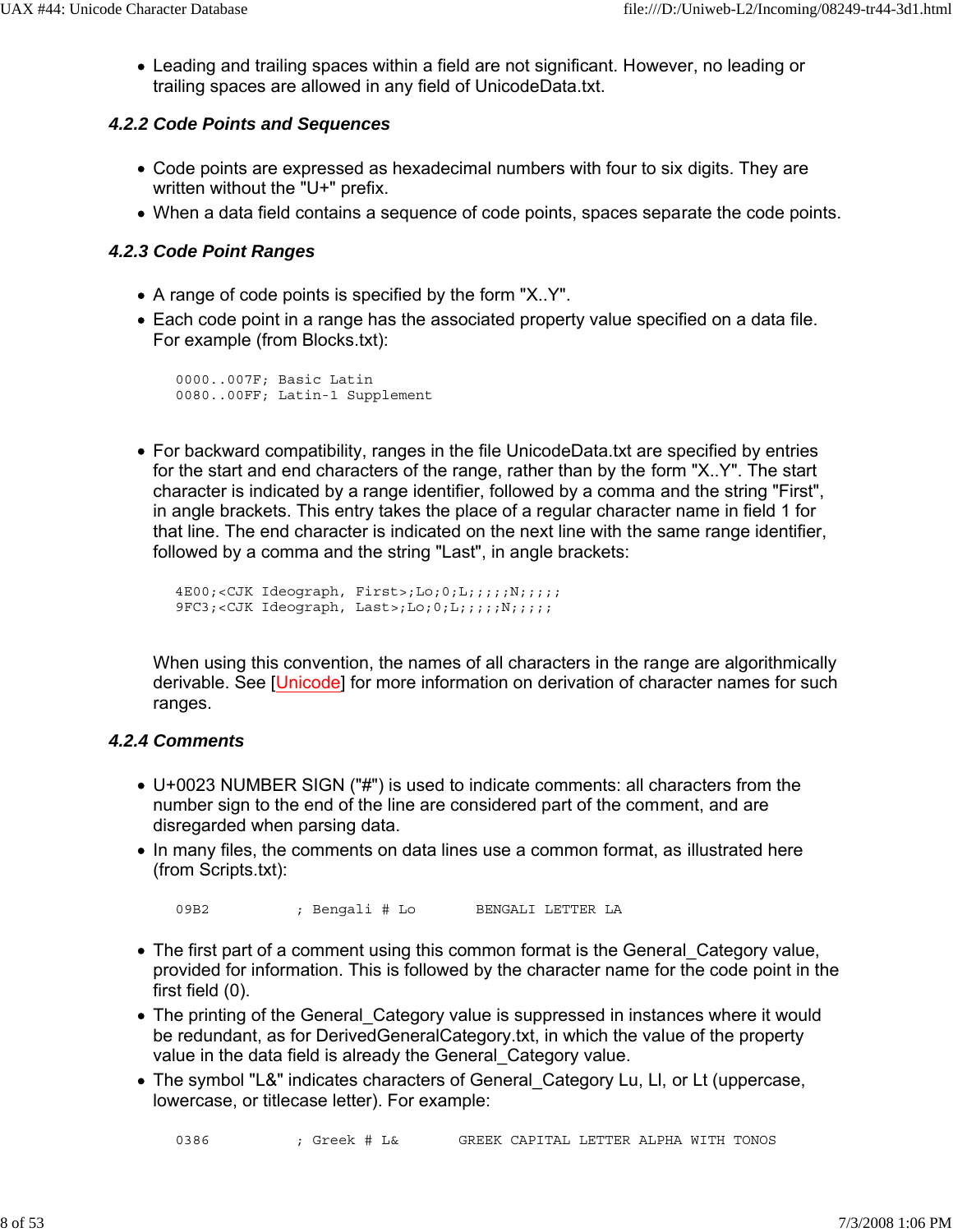This usage of L& is the same as the derived LC value for the General\_Category property, as documented in PropertyValueAliases.txt.

When the data line contains a range of code points, this common format for a comment also indicates a range of character names, separated by "..", as illustrated here:

00BC..00BE ; numeric # No [3] VULGAR FRACTION ONE QUARTER..VULGAR FRACTION THREE QUA

- Code point ranges in the data files are calculated so that they all have the same General Category value (or LC). While this convention results in more ranges than are strictly necessary, it makes the contents of the ranges clearer.
- When a code point range occurs, the number of items in the range is included in the comment (in square brackets), immediately following the General\_Category value.
- The comments are purely informational, and may change format or be omitted in the future. They should not be parsed for content.

#### *4.2.5 Code Point Labels*

• Surrogate code points, private-use characters, control codes, noncharacters, and unassigned code points have no names. When such code points are listed in the data files, for example to list their General\_Category values, the comments use code point labels instead of character names. For example (from DerivedCoreProperties.txt):

2065..2069 ; Default Ignorable Code Point # Cn [5] <reserved-2065>..<reserved-2

Code point labels use one of the tags as documented in the table below, followed by "-" and the code point in hexadecimal. The entire label is then enclosed in angle brackets.

| Tag             | General_Category Note |                           |
|-----------------|-----------------------|---------------------------|
| reserved        |                       | Noncharacter_Code_Point=F |
| noncharacter Cn |                       | Noncharacter_Code_Point=T |
| control         |                       |                           |
| private-use Co  |                       |                           |
| surrogate       |                       |                           |

## **Code Point Label Tags**

#### *4.2.6 Multiple Values*

When a file contains the specification for multiple properties, the second field specifies the name of the property and the third field specifies the property value. For example (from DerivedNormalizationProps.txt):

| 03D2 ; FC NFKC; 03C5 |  |  | # L& GREEK UPSILON WITH HOOK SYMBOL           |  |  |  |
|----------------------|--|--|-----------------------------------------------|--|--|--|
| 03D3 ; FC NFKC; 03CD |  |  | # L& GREEK UPSILON WITH ACUTE AND HOOK SYMBOL |  |  |  |

#### *4.2.7 Binary Property Values*

For binary properties, the second field specifies the name of the applicable property, with the implied value of the property being "True". Only the ranges of characters with the binary property value of "Y" (= True) are listed. For example (from PropList.txt):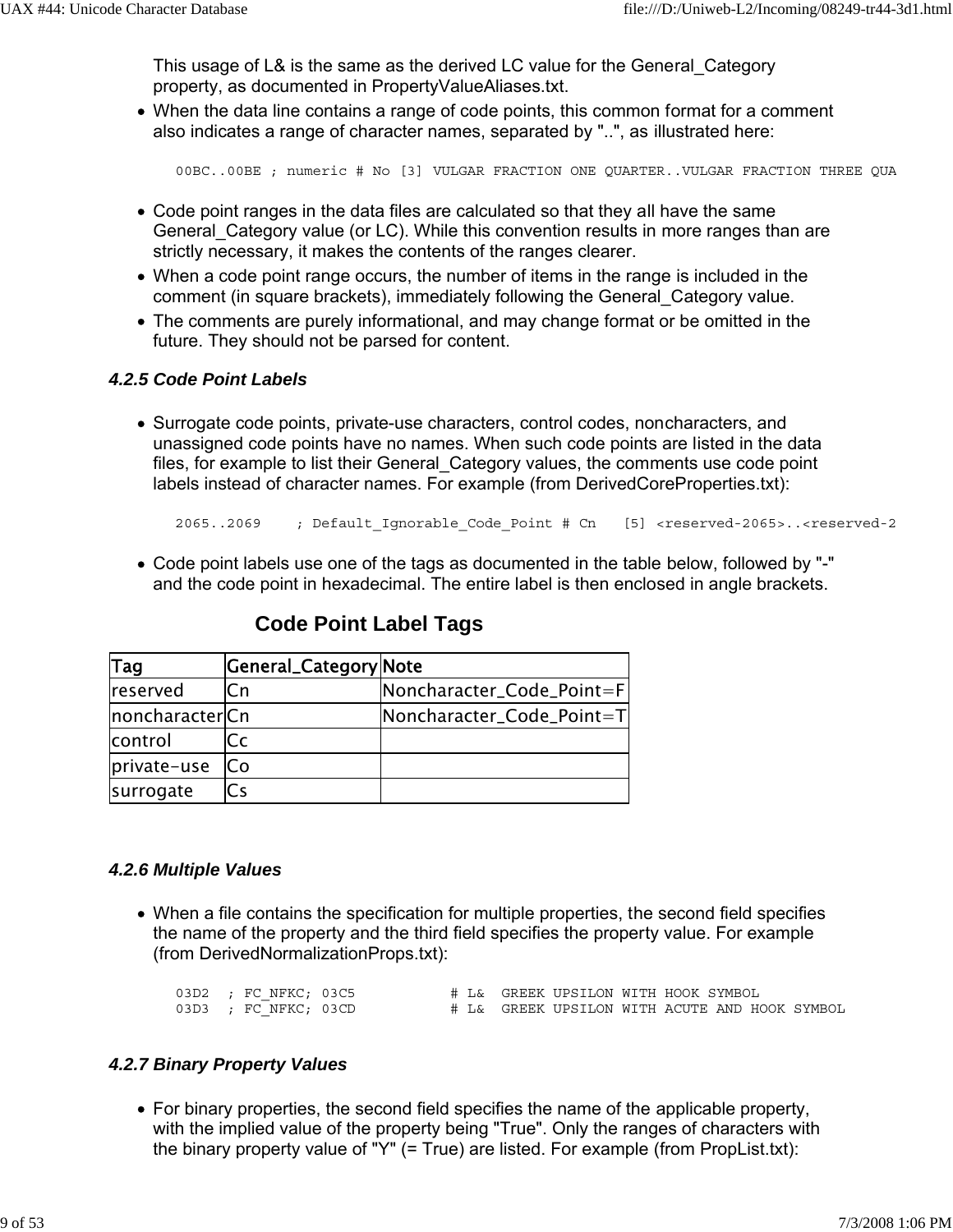| 1680 | ; White Space # Zs | OGHAM SPACE MARK                                   |
|------|--------------------|----------------------------------------------------|
| 180E | ; White Space # Zs | MONGOLIAN VOWEL SEPARATOR                          |
|      |                    | 2000200A ; White Space # Zs [11] EN QUADHAIR SPACE |

#### *4.2.8 Default Values*

- Entries for a code point may be omitted in a data file if the code point has the default value for the property in question.
- For string properties, including the definition of foldings, the default value is the code point of the character itself.
- For miscellaneous properties which take strings as values, such as the Unicode Name property, the default value is a null string.
- For binary properties, the default value is always "N" (= False) and is always omitted.
- For other types of properties, the default value is listed in a comment. For example (from Scripts.txt):

```
# All code points not explicitly listed for Script
# have the value Unknown (Zzzz).
```
Default values may also be listed in specially formatted comment lines, using the keyword "@missing". For example:

```
# @missing: 0000..10FFFF; Unknown
```
Because of the legacy format constraints for UnicodeData.txt, that file contains no specific information about default values for properties. The default values for fields in UnicodeData.txt are documented instead in the UnicodeData.txt entry in the Property Table section below.

Some default values for common catalog, enumeration, and numeric properties are listed in the table below:

| <b>Property Name</b>                                                  | Default Value      |
|-----------------------------------------------------------------------|--------------------|
| Age                                                                   | unassigned         |
| <b>Block</b>                                                          | No_Block           |
| $\vert$ Canonical_Combining_Class $\vert$ Not_Reordered (= 0) $\vert$ |                    |
| Decomposition_Type                                                    | None               |
| East_Asian_Width                                                      | Neutral            |
| Numeric_Value                                                         | NaN                |
| Script                                                                | Unknown $(= Zzzz)$ |

#### **Default Values for Properties**

Default values for some Unicode character properties such as Bidi Class are complex. See the relevant annexes and other documentation for more details.

#### *4.2.9 Text Encoding*

- The data files use UTF-8. Unless otherwise noted, non-ASCII characters only appear in comments.
- For legacy reasons, NamesList.txt is exceptional; it is encoded in Latin-1. See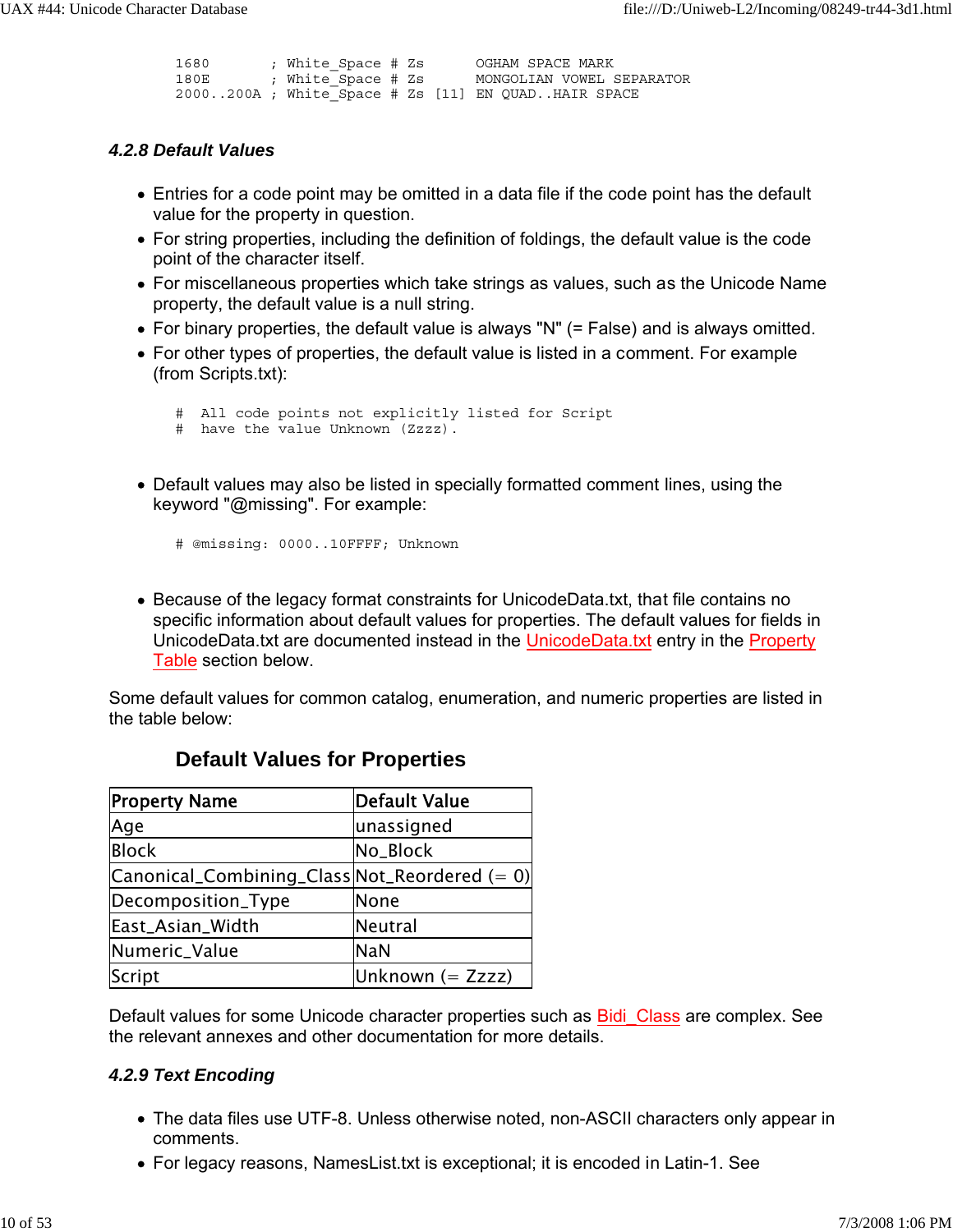#### NamesList.html

• Segmentation test data files, such as WordBreakTest.txt, make use of non-ASCII (UTF-8) characters as delimiters for data fields.

#### *4.2.10 Other Conventions*

In some test data files, segments of the test data are distinguished by a line starting with an "@" sign. For example (from NormalizationTest.txt):

```
@Part1 # Character by character test
```
#### *4.2.11 Other File Formats*

- The data format for Unihan.txt differs from the standard format. See the discussion of Unihan and UAX #38 earlier in this annex for more information.
- The format for NamesList.txt, which documents the Unicode names list and which is used programmatically to drive the formatting program for Unicode code charts, also differs significantly from regular UCD data files. See NamesList.html
- Index.txt is another exception. It uses a tab-delimited format, with field 0 consisting of an index entry string, and field 1 a code point. Index.txt represents the data printed in Section I.1, "Unicode Names Index" in [Unicode]. It is also used to help maintain the online Unicode Character Name Index.
- The various segmentation test data files make use of "#" to delimit comments, but have distinct conventions for their data fields. See the documentation in their header sections for details of the data field formats for those files.
- The XML version of the UCD has its own file format conventions. In those files, "#" is used to stand for the code point in algorithmically derivable character names such as CJK UNIFIED IDEOGRAPH-4E00, so as to allow for name sharing in more compact representations of the data. See UAX #42, Unicode Character Database in XML [UAX42] for details.

#### **4.3 File List**

The exact list of files associated with any particular version of the UCD is available on the web site by referring to the component listings at Enumerated Versions.

The majority of the data files in the UCD provide specifications of character properties for Unicode characters. Those files and their contents are documented in detail in the Property Table section below.

#### The data files in the *extracted*

subdirectory constitute reformatted listings of single character properties extracted from UnicodeData.txt or other primary data files. The reformatting is provided to make it easier to see the particular set of characters having certain values for enumerated properties, or to separate the statement of that property from other properties defined together in UnicodeData.txt. These extracted, derived data files are further documented in the Derived Extracted Properties section below.

The UCD also contains a number of test data files, whose purpose is to provide standard test cases useful in verifying the implementation of complex Unicode algorithms. See the Test Files section below for more documentation.

The remaining files in the Unicode Character Database do not directly specify Unicode properties. The important ones and their functions are listed in the table below. The Status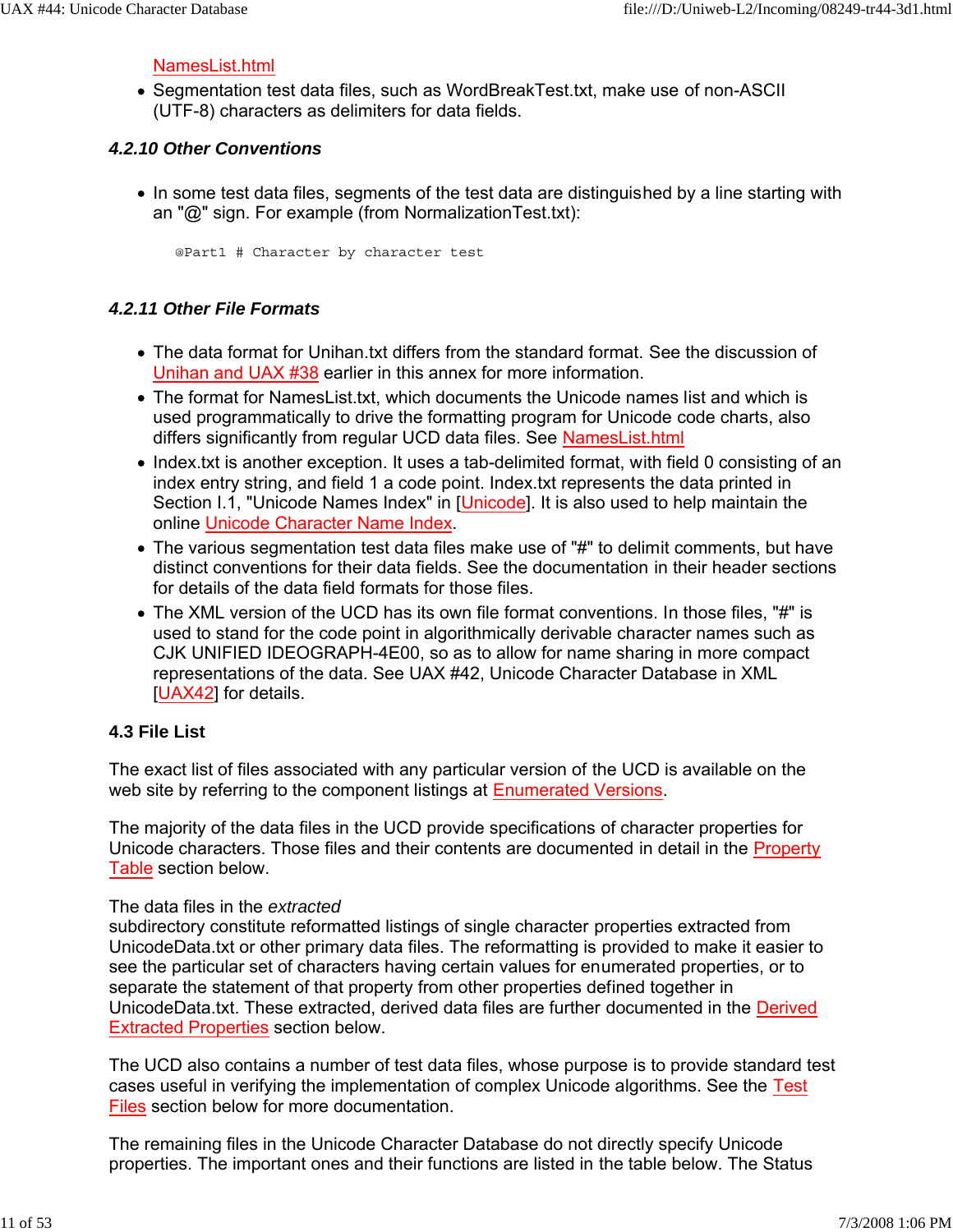column indicates whether the file (and its content) is considered **N**ormative, **I**nformative, or **P**rovisional.

| File Name                        |               |   | <b>Reference Status Description</b>                                                                                                                                       |
|----------------------------------|---------------|---|---------------------------------------------------------------------------------------------------------------------------------------------------------------------------|
| Index.txt                        | Chapter<br>17 |   | Index to Unicode characters, as printed<br>in the Unicode Standard.                                                                                                       |
| NamesList.txt                    | Chapter<br>17 |   | Names list used for production of the<br>code charts, derived from<br>UnicodeData.txt. It contains additional<br>annotations.                                             |
| NamesList.html                   | Chapter<br>17 |   | Documents the format of NamesList.txt.                                                                                                                                    |
| StandardizedVariants.txt         | Chapter<br>16 | N | Lists all the standardized variant<br>sequences that have been defined, plus<br>a textual description of their desired<br>appearance.                                     |
| StandardizedVariants.htmlChapter | 16            | N | A derived documentation file, generated<br>from StandardizedVariants.txt, plus a list<br>of sample glyphs showing the desired<br>appearance of each standardized variant. |
| NamedSequences.txt               | [UAX34]       | N | Lists the names for all approved named<br>sequences.                                                                                                                      |
| NamedSequencesProv.txt [UAX34]   |               | P | Lists the names for all provisional named<br>sequences.                                                                                                                   |

## **Other Files in the UCD**

For more information about these files and their use, see the referenced annexes or chapters of Unicode Standard.

## **4.4 Zipped Files**

Starting with Version 4.1.0, zipped versions of all of the UCD files, both data files and documentation files, are available under the *Public/zipped* directory on the Unicode web site. Each collection of zipped files is located there in a numbered subdirectory corresponding to that version of the UCD.

Two different zipped files are provided for each version:

- **Unihan.zip** is the zipped version of the very large Unihan database file, Unihan.txt.
- **UCD.zip** is the zipped version of all of the rest of the UCD data files, excluding Unihan.txt.

This bifurcation allows for better management of downloading version-specific information, because Unihan.zip contains all the pertinent CJK-related property information, while UCD.zip contains all of the rest of the UCD property information, for those who may not need the voluminous CJK data.

In versions of the UCD prior to Version 4.1.0, zipped copies of Unihan.txt are provided in the same directory as the UCD data files. These zipped files are only posted for versions of the UCD in which Unihan.txt itself was updated.

## **4.5 UCD in XML**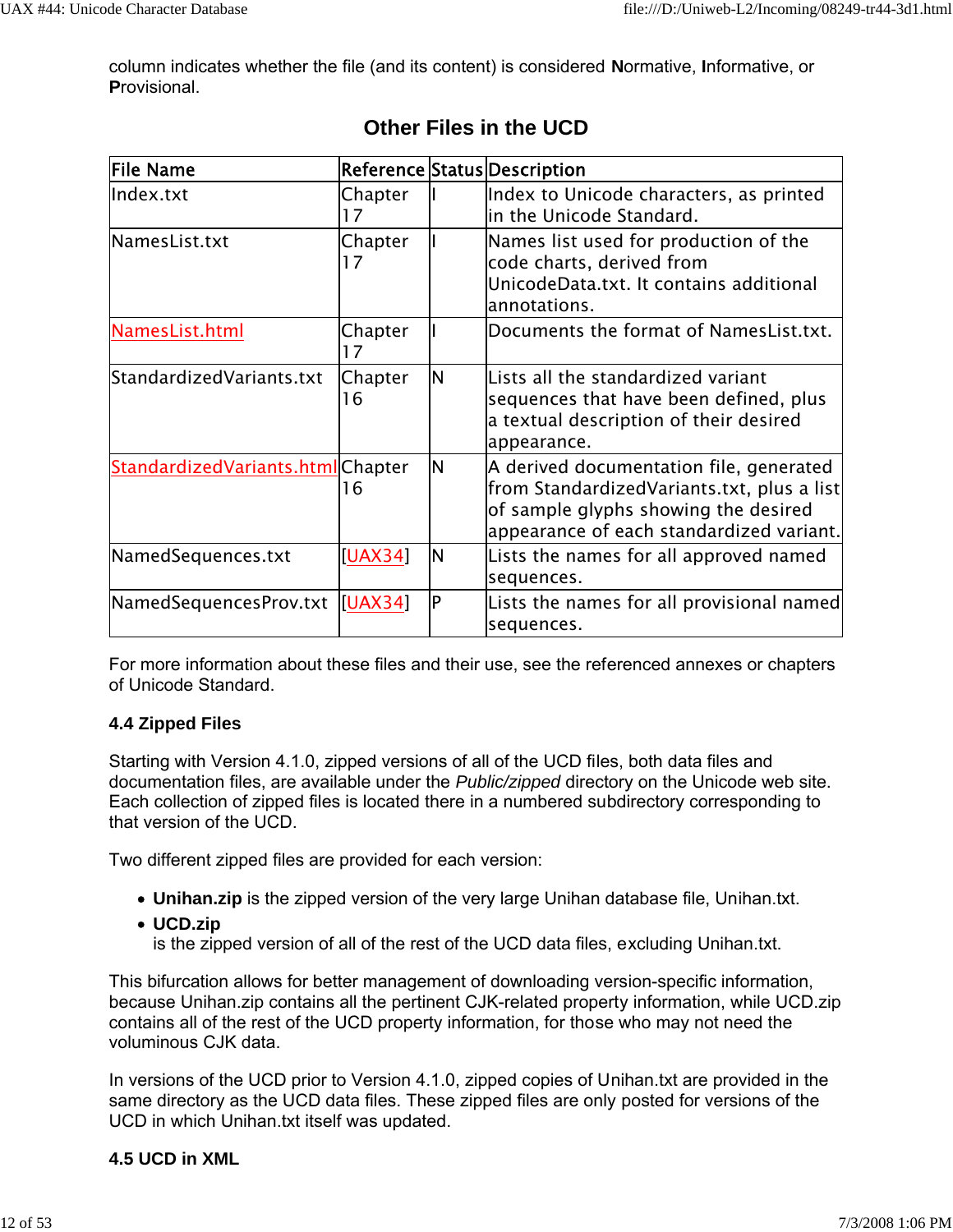Starting with Version 5.1.0, a set of XML data files using that schema are also released with each version of the UCD. Those data files make it possible to import and process the UCD property data using standard XML parsing tools, instead of the specialized parsing required for the various individual data files of the UCD.

#### *4.5.1 UAX #42*

UAX #42, Unicode Character Database in XML [UAX42] defines an XML schema which is used to incorporate all of the Unicode character property information into the XML version of the UCD. See that annex for details of the schema and conventions regarding the grouping of property values for more compact representations.

#### *4.5.2 XML File List*

The XML version of the UCD is contained in the *ucdxml* subdirectory of the UCD. The files are all zipped. The list of files is shown in the table below:

| File Name                |   | <b>CJK</b>  non-CJK       |
|--------------------------|---|---------------------------|
| ucd.all.flat.zip         | X | ΙX                        |
| ucd.all.grouped.zip      | X | Ιx                        |
| ucd.nounihan.flat.zip    |   | $\boldsymbol{\mathsf{x}}$ |
| ucd.nounihan.grouped.zip |   | $\boldsymbol{\mathsf{x}}$ |
| ucd.unihan.flat.zip      | x |                           |
| ucd.unihan.grouped.zip   | x |                           |

## **XML File List**

The "flat" file versions simply list all attributes with no particular compression. The "grouped" file versions apply the grouping mechanism described in [UAX42] to cut down on the size of the data files.

## **5 Properties**

This section documents the Unicode character properties, relating them in detail to the particular UCD data files in which they are specified. For enumerated properties in particular, this section also documents the actual values which those properties can have.

An index of all the non-CJK character properties by name can be found below in the Property **Summarv** 

section. For a comparable index of CJK character propertes, see UAX #38, Unicode Han Database (Unihan) [UAX38].

#### **5.1 Property Table**

The big property table below specifies the list of character properties defined in each data file of the UCD.

For each data file in the UCD there is a separate section of the property table. In that section, the first column lists the character properties specified in that file.

The data files which define a single property or a small number of properties are listed first, followed by the data files which define a large number of properties: DerivedCoreProperties.txt, DerivedNormalizationProps.txt, PropList.txt, and UnicodeData.txt.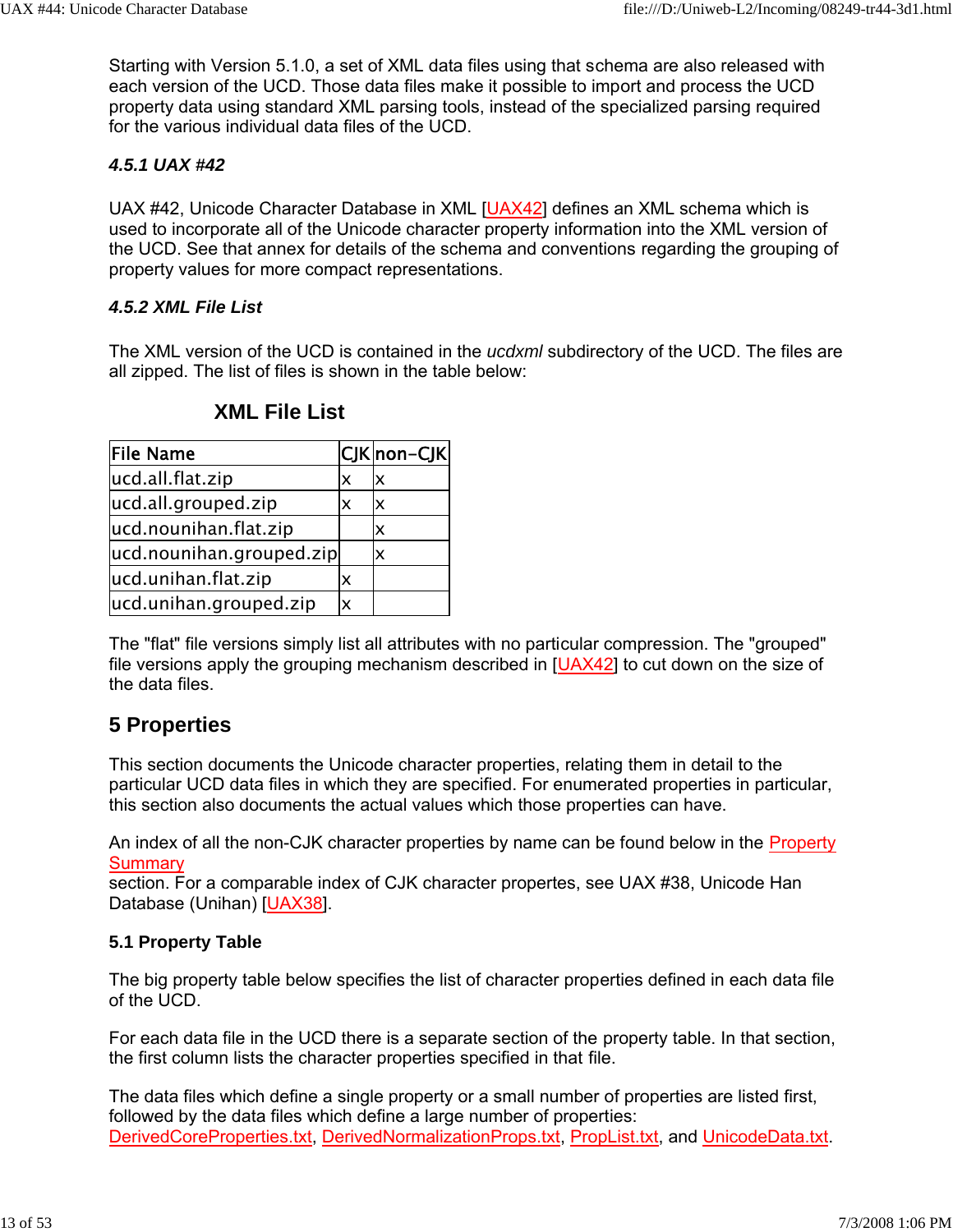#### For UnicodeData.txt

the default property values are listed in the first column in parentheses after the property name, with the special convention (<code point>) indicating that code point itself is the default value.

The second column in the property table indicates the type of the property, according to the following key:

| Property Type Symbol Examples |    |                                 |
|-------------------------------|----|---------------------------------|
| Catalog                       |    | Age, Block                      |
| Enumeration                   | ΙE | Joining_Type, Line_Break        |
| Binary                        |    | Uppercase, White_Space          |
| <b>String</b>                 |    | Uppercase_Mapping, Case_Folding |
| Numeric                       |    | Numeric_Value                   |
| Miscellaneous <sup>M</sup>    |    | Name, Jamo_Short_Name           |

## **Property Type Key**

#### **Catalog**

properties have enumerated values which are expected to be regularly extended in successive versions of the Unicode Standard. This distinguishes them from Enumeration properties.

#### **Enumeration**

properties have enumerated values which constitute a logical partition space; new values will generally not be added to them in successive versions of the standard.

#### **Binary**

properties are a special case of Enumeration properties, which have exactly two values: Yes and No (or True and False).

#### **String**

properties are typically mappings from a Unicode code point to another Unicode code point or sequence of Unicode code points; examples include case mappings and decomposition mappings.

#### **Miscellaneous**

properties are those properties that do not fit neatly into the other property categories; they currently include character names, comments about characters, and the Unicode\_Radical\_Stroke property (a combination of numeric values) documented in UAX #38, Unicode Han Database (Unihan) [UAX38].

The third column in the property table indicates the status of the property: **N**ormative or **I**nformative.

Finally, the fourth column in the property table provides a description of the property or properties. This includes information on derivation for derived properties, as well as references to locations in the standard where the property is defined or discussed in detail.

In the section of the table for *UnicodeData.txt*, the data field numbers are also supplied in parentheses at the start of the description.

For a few entries in the property table, values specified in the fields in a data file only contribute to a full definition of a Unicode character property. For example, the values in field 1 (Name) in UnicodeData.txt do not provide all the values for the Name property for all code points; Jamo.txt

must also be used, and the Name property for CJK Unified Ideographs is derived by rule.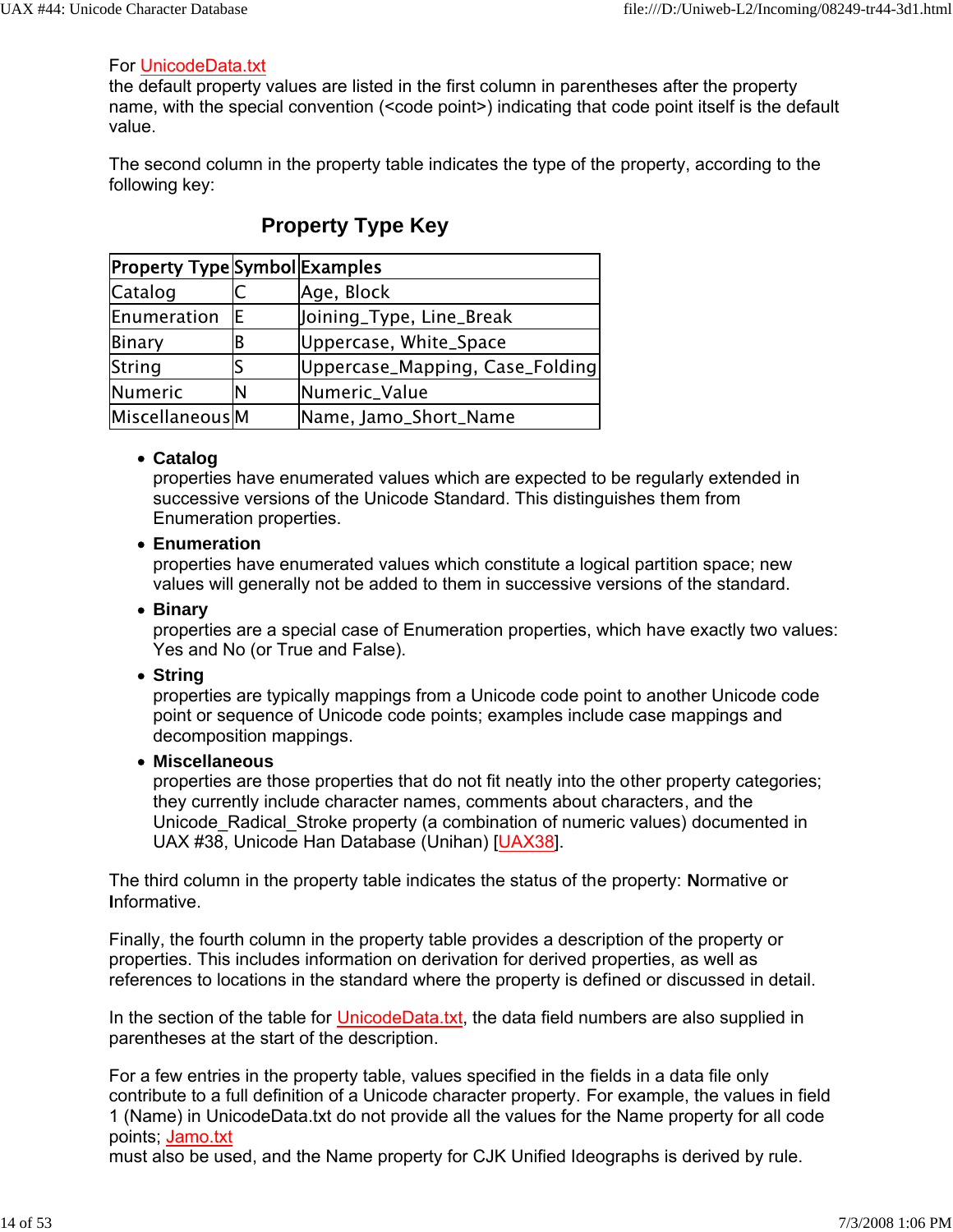Properties marked as *stabilized*

are no longer actively maintained, nor are they extended as new characters are added.

None of the Unicode character properties should be used simply on the basis of the descriptions in the Property Table without consulting the relevant discussions in the Unicode Standard. Because of the enormous variety of characters in the repertoire of the Unicode Standard, character properties tend not to be self-evident in application, even when the names of the properties may seem familiar from their usage with much smaller legacy character encodings.

| ArabicShaping.txt                   |              |            |                                                                                                                                                                                                                                                                                                                                            |
|-------------------------------------|--------------|------------|--------------------------------------------------------------------------------------------------------------------------------------------------------------------------------------------------------------------------------------------------------------------------------------------------------------------------------------------|
| Joining_Type                        |              | E N        | Basic Arabic and Syriac character shaping proper                                                                                                                                                                                                                                                                                           |
| Joining_Group                       |              |            | initial, medial and final shapes. See Section 8.2 in                                                                                                                                                                                                                                                                                       |
| <b>BidiMirroring.txt</b>            |              |            |                                                                                                                                                                                                                                                                                                                                            |
| Bidi_Mirroring_Glyph                | $\mathsf{S}$ |            | Informative mapping for substituting characters<br>implementation of bidirectional mirroring. This n<br>of characters with the Bidi_Mirrored property to o<br>characters that normally are displayed with the c<br>mirrored glyph. See UAX #9: The Unicode Bidirec<br>Algorithm [UAX9]. Do not confuse this with the B<br>property itself. |
| <b>Blocks.txt</b>                   |              |            |                                                                                                                                                                                                                                                                                                                                            |
| Block                               |              | $C\vert N$ | List of block names, which are arbitrary names fo<br>code points. See Chapter 17 in [Unicode].                                                                                                                                                                                                                                             |
| CompositionExclusions.txt           |              |            |                                                                                                                                                                                                                                                                                                                                            |
| Composition_Exclusion               |              | B N        | Properties for normalization. See UAX #15: Unico<br>Normalization Forms [Norm]. Unlike other files,<br>CompositionExclusions simply lists the relevant of                                                                                                                                                                                  |
| CaseFolding.txt                     |              |            |                                                                                                                                                                                                                                                                                                                                            |
| Simple_Case_Folding<br>Case_Folding | S            | N          | Mapping from characters to their case-folded for<br>informative file containing normative derived pro<br>Derived from UnicodeData and SpecialCasing.<br>Note: The case foldings are omitted in the data f<br>the same as the code point itself.                                                                                            |
| DerivedAge.txt                      |              |            |                                                                                                                                                                                                                                                                                                                                            |
| Age                                 |              |            | $C$ N/I This file shows when various code points were<br>designated/assigned in successive versions of th<br>standard.<br>The Age property is normative in the sense that i<br>completely specified based on when a character i                                                                                                            |
|                                     |              |            | the standard. However, DerivedAge.txt is provide<br>information. The value of the Age property for a<br>can be derived by analysis of successive versions<br>and Age is not used normatively in the specificat<br>Unicode algorithm.                                                                                                       |
| EastAsianWidth.txt                  |              |            |                                                                                                                                                                                                                                                                                                                                            |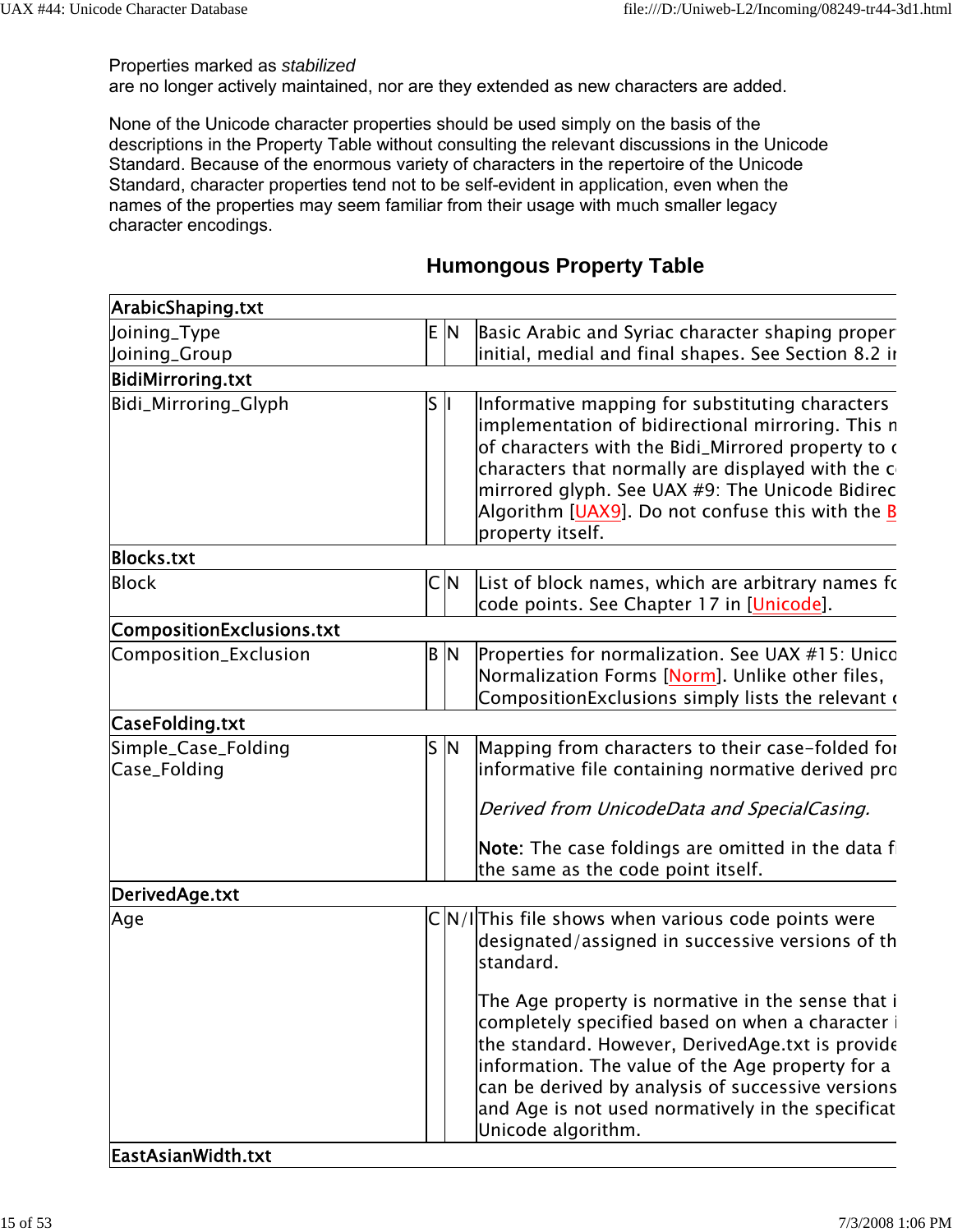| East_Asian_Width                                            | ΕIΙ                     |            | Properties for determining the choice of wide ver<br>glyphs in East Asian contexts. Property values are<br>UAX #11: East Asian Width [Width].                                                                                                    |
|-------------------------------------------------------------|-------------------------|------------|--------------------------------------------------------------------------------------------------------------------------------------------------------------------------------------------------------------------------------------------------|
| HangulSyllableType.txt                                      |                         |            |                                                                                                                                                                                                                                                  |
| Hangul_Syllable_Type                                        |                         | E N        | The values L, V, T, LV, and LVT used in Chapter 3                                                                                                                                                                                                |
| Jamo.txt                                                    |                         |            |                                                                                                                                                                                                                                                  |
| Jamo_Short_Name                                             |                         | <b>MN</b>  | The Hangul Syllable names are derived from the $\overline{\ }$<br>Names, as described in Chapter 3 in [Unicode].                                                                                                                                 |
| LineBreak.txt                                               |                         |            |                                                                                                                                                                                                                                                  |
| Line_Break                                                  |                         | E N        | Properties for line breaking. For more informatio<br>#14: Unicode Line Breaking Algorithm [UAX14].                                                                                                                                               |
| GraphemeBreakProperty.txt                                   |                         |            |                                                                                                                                                                                                                                                  |
| Grapheme_Cluster_Break                                      | ΕIΙ                     |            | See UAX #29: Unicode Text Segmentation [UAX2!                                                                                                                                                                                                    |
| SentenceBreakProperty.txt                                   |                         |            |                                                                                                                                                                                                                                                  |
| Sentence_Break                                              | ЕII                     |            | See UAX #29: Unicode Text Segmentation [UAX2!                                                                                                                                                                                                    |
| WordBreakProperty.txt                                       |                         |            |                                                                                                                                                                                                                                                  |
| Word_Break                                                  | ΕIΙ                     |            | See UAX #29: Unicode Text Segmentation [UAX2!                                                                                                                                                                                                    |
| NameAliases.txt                                             |                         |            |                                                                                                                                                                                                                                                  |
| Name_Alias                                                  |                         | <b>MN</b>  | Normative formal aliases for characters with erro<br>as described in Chapter 4 in [Unicode]. These alia<br>match the formal aliases published in the Unicod<br>code charts.                                                                      |
| NormalizationCorrections.txt                                |                         |            |                                                                                                                                                                                                                                                  |
| used in Decomposition Mappings                              |                         | $S\vert N$ | NormalizationCorrections lists code point differe<br>Normalization Corrigenda. For more information.<br>#15: Unicode Normalization Forms [UAX15].                                                                                                |
| Scripts.txt                                                 |                         |            |                                                                                                                                                                                                                                                  |
| Script                                                      | $\subset \vert I \vert$ |            | Script values for use in regular expressions. For 1<br>information, see UAX #24: Unicode Script Proper                                                                                                                                           |
| SpecialCasing.txt                                           |                         |            |                                                                                                                                                                                                                                                  |
| Uppercase_Mapping<br>Lowercase_Mapping<br>Titlecase_Mapping | $\mathsf{S}$            |            | Data for producing (in combination with the simp<br>mappings from UnicodeData.txt) the full case ma                                                                                                                                              |
| Unihan.txt (for more information, see [UAX38])              |                         |            |                                                                                                                                                                                                                                                  |
| Numeric_Type<br>Numeric_Value                               | ΕIΙ                     |            | The characters tagged with kPrimaryNumeric,<br>kAccountingNumeric, and kOtherNumeric are giv<br>Numeric_Type <i>numeric</i> , and the values indicated<br>Most characters have these properties based on v<br>UnicodeData.txt. See Numeric_Type. |
| Unicode_Radical_Stroke                                      | МI                      |            | The Unicode radical-stroke count, based on the 1<br>kRSUnicode.                                                                                                                                                                                  |
| DerivedCoreProperties.txt                                   |                         |            |                                                                                                                                                                                                                                                  |
| Alphabetic                                                  | ΒI                      |            | Characters with the Alphabetic property. For mor<br>see Chapter 4 in [Unicode].                                                                                                                                                                  |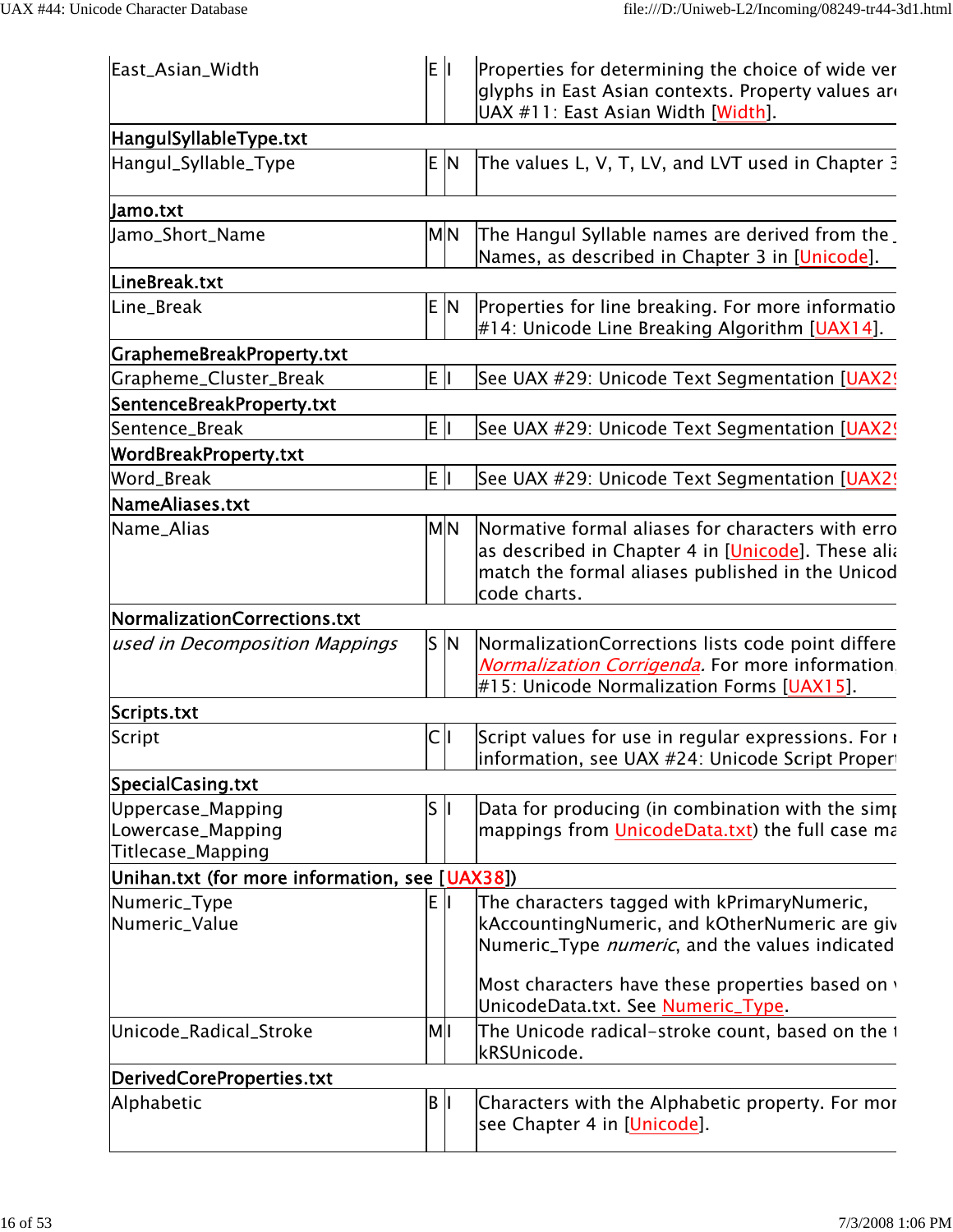|                              |          |     | Generated from: Lu + Ll + Lt + Lm + Lo + Nl +<br><b>Other_Alphabetic</b>                                                                                                                                                                                                                                                                                                                                                                                                                                            |
|------------------------------|----------|-----|---------------------------------------------------------------------------------------------------------------------------------------------------------------------------------------------------------------------------------------------------------------------------------------------------------------------------------------------------------------------------------------------------------------------------------------------------------------------------------------------------------------------|
| Default_Ignorable_Code_Point |          | B N | For programmatic determination of default ignor<br>points. New characters that should be ignored in<br>(unless explicitly supported) will be assigned in t<br>permitting programs to correctly handle the defa<br>of such characters when not otherwise supportec<br>information, see the FAQ Display of Unsupported<br>and Section 5.20, "Default Ignorable Code Points<br><i><b>Generated from</b></i><br>Other_Default_Ignorable_Code_Point<br>+ Cf (format characters)<br>+ Variation_Selector<br>- White_Space |
|                              |          |     | - FFF9FFFB (annotation characters)<br>- 06000603, 06DD, 070F (exceptional Cf chara<br>should be visible)                                                                                                                                                                                                                                                                                                                                                                                                            |
| ILowercase                   | $B$      |     | Characters with the Lowercase property. For mor<br>see Chapter 4 in [Unicode].                                                                                                                                                                                                                                                                                                                                                                                                                                      |
| Grapheme_Base                | $B$      |     | Generated from: LI + Other_Lowercase<br>For programmatic determination of grapheme clu<br>boundaries. For more information, see UAX #29:<br>Segmentation [UAX29].                                                                                                                                                                                                                                                                                                                                                   |
|                              |          |     | Generated from: [010FFFF] - Cc - Cf - Cs - Co<br>- Grapheme_Extend                                                                                                                                                                                                                                                                                                                                                                                                                                                  |
| Grapheme_Extend              | BII      |     | For programmatic determination of grapheme clu<br>boundaries. For more information, see UAX #29:<br>Segmentation [UAX29].<br>Generated from: Me + Mn + Other_Grapheme_Ex                                                                                                                                                                                                                                                                                                                                            |
|                              |          |     | Note: Depending on an application's interpretatic<br>(private use), they may be either in Grapheme_Ba<br>Grapheme_Extend, or in neither.                                                                                                                                                                                                                                                                                                                                                                            |
| Grapheme_Link                | B II     |     | Deprecated property, formerly proposed for proc<br>determination of grapheme cluster boundaries.                                                                                                                                                                                                                                                                                                                                                                                                                    |
|                              |          |     | Generated from: Canonical_Combining_Class=Vi                                                                                                                                                                                                                                                                                                                                                                                                                                                                        |
| ID_Start                     | ΒI<br>BΙ |     | Used to determine programming identifiers, as d<br>UAX #31: Unicode Identifier and Pattern Syntax [I                                                                                                                                                                                                                                                                                                                                                                                                                |
| ID_Continue<br>Math          | BΙ       |     | Characters with the Math property. For more info<br>Chapter 4 in [Unicode].                                                                                                                                                                                                                                                                                                                                                                                                                                         |
|                              |          |     | Generated from: Sm + Other_Math                                                                                                                                                                                                                                                                                                                                                                                                                                                                                     |
| Uppercase                    | BII      |     | Characters with the Uppercase property. For mor<br>see Chapter 4 in [Unicode].                                                                                                                                                                                                                                                                                                                                                                                                                                      |
|                              |          |     | Generated from: $Lu + Other_L U_{\text{D}}$                                                                                                                                                                                                                                                                                                                                                                                                                                                                         |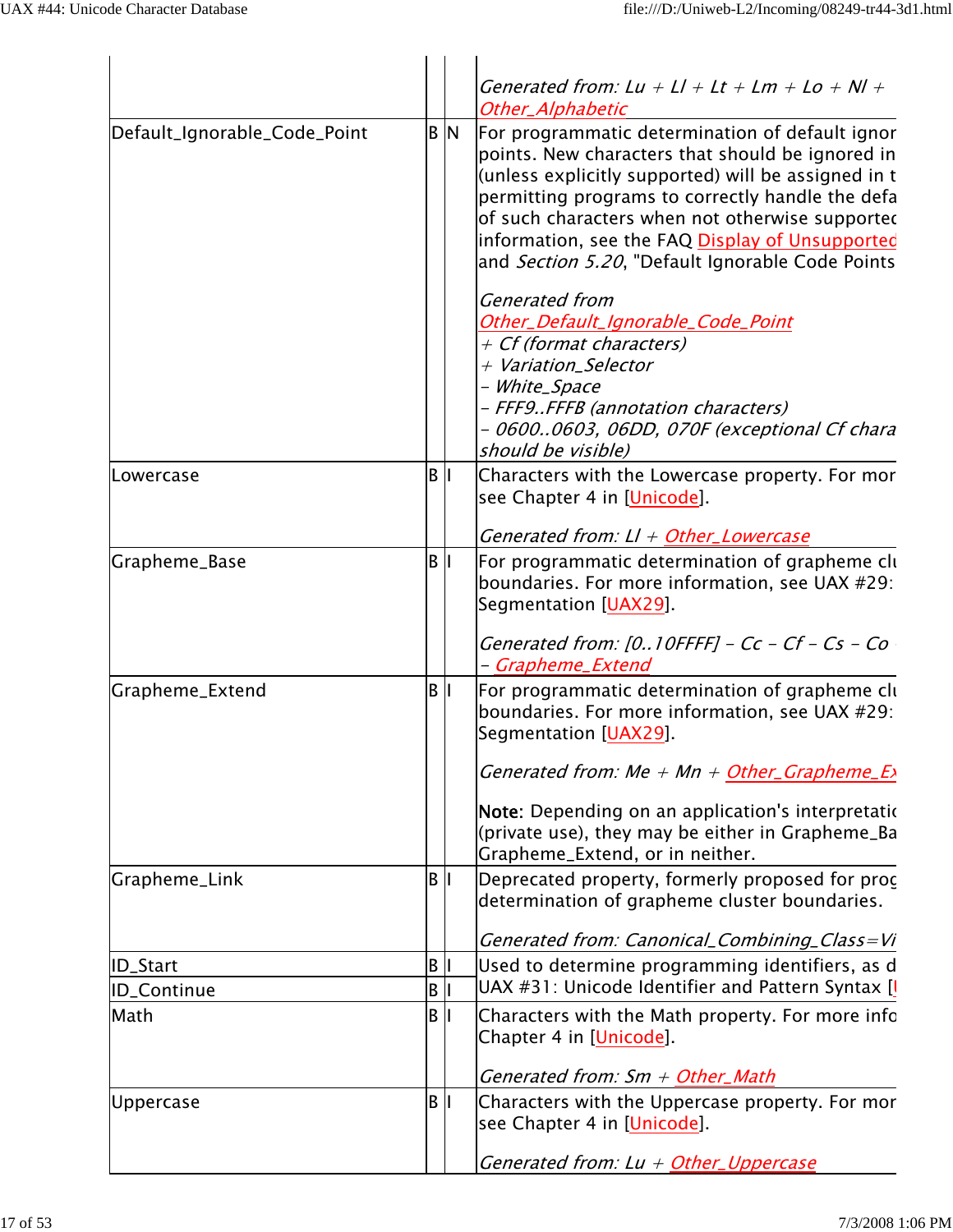| XID_Start                                                                  | $B$            |            | Used to determine programming identifiers, as d                                                                                                                                                                               |
|----------------------------------------------------------------------------|----------------|------------|-------------------------------------------------------------------------------------------------------------------------------------------------------------------------------------------------------------------------------|
| XID_Continue                                                               | $\overline{B}$ |            | UAX #31: Unicode Identifier and Pattern Syntax [I                                                                                                                                                                             |
| DerivedNormalizationProps.txt                                              |                |            |                                                                                                                                                                                                                               |
| Full_Composition_Exclusion                                                 |                | B N        | Characters that are excluded from composition: 1<br>explicitly in CompositionExclusions.txt, plus the<br>of Singleton Decompositions and Non-Starter De<br>as documented in that data file.                                   |
| Expands_On_NFC<br>Expands_On_NFD<br>Expands_On_NFKC<br>Expands_On_NFKD     |                | B N        | Characters that expand to more than one charact<br>specified normalization form.                                                                                                                                              |
| FC_NFKC_Closure                                                            | S              | N          | Characters that require extra mappings for closu<br>Folding plus Normalization Form KC. Characters<br>this property have a third field with the mapping                                                                       |
|                                                                            |                |            | Generated with the following, where Fold is defir<br>default fold operation (excluding the Turkic-sped                                                                                                                        |
|                                                                            |                |            | $b = NFKC(Fold(a));$<br>$c = NFKC(Fold(b));$<br>if (c != b) add mapping from a to c<br>to the set of mappings that constitute the FC NFF                                                                                      |
|                                                                            |                |            | Note: The FC_NFKC_Closure value is omitted in t<br>it is the same as the code point itself.                                                                                                                                   |
| NFD_Quick_Check<br>NFKD_Quick_Check<br>NFC_Quick_Check<br>NFKC_Quick_Check |                | E N        | For property values, see Decompositions and Not<br>(Abbreviated names: NFD_QC, NFKD_QC, NFC_Q(                                                                                                                                |
| PropList.txt                                                               |                |            |                                                                                                                                                                                                                               |
| ASCII_Hex_Digit                                                            |                | B N        | ASCII characters commonly used for the represer<br>hexadecimal numbers.                                                                                                                                                       |
| Bidi_Control                                                               |                | $B \mid N$ | Format control characters which have specific fur<br>Unicode Bidirectional Algorithm [UAX9].                                                                                                                                  |
| Dash                                                                       | B II           |            | Punctuation characters explicitly called out as da<br>Unicode Standard, plus their compatibility equiva<br>these have the General_Category value Pd, but sc<br>General_Category value Sm because of their use<br>mathematics. |
| Deprecated                                                                 |                | B N        | For a machine-readable list of deprecated charac<br>characters will ever be removed from the standar<br>usage of deprecated characters is strongly discou                                                                     |
| Diacritic                                                                  | ΒI             |            | Characters that linguistically modify the meaning<br>character to which they apply. Some diacritics are<br>combining characters, and some combining char<br>diacritics.                                                       |
| Extender                                                                   | ΒI             |            | Characters whose principal function is to extend<br>shape of a preceding alphabetic character. Typic.<br>length and iteration marks.                                                                                          |
| Hex_Digit                                                                  | B II           |            | Characters commonly used for the representation<br>hexadecimal numbers, plus their compatibility ed                                                                                                                           |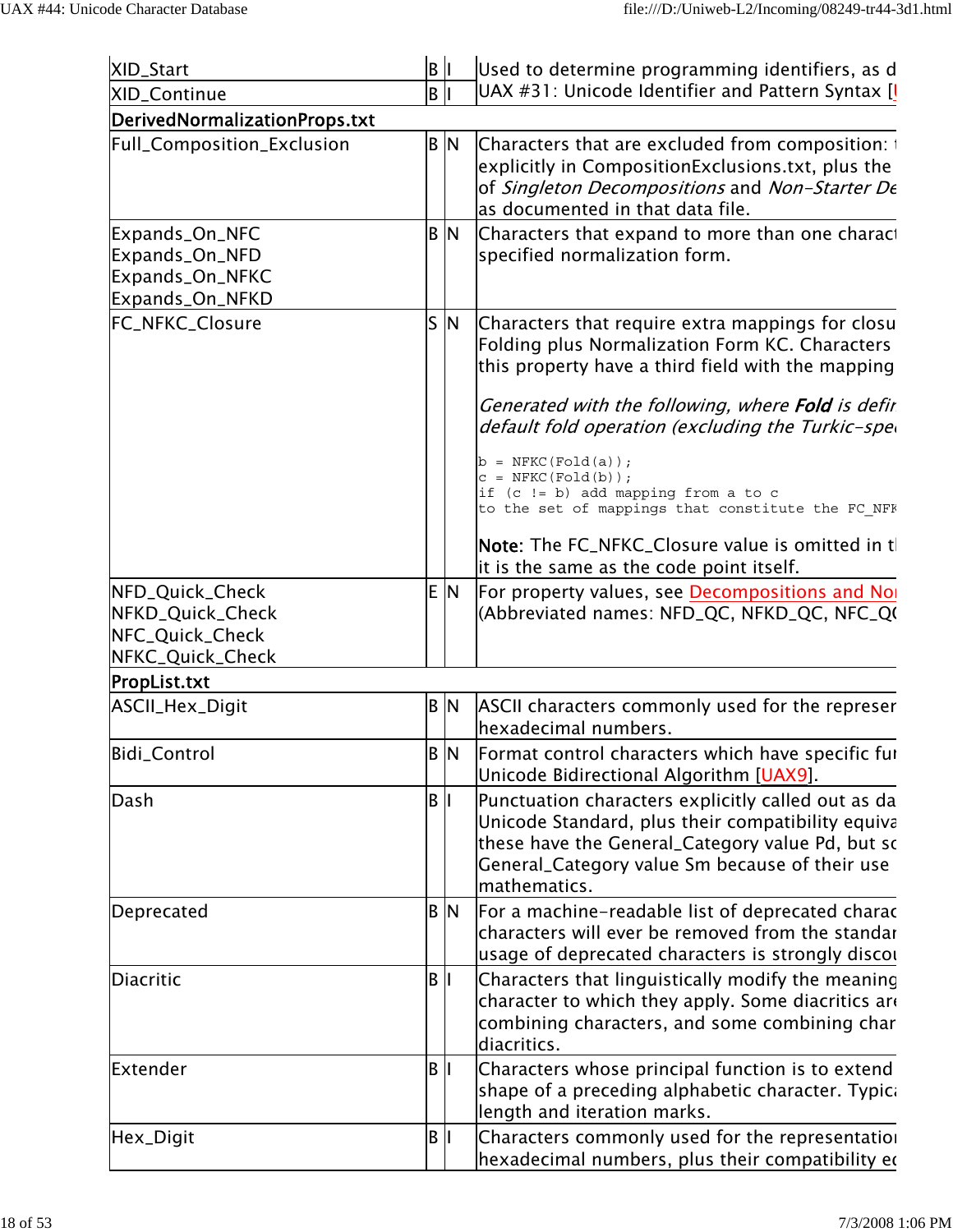| Hyphen (Stabilized as of 3.2)          | $B$ |                | Dashes which are used to mark connections betw<br>words, plus the <i>Katakana middle dot</i> . The Kataka<br>functions like a hyphen, but is shaped like a dot<br>dash.                                             |
|----------------------------------------|-----|----------------|---------------------------------------------------------------------------------------------------------------------------------------------------------------------------------------------------------------------|
| Ideographic                            | B.  |                | Characters considered to be CJKV (Chinese, Japar<br>and Vietnamese) ideographs.                                                                                                                                     |
| IDS_Binary_Operator                    | B N |                | Used in Ideographic Description Sequences.                                                                                                                                                                          |
| IDS_Trinary_Operator                   | B   | N              | Used in Ideographic Description Sequences.                                                                                                                                                                          |
| Join_Control                           | B   | <b>N</b>       | Format control characters which have specific fur<br>control of cursive joining and ligation.                                                                                                                       |
| Logical_Order_Exception                |     | B <sub>N</sub> | There are a small number of characters that do n<br>order. These characters require special handling<br>processing.                                                                                                 |
| Noncharacter_Code_Point                | B   | N              | Code points permanently reserved for internal us                                                                                                                                                                    |
| Other_Alphabetic                       | B   |                | Used in deriving the Alphabetic property.                                                                                                                                                                           |
| Other_Default_Ignorable_Code_Point B N |     |                | Used in deriving the Default_Ignorable_Code_Poil                                                                                                                                                                    |
| Other_Grapheme_Extend                  | B   | N              | Used in deriving the Grapheme_Extend property                                                                                                                                                                       |
| Other_ID_Continue                      | B   | N              | Used for backward compatibility of ID_Continue.                                                                                                                                                                     |
| Other_ID_Start                         | B   | N              | Used for backward compatibility of <b>ID_Start</b> .                                                                                                                                                                |
| Other_Lowercase                        | B   |                | Used in deriving the Lowercase property.                                                                                                                                                                            |
| Other_Math                             | B   |                | Used in deriving the Math property.                                                                                                                                                                                 |
| Other_Uppercase                        | B   |                | Used in deriving the Uppercase property.                                                                                                                                                                            |
| Pattern_Syntax                         | B   | N              | Used for pattern syntax as described in UAX #31                                                                                                                                                                     |
| Pattern_White_Space                    | B   | ΙN             | Identifier and Pattern Syntax <u>[Pattern</u> ].                                                                                                                                                                    |
| Quotation_Mark                         | B   |                | Punctuation characters that function as quotatior                                                                                                                                                                   |
| Radical                                | B   | N              | Used in Ideographic Description Sequences.                                                                                                                                                                          |
| Soft_Dotted                            |     | <b>B</b> N     | Characters with a "soft dot", like <i>i</i> or <i>j</i> . An accent<br>these characters causes the dot to disappear. An<br>above can be added where required, such as in L                                          |
| STerm                                  | B   |                | Sentence Terminal. Used in UAX #29: Unicode Te<br>Segmentation [UAX29].                                                                                                                                             |
| Terminal_Punctuation                   | B   |                | Punctuation characters that generally mark the e<br>units.                                                                                                                                                          |
| Unified_Ideograph                      |     | B N            | Used in Ideographic Description Sequences.                                                                                                                                                                          |
| Variation_Selector                     |     | B N            | Indicates characters that are Variation Selectors.<br>the behavior of these characters, see<br>StandardizedVariants.html, Section 16.4, Variatic<br>[Unicode], and the Unicode Ideographic Variation<br>$[UTS37]$ . |
| White_Space                            |     | B N            | Separator characters and control characters whic<br>treated by programming languages as "white spa<br>purpose of parsing elements.                                                                                  |
|                                        |     |                | Note: ZERO WIDTH SPACE and ZERO WIDTH NO-E<br>are not included, because their functions are rest<br>lline-break control. Their names are unfortunatel<br>in this respect.                                           |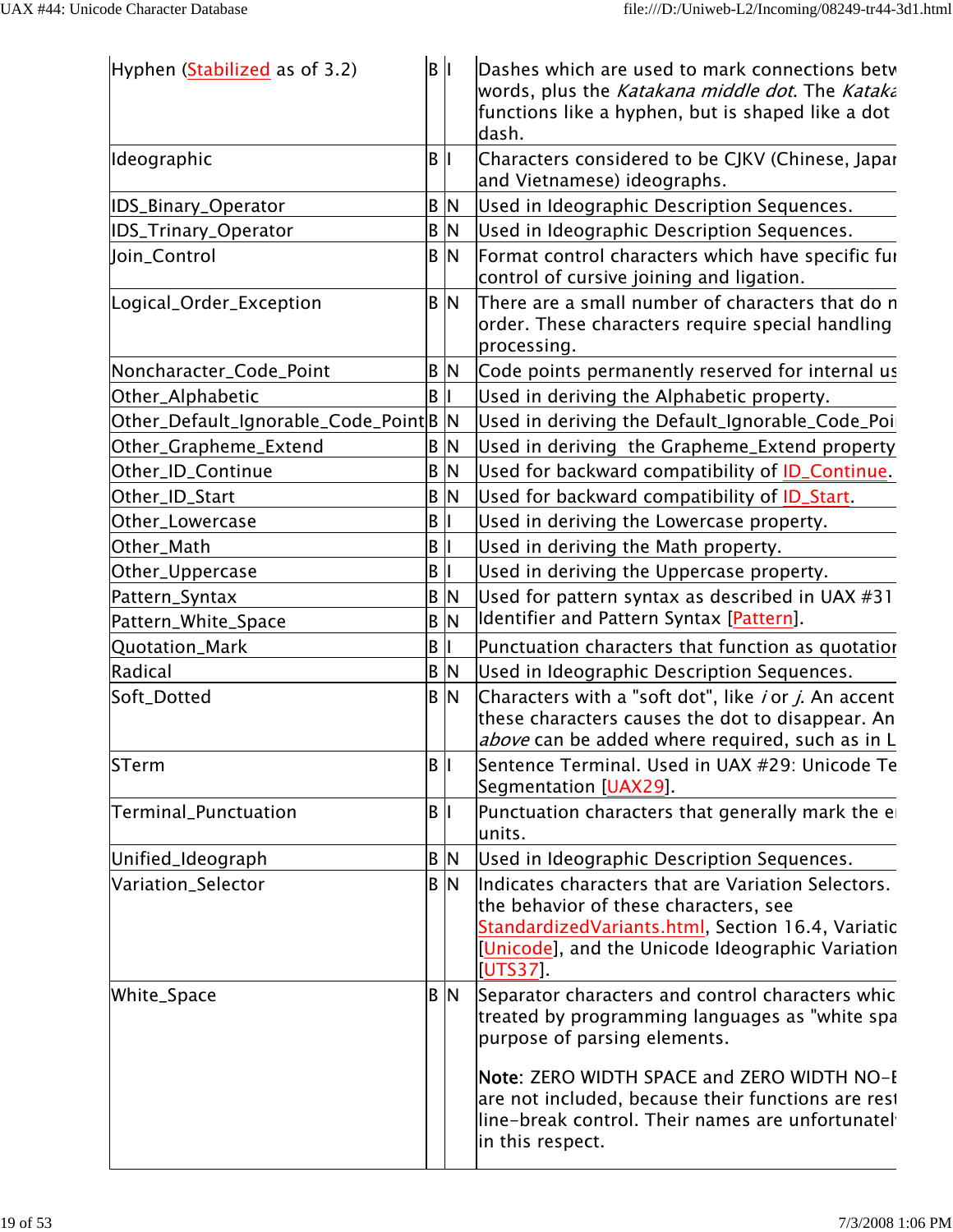|                                                                                                    |   |         | Note: There are other senses of "whitespace" tha<br>different set of characters.                                                                                                                                                                                                                                                                                              |
|----------------------------------------------------------------------------------------------------|---|---------|-------------------------------------------------------------------------------------------------------------------------------------------------------------------------------------------------------------------------------------------------------------------------------------------------------------------------------------------------------------------------------|
| UnicodeData.txt                                                                                    |   |         |                                                                                                                                                                                                                                                                                                                                                                               |
| $\mathsf{Name}\left\langle \mathsf{$                                                               |   | MN      | $(1)$ These names match exactly the names publis<br>code charts of the Unicode Standard. The derivec<br>Syllable names are omitted from this file; see Jan<br>derivation.                                                                                                                                                                                                     |
| General_Category (Cn)                                                                              |   | E N     | (2) This is a useful breakdown into various chara<br>which can be used as a default categorization in<br>implementations. For the property values, see $Ge$<br><b>Category Values</b>                                                                                                                                                                                         |
| Canonical_Combining_Class (0)                                                                      |   | $N$ $N$ | (3) The classes used for the Canonical Ordering $\ell$<br>the Unicode Standard. This property could be cor<br>either an enumerated property or a numeric prop<br>principal use of the property is in terms of the nu<br>For the property value names associated with dif<br>numeric values, see DerivedCombiningClass.txt a<br><b>Combining Class Values.</b>                 |
| Bidi_Class (L, AL, R)                                                                              |   | E N     | (4) These are the categories required by the Unic<br>Bidirectional Algorithm. For the property values,<br>Bidirectional Class Values. For more information,<br>The Unicode Bidirectional Algorithm [UAX9].<br>The default property values depend on the code<br>given in DerivedBidiClass.txt                                                                                 |
| Decomposition_Type (None)<br>Decomposition_Mapping ( <code<br><math> point\rangle</math></code<br> | S | e N     | (5) This field contains both values, with the type<br>brackets. The decomposition mappings exactly n<br>decomposition mappings published with the cha<br>in the Unicode Standard. For more information, s<br><b>Decomposition Mappings.</b><br>Note: The decomposition mapping is omitted in<br>the decomposition mapping is the same as the $c_1$<br>itself.                 |
| Numeric_Type (None)                                                                                | N | E N     | (6) If the character has the <i>decimal digit</i> property<br>in Chapter 4 in [Unicode], then the value of that a<br>represented with an integer value in fields 6, 7, a                                                                                                                                                                                                      |
|                                                                                                    | N | E N     | (7) If the character has the <i>digit</i> property, but is $\mathbf{r}$<br>digit, then the value of that digit is represented v<br>value in fields 7 and 8. This covers digits that ne<br>handling, such as the compatibility superscript d                                                                                                                                   |
|                                                                                                    | N | E N     | (8) If the character has the <i>numeric</i> property, as :<br>Chapter 4 in [Unicode], the value of that characte<br>represented with a positive or negative integer of<br>number in this field. This includes fractions such<br>example, "1/5" for U+2155 VULGAR FRACTION C<br>Some characters have these properties based on<br>the Unihan data file. See Numeric_Type, Han. |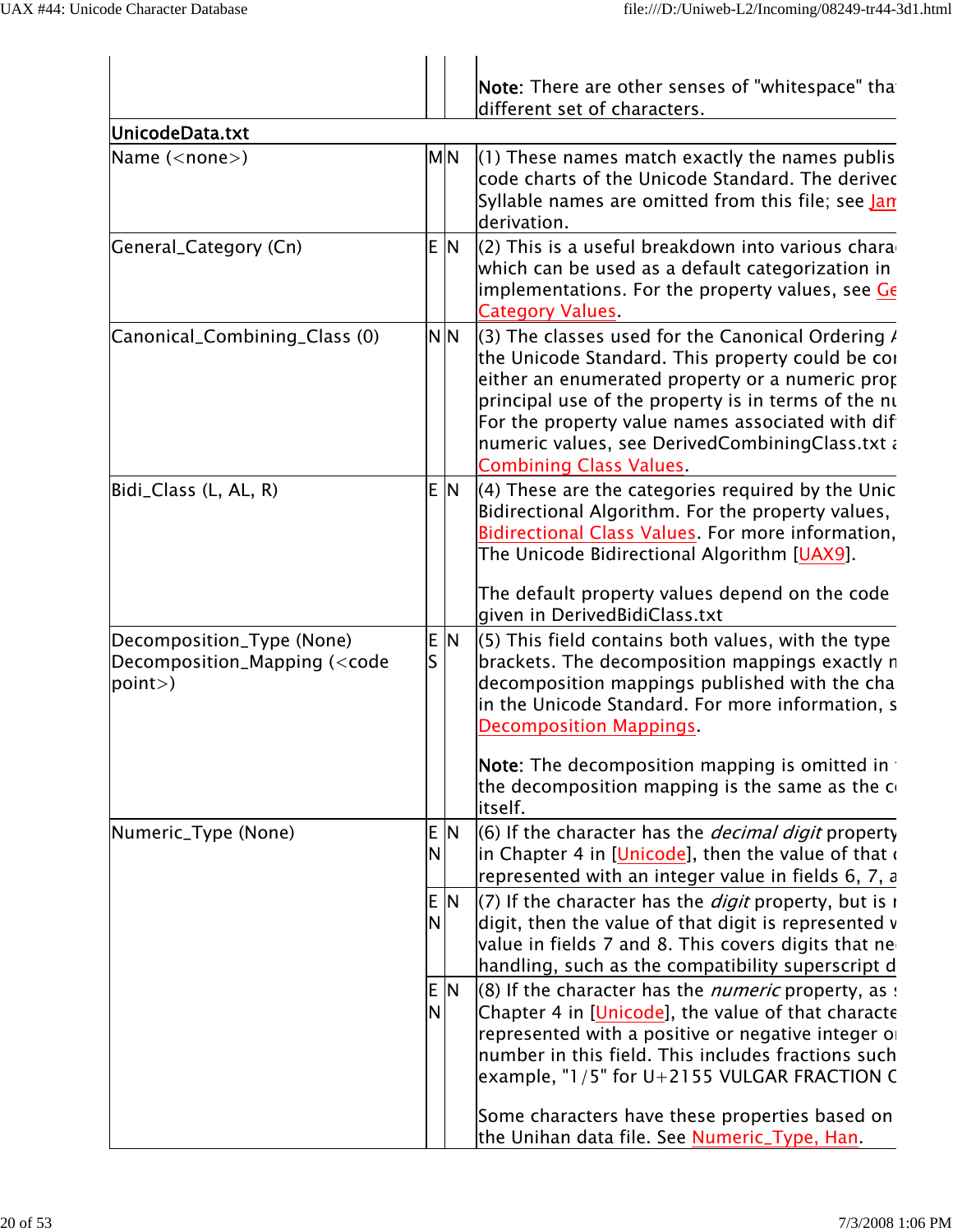| Numeric_Value (NaN)                                           |    |             |                                                                                                                                                                                                                                                                                                                                                                                                   |
|---------------------------------------------------------------|----|-------------|---------------------------------------------------------------------------------------------------------------------------------------------------------------------------------------------------------------------------------------------------------------------------------------------------------------------------------------------------------------------------------------------------|
| Bidi_Mirrored (N)                                             |    | B N         | $(9)$ If the character is a "mirrored" character in bior<br>text, this field has the value "Y"; otherwise "N". So<br>4.7, "Bidi Mirrored—Normative" of [Unicode]. Do<br>this with the Bidi_Mirroring_Glyph property.                                                                                                                                                                              |
| Unicode_1_Name ( <none>)</none>                               | МI |             | $(10)$ Old name as published in Unicode 1.0. This<br>provided when it is significantly different from th<br>name for the character. The value of field 10 for<br>characters does not always match the Unicode 1.<br>Instead, field 10 contains ISO 6429 names for co<br>functions, for printing in the code charts.                                                                               |
| ISO_Comment ( <none>)</none>                                  | МI |             | $(11)$ ISO 10646 comment field. It appears in pare<br>10646 names list, or contains an asterisk to mar<br>note.                                                                                                                                                                                                                                                                                   |
| Simple_Uppercase_Mapping<br>$(<$ code point>)                 |    | $S \mid N$  | $(12)$ Simple uppercase mapping (single character<br>If a character is part of an alphabet with case dis-<br>has a simple uppercase equivalent, then the uppe<br>equivalent is in this field. The simple mappings h<br>character result, where the full mappings may ha<br>multi-character results. For more information, se<br>Case Mapping.<br>Note: The simple uppercase is omitted in the dat |
|                                                               |    |             | uppercase is the same as the code point itself.                                                                                                                                                                                                                                                                                                                                                   |
| Simple_Lowercase_Mapping<br>$\vert$ ( <code point="">)</code> |    | IS IN       | $(13)$ Simple lowercase mapping (single character                                                                                                                                                                                                                                                                                                                                                 |
|                                                               |    |             | <b>Note:</b> The simple lowercase is omitted in the data<br>lowercase is the same as the code point itself.                                                                                                                                                                                                                                                                                       |
| Simple_Titlecase_Mapping                                      |    | $S \vert N$ | $(14)$ Simple titlecase mapping (single character $\kappa$                                                                                                                                                                                                                                                                                                                                        |
| $ $ ( <code point="">)</code>                                 |    |             | Note: The simple titlecase may be omitted in the<br>the titlecase is the same as the uppercase.                                                                                                                                                                                                                                                                                                   |

#### **5.2 Derived Extracted Properties**

A number of Unicode character properties have been separated out, reformatted, and listed in range format, one property per file. These files are located under the *extracted* directory of the UCD. The exact list of derived extracted files and the extracted properties they represent are given in the Extracted Properties table below.

The derived extracted files are provided purely as a reformatting of data for properties specified in other data files. In case of any inadvertant mismatch between the primary data files specifying those properties and these lists of extracted properties, the primary data files are taken as definitive.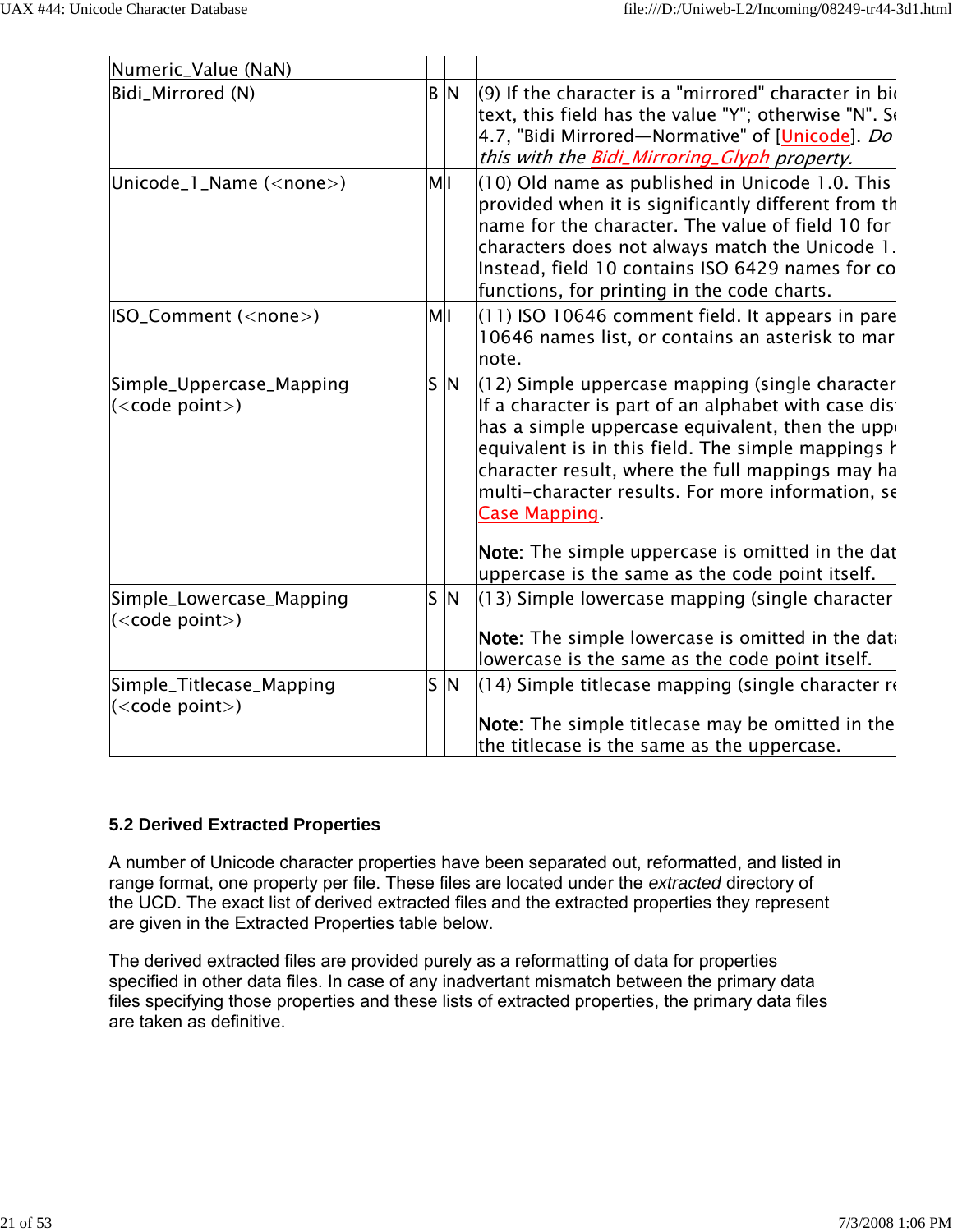## **Extracted Properties**

| <b>File</b>                     |   | <b>Status Property</b>                     | <b>Extracted from</b>                             |
|---------------------------------|---|--------------------------------------------|---------------------------------------------------|
| DerivedBidiClass.txt            | N | Bidi_Class                                 | UnicodeData.txt,<br>lfield 4                      |
| DerivedBinaryProperties.txt     | N | Bidi_Mirrored                              | UnicodeData.txt,<br>field 9                       |
| DerivedCombiningClass.txt       | N | Canonical_Combining_Class UnicodeData.txt, | field 3                                           |
| DerivedDecompositionType.txtN/I |   | Decomposition_Type                         | the $<$ tag $>$ in<br>UnicodeData.txt,<br>field 5 |
| DerivedEastAsianWidth.txt       |   | East_Asian_Width                           | EastAsianWidth.txt,<br>field 1                    |
| DerivedGeneralCategory.txt      | N | General_Category                           | UnicodeData.txt,<br>field 2                       |
| DerivedJoiningGroup.txt         | N | Joining_Group                              | ArabicShaping.txt,<br>field 2                     |
| DerivedJoiningType.txt          | N | Joining_Type                               | ArabicShaping.txt,<br>field 1                     |
| DerivedLineBreak.txt            | N | Line_Break                                 | LineBreak.txt, field                              |
| DerivedNumericType.txt          | N | Numeric_Type                               | UnicodeData.txt,<br>fields 6 through 8            |
| DerivedNumericValues.txt        | N | Numeric_Value                              | UnicodeData.txt,<br>field 8                       |

For the extraction of Decomposition\_Type, characters with canonical decomposition mappings in field 5 of UnicodeData.txt have no tag. For those characters, the extracted value is Decomposition Type=Canonical. For characters with compatibility decomposition mappings, there are explicit tags in field 5, and the value of Decomposition\_Type is equivalent to those tags. The value Decomposition\_Type=Canonical is normative. Other values for Decomposition\_Type are informative.

Numeric\_Value is extracted based on the actual numeric value of the data in field 8 of UnicodeData.txt.

Numeric\_Type is extracted as follows. If fields 6, 7, and 8 in UnicodeData.txt are all non-empty, then Numeric\_Type=Decimal. Otherwise, if fields 7 and 8 are both non-empty, then Numeric Type=Digit. Otherwise, if field 8 is non-empty, then Numeric Type=Numeric. The default value is Numeric\_Type=None.

#### **5.3 Property Summary**

The following table provides a summary list of the Unicode character properties, excluding most of those specific to Unihan.txt. The properties are roughly organized into groups based on their usage. This grouping is primarily for documentation convenience and except for contributory properties, has no normative implications. The link on each property leads its description in the Property Table above.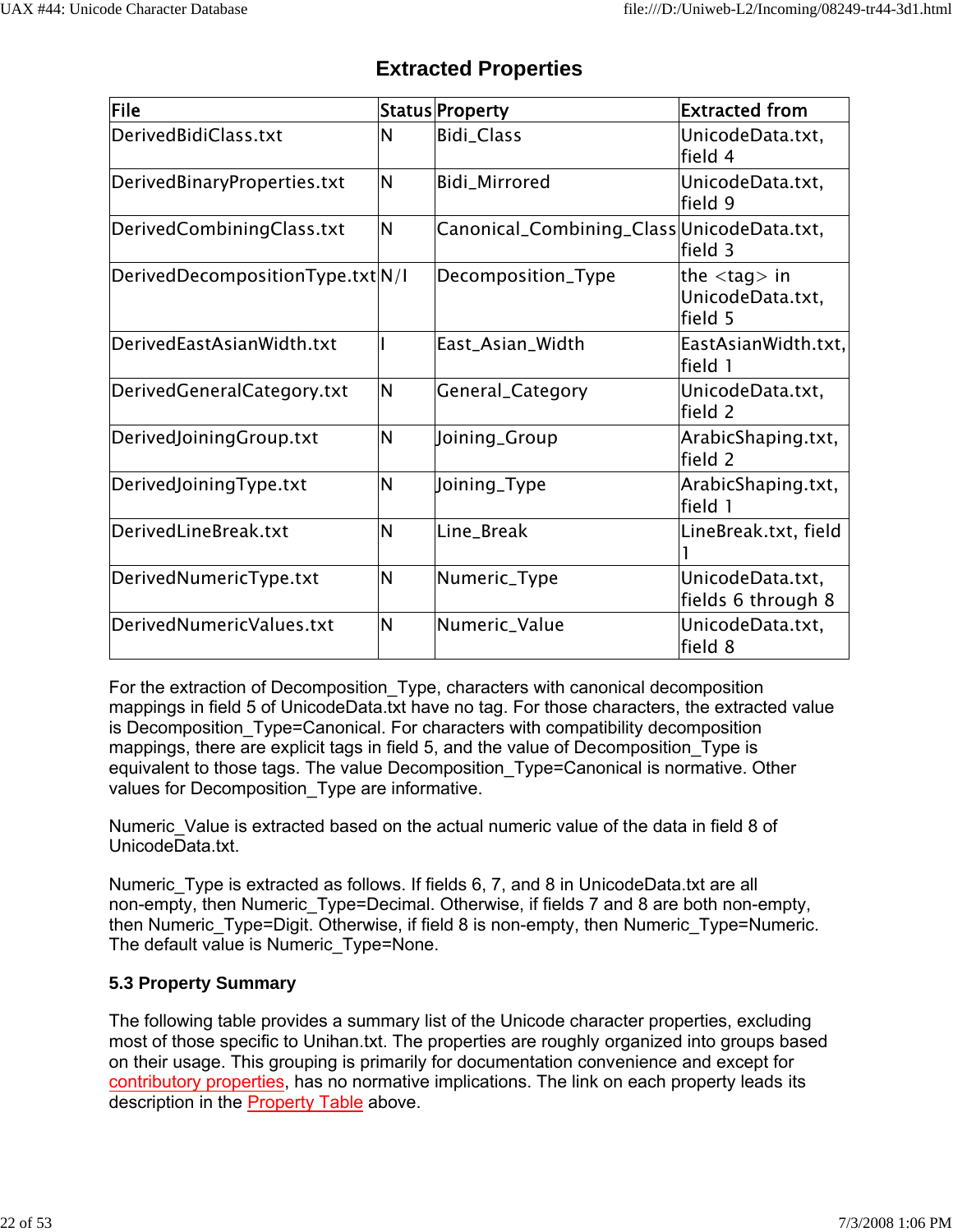## **Property Summary Table**

| General                                    | Decomposition and<br><b>Normalization</b>      | <b>CJK</b>                     |
|--------------------------------------------|------------------------------------------------|--------------------------------|
| <b>Name</b>                                | Canonical_Combining_Class Ideographic          |                                |
| Name_Alias                                 | <b>Decomposition_Mapping</b>                   | Unified_Ideograph              |
| <b>Block</b>                               | Composition_Exclusion                          | <b>Radical</b>                 |
| <u>Age</u>                                 | Full_Composition_Exclusion IDS_Binary_Operator |                                |
| <b>General_Category</b>                    | Decomposition_Type                             | <b>IDS_Trinary_Operator</b>    |
| <b>Script</b>                              | FC_NFKC_Closure                                | Unicode_Radical_Stroke         |
| <b>White_Space</b>                         | NFC_Quick_Check                                | <b>Miscellaneous</b>           |
| <b>Alphabetic</b>                          | NFKC_Quick_Check                               | Math                           |
| Hangul_Syllable_Type                       | NFD_Quick_Check                                | Quotation_Mark                 |
| Noncharacter_Code_Point                    | NFKD_Quick_Check                               | Dash                           |
| Default_Ignorable_Code_PointExpands_On_NFC |                                                | <b>Hyphen</b>                  |
| <b>Deprecated</b>                          | Expands_On_NFD                                 | <b>STerm</b>                   |
| Logical_Order_Exception                    | Expands_On_NFKC                                | Terminal_Punctuation           |
| Variation_Selector                         | Expands_On_NFKD                                | <b>Diacritic</b>               |
| Case                                       | <b>Shaping and Rendering</b>                   | <b>Extender</b>                |
| <b>Uppercase</b>                           | Join_Control                                   | Grapheme_Base                  |
| Lowercase                                  | Joining_Group                                  | Grapheme_Extend                |
| Lowercase_Mapping                          | Joining_Type                                   | Grapheme_Link (deprecated)     |
| Titlecase_Mapping                          | Line_Break                                     | Unicode_1_Name                 |
| Uppercase_Mapping                          | Grapheme_Cluster_Break                         | <b>ISO_Comment</b>             |
| Case_Folding                               | Sentence_Break                                 | <b>Contributory Properties</b> |
| Simple_Lowercase_Mapping                   | <b>Word_Break</b>                              | Other_Alphabetic               |
| Simple_Titlecase_Mapping                   | East_Asian_Width                               | Other_Default_Ignorable_Code_P |
| Simple_Uppercase_Mapping                   | <b>Bidirectional</b>                           | Other_Grapheme_Extend          |
| Simple_Case_Folding                        | Bidi_Class                                     | Other_ID_Start                 |
| Soft_Dotted                                | <b>Bidi_Control</b>                            | Other_ID_Continue              |
| ldentifiers                                | <b>Bidi_Mirrored</b>                           | Other_Lowercase                |
| <b>ID_Continue</b>                         | Bidi_Mirroring_Glyph                           | Other_Math                     |
| <b>ID_Start</b>                            | <b>Numeric</b>                                 | Other_Uppercase                |
| XID_Continue                               | Numeric_Value                                  | Jamo_Short_Name                |
| <b>XID_Start</b>                           | Numeric_Type                                   |                                |
| Pattern_Syntax                             | Hex_Digit                                      |                                |
| Pattern_White_Space                        | ASCII_Hex_Digit                                |                                |

## *5.3.1 Contributory Properties*

Contributory properties contain sets of exceptions used in the generation of other properties derived from them. The contributory properties specifically concerned with identifiers and casing contribute to the maintenance of stability guarantees for properties and/or to invariance relationships between related properties. Other contributory properties are simply defined as a convenience for property derivation.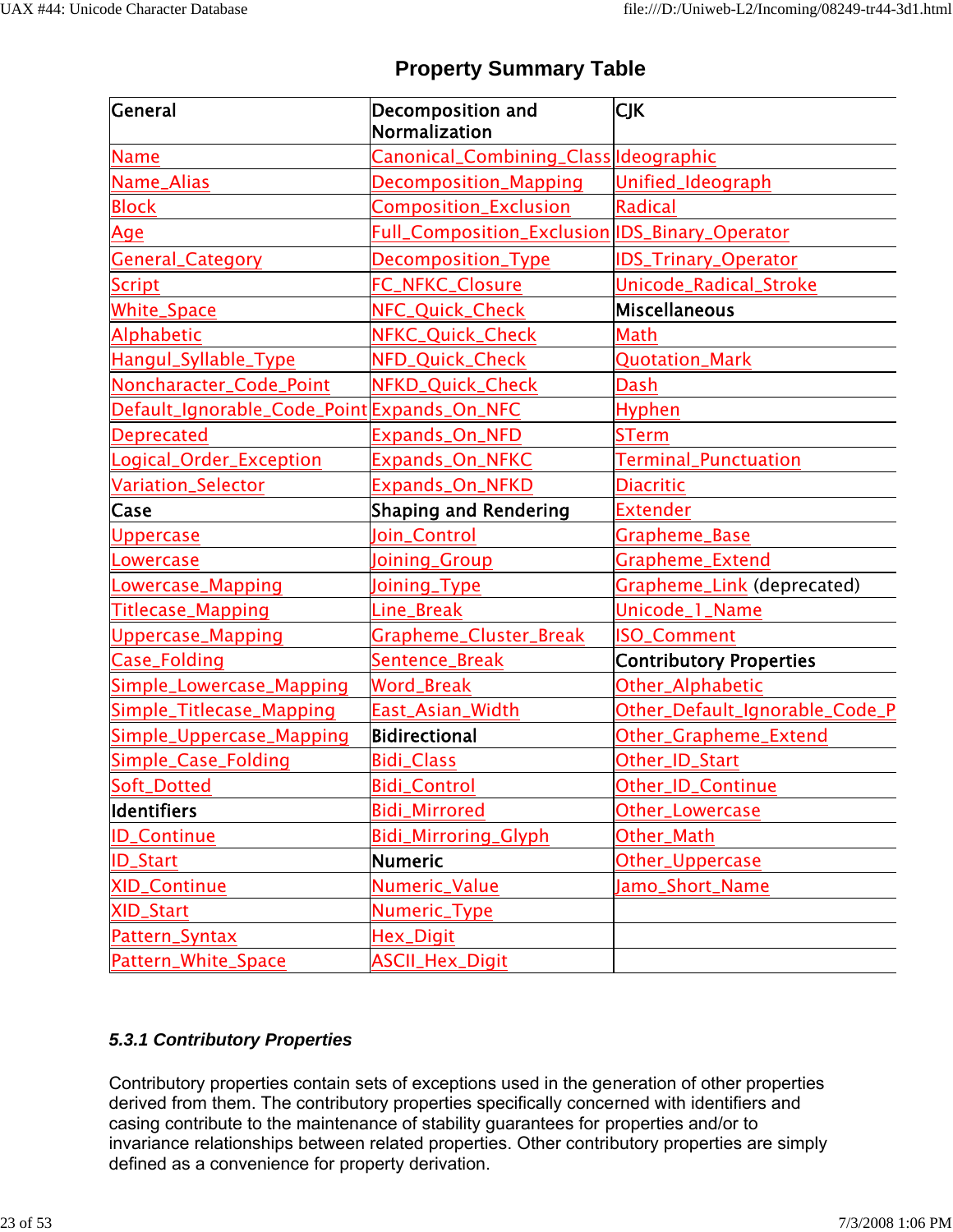Most contributory properties have names using the pattern "Other\_XXX" and are used to derive the corresponding "XXX" property. For example, the Other\_Alphabetic property is used in the derivation of the Alphabetic property.

Contributory properties are typically defined in PropList.txt and the corresponding derived property is then listed in DerivedCoreProperties.txt.

#### Jamo\_Short\_Name

is an unusual contributory property, both in terms of its name and how it is used. It is defined in its own property file, Jamo.txt, and is used to derive the Name property value for Hangul syllable characters, according to the rules spelled out in Section 3.12, "Conjoining Jamo Behavior" in [Unicode].

Contributory properties are incomplete by themselves and are not intended for independent use. For example, an API returning Unicode property values should implement the derived core properties such as Alphabetic or Default\_Ignorable\_Code\_Point, rather than the corresponding contributory properties, Other\_Alphabetic or Other\_Default\_Ignorable\_Code\_Point.

#### **5.4 Case and Case Mapping**

Case for bicameral scripts and case mapping of characters are complicated topics in the Unicode Standard—both because of their inherent algorithmic complexity and because of the number of characters and special edge cases involved.

This section provides a brief roadmap to discussions about these topics, and specifications and definitions in the standard, as well as explaining which case-related properties are defined in the UCD.

Section 3.13, "Default Case Algorithms" in [Unicode] provides formal definitions for case-related concepts (*cased*, *case-ignorable*, ...), for case conversion (*toUppercase(X)*, ...), and for case detection (*isUppercase(X)*, ...). It also provides the formal definition of caseless matching for the standard, taking normalization into account.

Section 4.2, "Case—Normative", in [Unicode] introduces case and case mapping properties. Table 4-1, "Sources for Case Mapping Information", describes the kind of case-related information that is available in various data files of the UCD. The table below lists those data files again, giving the explicit list of case-related properties defined in each. The link on each property leads its description in the Property Table above.

| <b>File Name</b>                              | Case Properties                                                                 |
|-----------------------------------------------|---------------------------------------------------------------------------------|
| UnicodeData.txt                               | Simple_Uppercase_Mapping, Simple_Lowercase_Mapping,<br>Simple_Titlecase_Mapping |
| SpecialCasing.txt                             | Uppercase_Mapping, Lowercase_Mapping,<br>Titlecase_Mapping                      |
| CaseFolding.txt                               | Simple_Case_Folding, Case_Folding                                               |
| DerivedCoreProperties.txtUppercase, Lowercase |                                                                                 |
| PropList.txt                                  | Soft_Dotted, Other_Uppercase, Other_Lowercase                                   |

## **UCD Files and Case Properties**

For compatibility with existing parsers, UnicodeData.txt only contains case mappings for characters where they constitute one-to-one mappings; it also omits information about context-sensitive case mappings. Information about these special cases can be found in the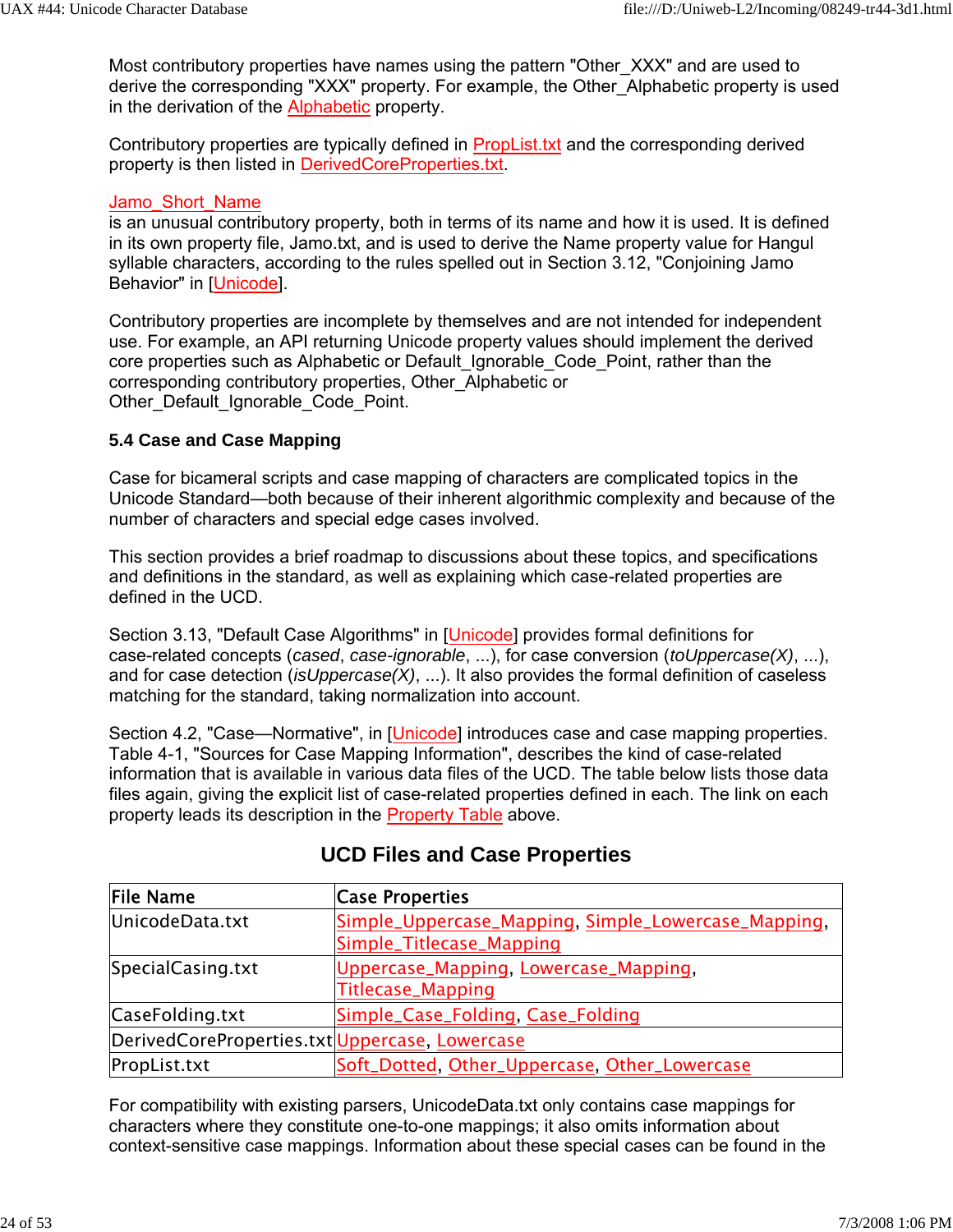separate data file, SpecialCasing.txt, expressed as separate properties.

Section 5.18, "Case Mappings", in [Unicode] discusses various implementation issues for handling case, including language-specific case mapping, as for Greek and for Turkish. That section also describes case folding in particular detail.

The special casing conditions associated with case mapping for Greek, Turkish, and Lithuanian are specified in an additional field in SpecialCasing.txt. For example, the lowercase mapping for sigma in Greek varies according to its position in a word. The condition list does not constitute a formal character property in the UCD, because it is a statement about the context of occurrence of casing behavior for a character or characters, rather than a semantic attribute of those characters. Note that versions of the UCD from Version 3.2.0 to Version 5.0.0 *did*

list property aliases for Special\_Case\_Condition (scc), but this was determined to be an error when the UCD was analyzed for representation in XML; consequently, the Special Case Condition property aliases were removed as of Version 5.1.0.

Caseless matching is of particular concern for a number of text processing algorithms, so is also discussed at some length in UAX #31: Unicode Identifier and Pattern Syntax [UAX31] and in UTS #10: Unicode Collation Algorithm [UTS10].

Further information about locale-specific casing conventions can be found in the Unicode Common Locale Data Repository [CLDR].

#### **5.5 Property Value Lists**

The following subsections give summaries of property values for certain Enumeration properties. Other property values are documented in other, topically-specific annexes; for example, the Line\_Break property values are documented in UAX #14: Unicode Line Breaking Algorithm [UAX14] and the various segmentation-related property values are documented in UAX #29: Unicode Text Segmentation [UAX29].

#### *5.5.1 General Category Values*

The General Category property of a code point provides for the most general classification of that code point. It is usually determined based on the primary characteristic of the assigned character for that code point. For example, is the character a letter, a mark, a number, punctuation, or a symbol, and if so, of what type? Other General\_Category values define the classification of code points which are not assigned to regular graphic characters, including such statuses as private-use, control, surrogate code point, and reserved unassigned.

Many characters have multiple uses, and not all such cases can be captured entirely by the General\_Category value. For example, the General\_Category value of Latin, Greek, or Hebrew letters does not attempt to cover (or preclude) the numerical use of such letters as Roman numerals or in other numerary systems. Conversely, the General\_Category of ASCII digits 0..9 as Nd (decimal digit) neither attempts to cover (or preclude) the occasional use of these digits as letters in various orthographies. The General\_Category is simply the first-order, most usual categorization of a character.

For more information about the General Category property, see Chapter 4 in [Unicode].

The values in the General Category field in UnicodeData.txt make use of the short, abbreviated property value aliases for General\_Category. For convenience in reference, the General\_Category Values table below lists all the abbreviated and long value aliases for General Category values, reproduced from PropertyValueAliases.txt, along with a brief description of each category.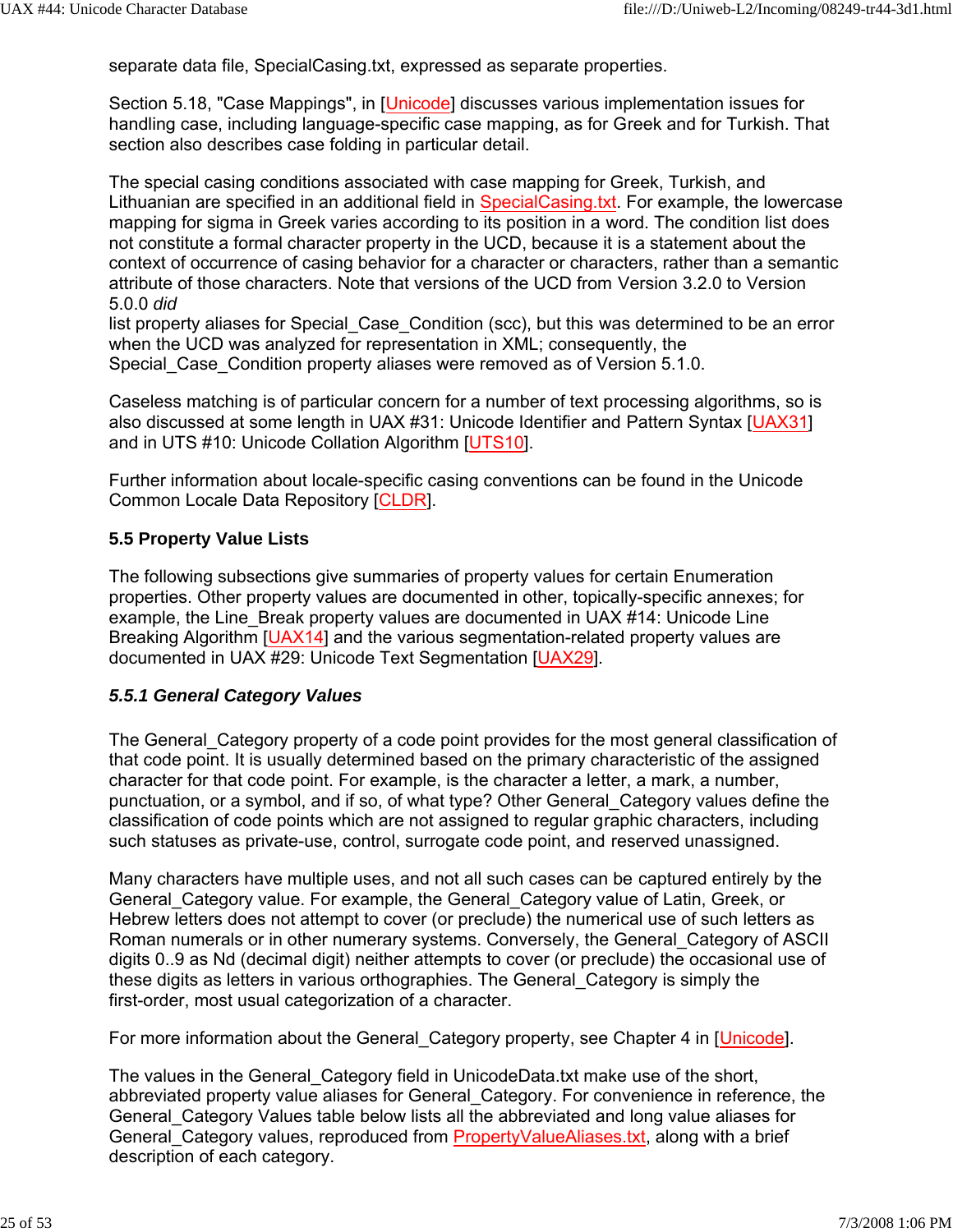| Abbr Long |                     | <b>Description</b>                                              |
|-----------|---------------------|-----------------------------------------------------------------|
| Lu        | Uppercase_Letter    | an uppercase letter                                             |
| LI        | Lowercase_Letter    | a lowercase letter                                              |
| Lt        | Titlecase_Letter    | a digraphic character, with first part uppercase                |
| Lm        | Modifier_Letter     | a modifier letter                                               |
| Lo        | Other_Letter        | other letters, including syllables and ideographs               |
| Mn        | Nonspacing_Mark     | a nonspacing combining mark (zero advance width)                |
| Mc        | Spacing_Mark        | a spacing combining mark (positive advance width)               |
| Me        | Enclosing_Mark      | an enclosing combining mark                                     |
| Nd        | Decimal_Number      | a decimal digit                                                 |
| NI        | Letter_Number       | a letterlike numeric character                                  |
| <b>No</b> | Other_Number        | a numeric character of other type                               |
| Pc        |                     | Connector_Punctuation a connecting punctuation mark, like a tie |
| Pd        | Dash_Punctuation    | a dash or hyphen punctuation mark                               |
| Ps        | Open_Punctuation    | an opening punctuation mark (of a pair)                         |
| Pe        | Close_Punctuation   | a closing punctuation mark (of a pair)                          |
| Pi        | Initial_Punctuation | an initial quotation mark                                       |
| Pf        | Final_Punctuation   | a final quotation mark                                          |
| Po        | Other_Punctuation   | a punctuation mark of other type                                |
| Sm        | Math_Symbol         | a symbol of primarily mathematical use                          |
| Sc        | Currency_Symbol     | a currency sign                                                 |
| <b>Sk</b> | Modifier_Symbol     | a non-letterlike modifier symbol                                |
| So        | Other_Symbol        | a symbol of other type                                          |
| Zs        | Space_Separator     | a space character (of various non-zero widths)                  |
| ΖI        | Line_Separator      | U+2028 LINE SEPARATOR only                                      |
| Zp        | Paragraph_Separator | U+2029 PARAGRAPH SEPARATOR only                                 |
| Cc        | Control             | a C0 or C1 control code                                         |
| Cf        | Format              | a format control character                                      |
| Cs        | Surrogate           | a surrogate code point                                          |
| Co        | Private_Use         | a private-use character                                         |
| Cn        | Unassigned          | a reserved unassigned code point or a noncharacter              |

## **General\_Category Values**

Note that the value gc=Cn does not actually occur in UnicodeData.txt, because that data file does not list unassigned code points.

Characters with the quotation-related General\_Category values Pi or Pf may behave like opening punctuation (gc=Ps) or closing punctuation (gc=Pe), depending on usage and quotation conventions.

The symbol "L&" is used to stand for any combination of uppercase, lowercase or titlecase letters (Lu, Ll, or Lt), in the first part of comments in the data files. The LC value for the General Category property, as documented in PropertyValueAliases.txt also stands for uppercase, lowercase or titlecase letters.

The Unicode Standard does not assign non-default property values to control characters (gc=Cc), except for certain well-defined exceptions involving the Unicode Bidirectional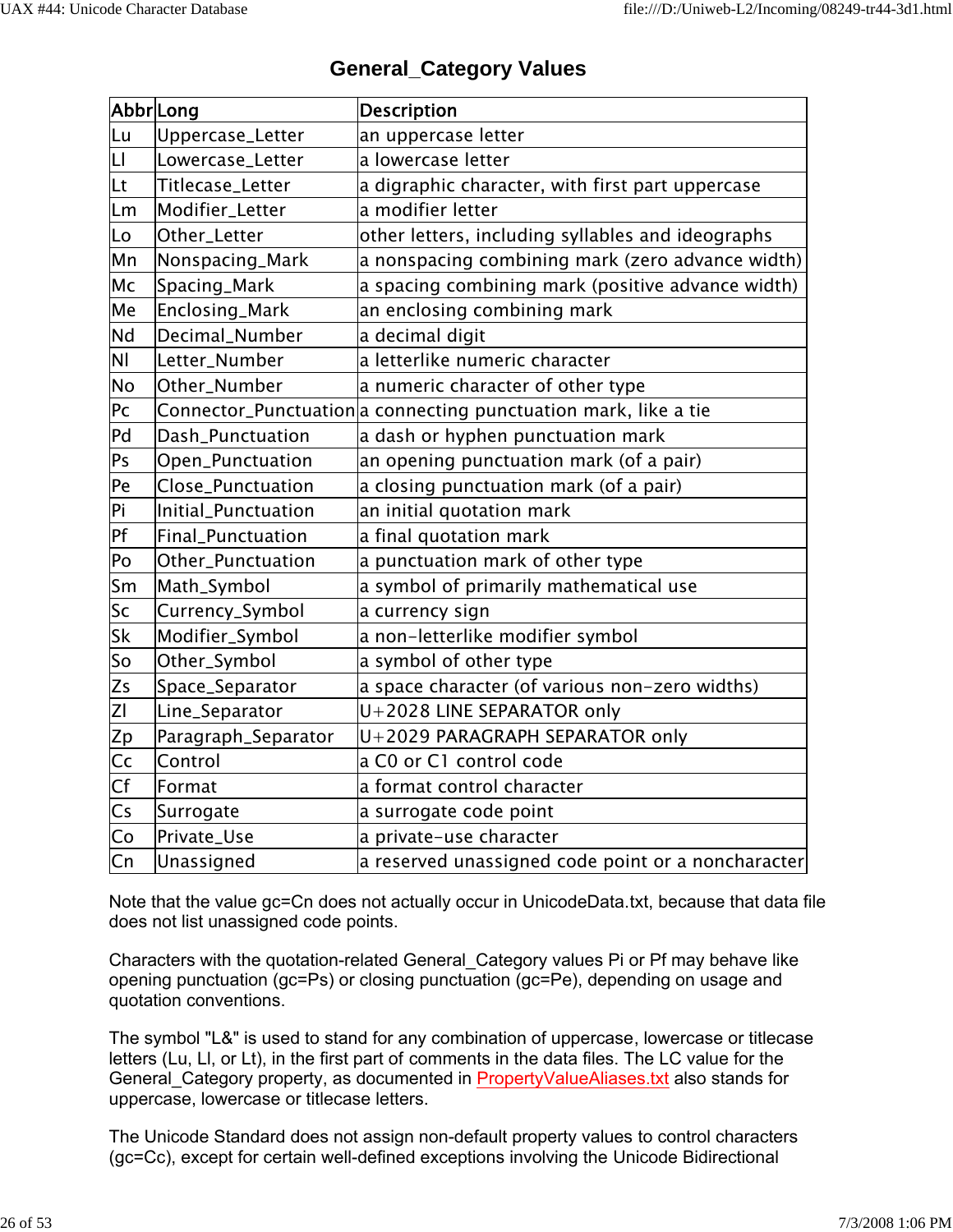Algorithm, the Unicode Line Breaking Algorithm, and Unicode Text Segmentation. Also, implementations will usually assign behavior to certain line breaking control characters—most notably U+000D and U+000A (CR and LF)—according to platform conventions. See Section 5.8 "Newline Guidelines" in [Unicode] for more information.

#### *5.5.2 Bidirectional Class Values*

The values in the Bidi\_Class field in UnicodeData.txt make use of the short, abbreviated property value aliases for Bidi\_Class. For convenience in reference, the Bidi\_Class Values table below lists all the abbreviated and long value aliases for Bidi\_Class values, reproduced from **PropertyValueAliases.txt**, along with a brief description of each category.

| Abbr Long               |                         | <b>Description</b>                                                   |
|-------------------------|-------------------------|----------------------------------------------------------------------|
|                         | Left_To_Right           | any strong left-to-right character                                   |
| <b>LRE</b>              |                         | Left_To_Right_Embedding $ U+202A$ : the LR embedding control         |
| <b>LRO</b>              | Left_To_Right_Override  | U+202D: the LR override control                                      |
| R                       | Right_To_Left           | any strong right-to-left (non-Arabic-type) character                 |
| AL                      | Arabic_Letter           | any strong right-to-left (Arabic-type) character                     |
| <b>RLE</b>              |                         | Right_To_Left_Embedding U+202B: the RL embedding control             |
| <b>RLO</b>              | Right_To_Left_Override  | $U + 202E$ : the RL override control                                 |
| <b>PDF</b>              | Pop_Directional_Format  | $U+202C$ : terminates an embedding or override<br>control            |
| <b>EN</b>               | European_Number         | any ASCII digit or Eastern Arabic-Indic digit                        |
| <b>ES</b>               | European_Separator      | plus and minus signs                                                 |
| <b>ET</b>               | European_Terminator     | a terminator in a numeric format context, includes<br>currency signs |
| <b>AN</b>               | Arabic_Number           | any Arabic-Indic digit                                               |
| <b>CS</b>               | Common_Separator        | commas, colons, and slashes                                          |
| <b>NSM</b>              | Nonspacing_Mark         | any nonspacing mark                                                  |
| <b>BN</b>               | <b>Boundary_Neutral</b> | most format characters, control codes, or                            |
|                         |                         | noncharacters                                                        |
| B                       | Paragraph_Separator     | various newline characters                                           |
| $\overline{\mathsf{s}}$ | Segment_Separator       | various segment-related control codes                                |
| <b>WS</b>               | White_Space             | spaces                                                               |
| ON                      | Other_Neutral           | most other symbols and punctuation marks                             |

## **Bidi\_Class Values**

Please refer to UAX #9: The Unicode Bidirectional Algorithm [UAX9] for an an explanation of the significance of these values when formatting bidirectional text.

#### *5.5.3 Character Decomposition Mapping*

The value of the Decomposition\_Mapping property for a character is provided in field 5 of UnicodeData.txt. This is a string property, consisting of a sequence of one or more Unicode code points. The default value of the Decomposition\_Mapping property is the code point of the character itself. The use of the default value for a character is indicated by leaving field 5 empty in UnicodeData.txt. Informally, the value of the Decomposition Mapping property for a character is known simply as its *decomposition mapping*. When a character's decomposition mapping is other than the default value, the decomposition mapping is printed out explicitly in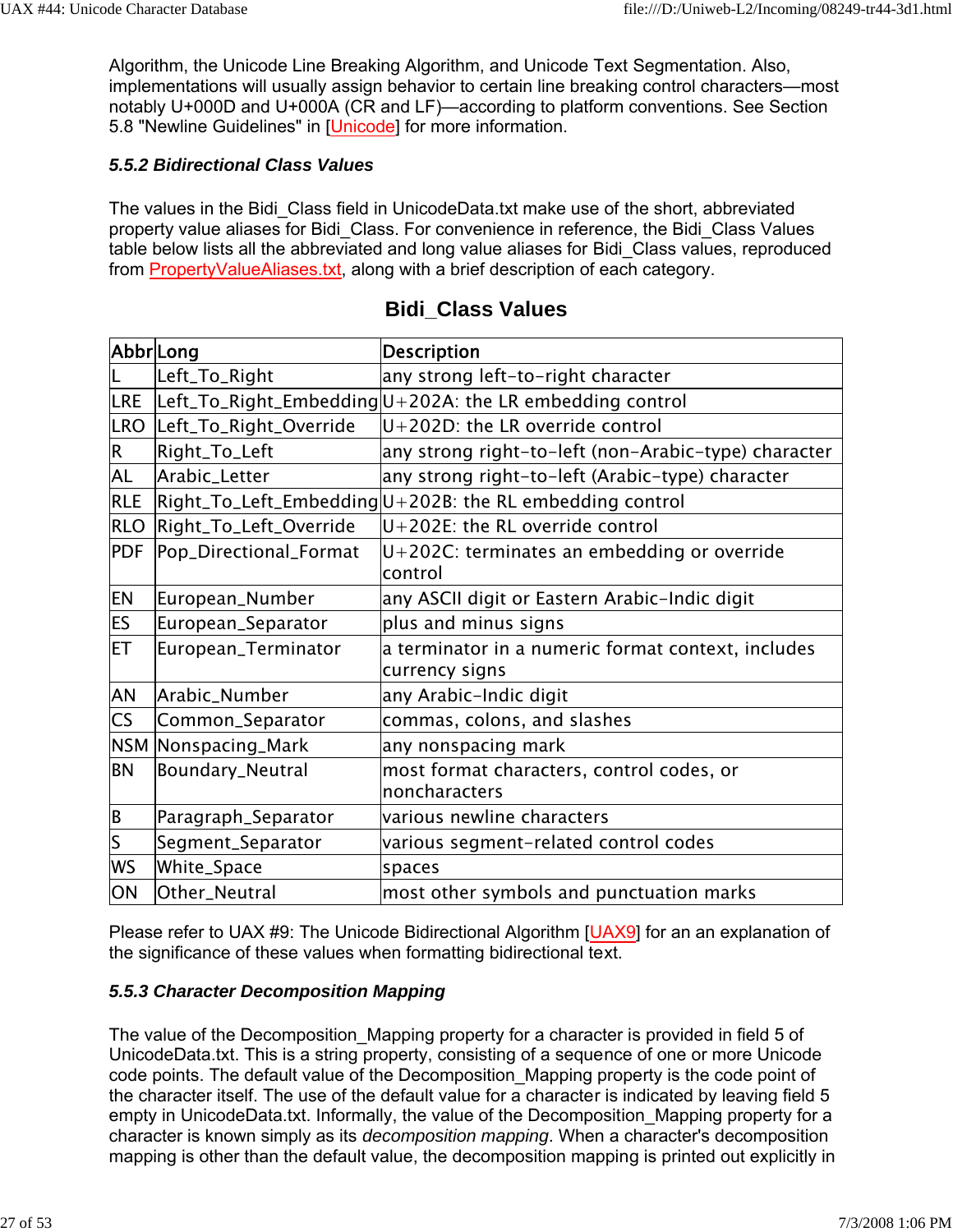the names list for the Unicode code charts.

The prefixed tags supplied with a subset of the decomposition mappings generally indicate formatting information. Where no such tag is given, the mapping is canonical. Conversely, the presence of a formatting tag also indicates that the mapping is a compatibility mapping and not a canonical mapping. In the absence of other formatting information in a compatibility mapping, the tag is used to distinguish it from canonical mappings.

In some instances a canonical mapping or a compatibility mapping may consist of a single character. For a canonical mapping, this indicates that the character is a canonical equivalent of another single character. For a compatibility mapping, this indicates that the character is a compatibility equivalent of another single character.

The compatibility formatting tags used in the UCD are listed in the table below:

| Tag              | <b>Description</b>                                        |
|------------------|-----------------------------------------------------------|
| $<$ font $>$     | Font variant (for example, a blackletter form)            |
|                  | <nobreak> No-break version of a space or hyphen</nobreak> |
| $<$ initial $>$  | Initial presentation form (Arabic)                        |
| $<$ medial $>$   | Medial presentation form (Arabic)                         |
| $<$ final $>$    | Final presentation form (Arabic)                          |
|                  | <isolated> Isolated presentation form (Arabic)</isolated> |
| $<$ circle $>$   | <b>Encircled form</b>                                     |
| $<$ super $>$    | Superscript form                                          |
| $<$ sub $>$      | Subscript form                                            |
| $<$ vertical $>$ | Vertical layout presentation form                         |
| $<$ wide $>$     | Wide (or zenkaku) compatibility character                 |
| $<$ narrow $>$   | Narrow (or hankaku) compatibility character               |
| $<$ small $>$    | Small variant form (CNS compatibility)                    |
| $<$ square $>$   | CJK squared font variant                                  |
|                  | <fraction> Vulgar fraction form</fraction>                |
| $<$ compat $>$   | Otherwise unspecified compatibility character             |

## **Compatibility Formatting Tags**

#### **Note:**

There is a difference between decomposition and the Decomposition\_Mapping property. The Decomposition Mapping property is a string property whose values (mappings) are defined in UnicodeData.txt, while the decomposition (also termed "full decomposition") is defined in Section 3.7, "Decomposition" in [Unicode] to use those mappings *recursively.*

- The canonical decomposition is formed by recursively applying the canonical mappings, then applying the Canonical Ordering Algorithm.
- The compatibility decomposition is formed by recursively applying the canonical and compatibility mappings, then applying the Canonical Ordering Algorithm.

Starting from Unicode 2.1.9, the decomposition mappings in UnicodeData.txt can be used to derive the full decomposition of any single character in canonical order, without the need to separately apply the Canonical Ordering Algorithm. However, canonical ordering of combining character sequences *must*

still be applied in decomposition when normalizing source text which contains any combining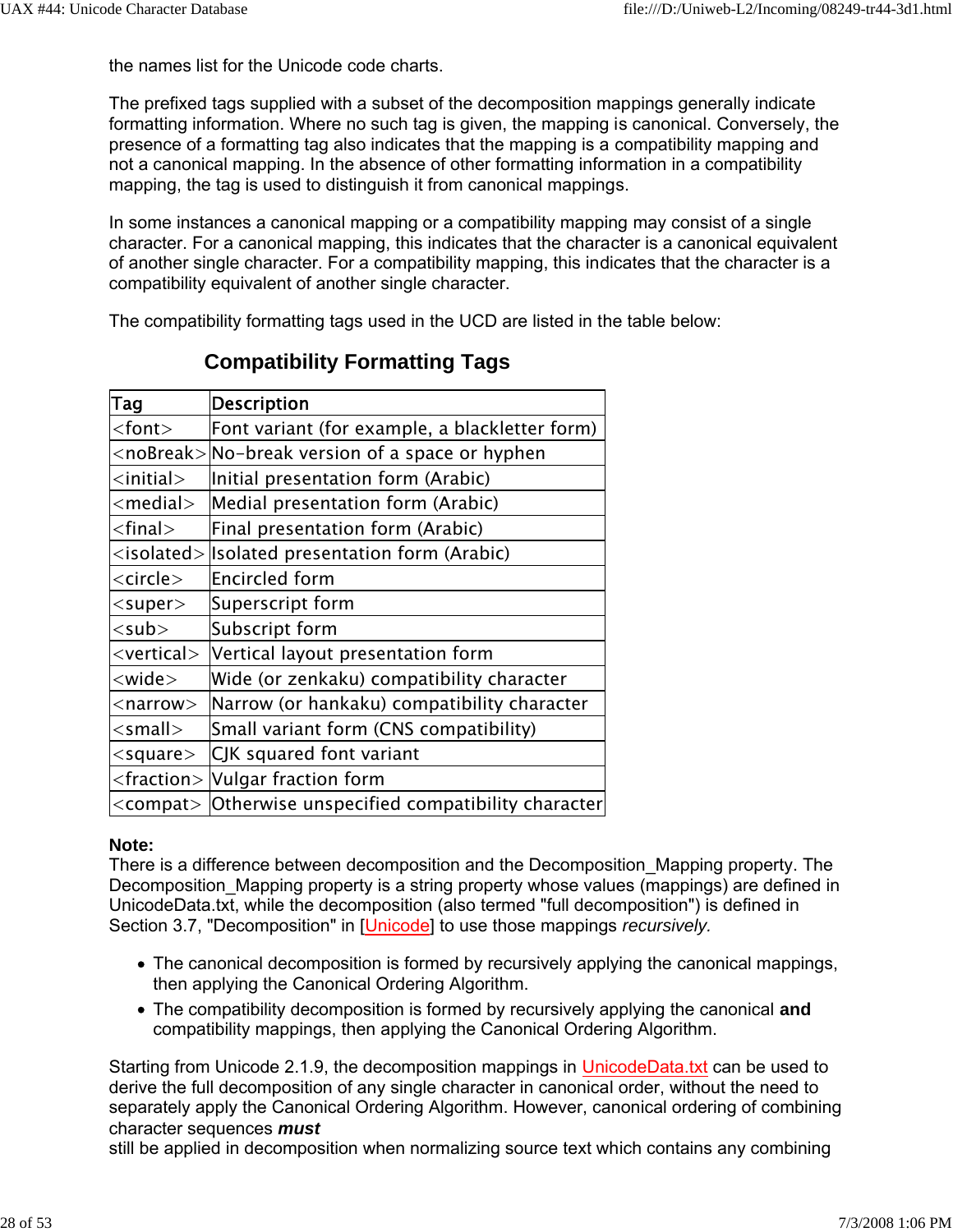marks.

The normalization of Hangul conjoining jamos and of Hangul syllables depends on algorithmic mapping, as specified in Section 3.12, "Conjoining Jamo Behavior" in [Unicode]. That algorithm specifies the full decomposition of all precomposed Hangul syllables, but effectively it is equivalent to the recursive application of pairwise decomposition mappings, as for all other Unicode characters. Formally, the Decomposition\_Mapping property value for a Hangul syllable is the pairwise decomposition and not the full decomposition.

Each character with the Hangul Syllable Type value LVT will have a Decomposition\_Mapping consisting of a character with an LV value and a character with a T value. Thus for U+CE31 the Decomposition Mapping is <U+CE20, U+11B8>, rather than <U+110E, U+1173, U+11B8>.

#### *5.5.4 Canonical Combining Class Values*

The values in the Canonical\_Combining\_Class field in UnicodeData.txt are numerical values used in the Canonical Ordering Algorithm. Some of those numerical values also have explicit symbolic labels as property value aliases, to make their intended application more understandable. For convenience in reference, the Canonical\_Combining\_Class Values table below lists all the long symbolic aliases for Canonical\_Combining\_Class values, reproduced from PropertyValueAliases.txt, along with a brief description of each category.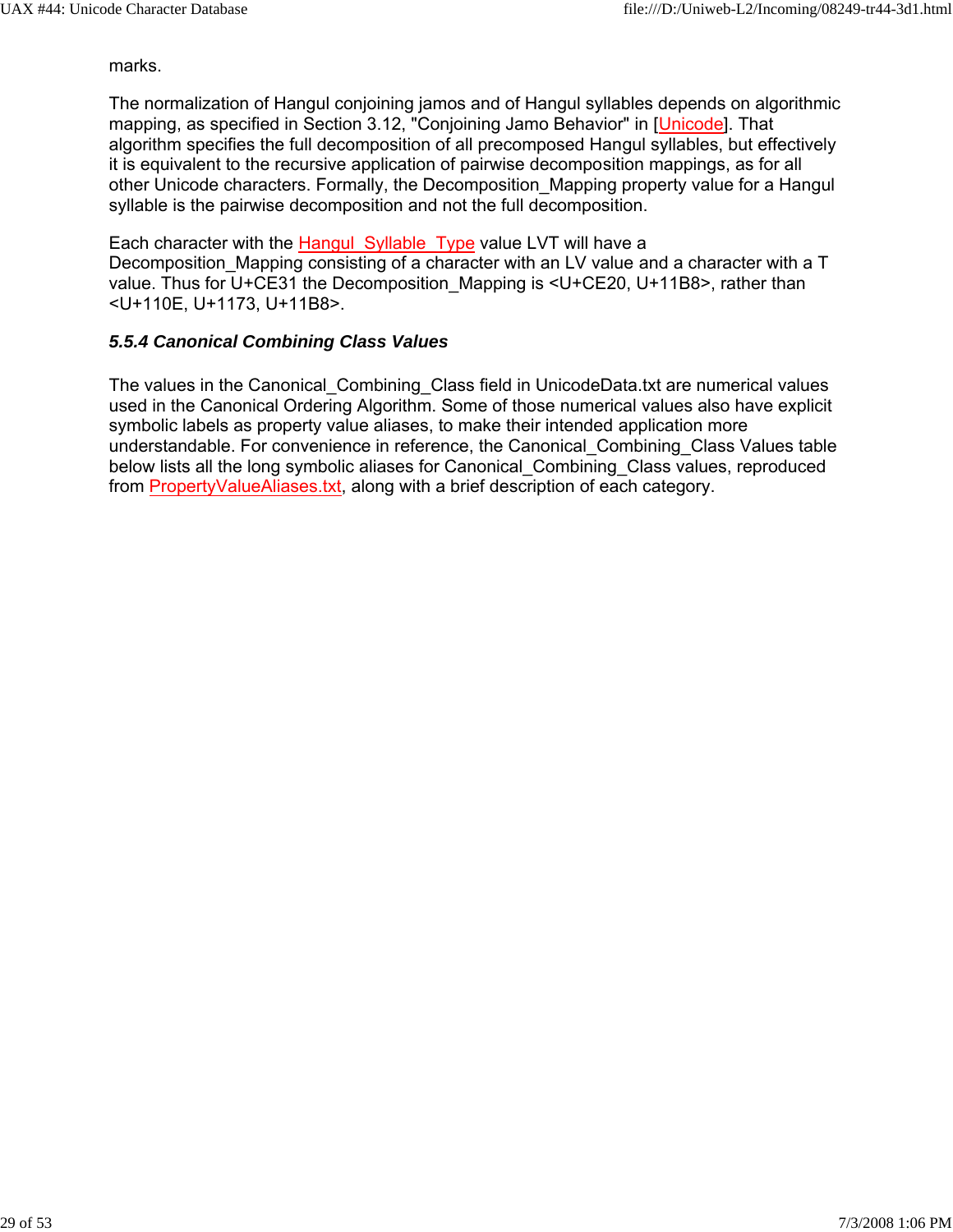| Value Long     |                     | <b>Description</b>                                   |
|----------------|---------------------|------------------------------------------------------|
| 0              | Not_Reordered       | Spacing and enclosing marks; also many vowel and     |
|                |                     | consonant signs, even if nonspacing                  |
| $\overline{1}$ | Overlay             | Marks which overlay a base letter or symbol          |
| $\overline{7}$ | <b>Nukta</b>        | Diacritic nukta marks in Brahmi-derived scripts      |
| 8              | Kana_Voicing        | Hiragana/Katakana voicing marks                      |
| 9              | Virama              | Viramas                                              |
| 10             |                     | Start of fixed position classes                      |
| 199            |                     | End of fixed position classes                        |
| 200            | Attached_Below_Left | Marks attached at the bottom left                    |
| 202            | Attached_Below      | Marks attached directly below                        |
| 204            |                     | Marks attached at the top right                      |
| 208            |                     | Marks attached to the left                           |
| 210            |                     | Marks attached to the right                          |
| 212            |                     | Marks attached at the top left                       |
| 214            |                     | Marks attached directly above                        |
| 216            |                     | Attached_Above_Right Marks attached at the top right |
| 218            | <b>Below_Left</b>   | Distinct marks at the bottom left                    |
| 220            | <b>Below</b>        | Distinct marks directly below                        |
| 222            | Below_Right         | Distinct marks at the bottom right                   |
| 224            | Left                | Distinct marks to the left                           |
| 226            | Right               | Distinct marks to the right                          |
| 228            | Above_Left          | Distinct marks at the top left                       |
| 230            | Above               | Distinct marks directly above                        |
| 232            | Above_Right         | Distinct marks at the top right                      |
| 233            | Double_Below        | Distinct marks subtending two bases                  |
| 234            | Double_Above        | Distinct marks extending above two bases             |
| 240            | lota_Subscript      | Greek iota subscript only                            |

## **Canonical\_Combining\_Class Values**

Some of the Canonical Combining Class values in the table are not currently used for any characters but are specified here for completeness. Some values do not have long symbolic aliases, but these two sets are not congruent. Do not assume that absence of a long symbolic alias implies non-use of a particular Canonical\_Combining\_Class. See DerivedCombiningClass.txt

for a complete listing of the use of Canonical Combining Class values for any particular version of the UCD.

Combining marks with ccc=224 (Left) follow their base character in storage, as for all combining marks, but are rendered visually on the left side of them. Note that for all past versions of the UCD and continuing with this version of the UCD, only two tone marks used in certain notations for Hangul syllables have ccc=224. Those marks are actually rendered visually on the left side of the preceding *grapheme cluster*, in the case of Hangul syllables resulting from sequences of conjoining jamos.

Those few instances of combining marks with ccc=Left should be distinguished from the far more numerous examples of left-side vowel signs and vowel letters in Brahmi-derived scripts. The Canonical\_Combining\_Class value is zero (Not\_Reordered) for both ordinary, left-side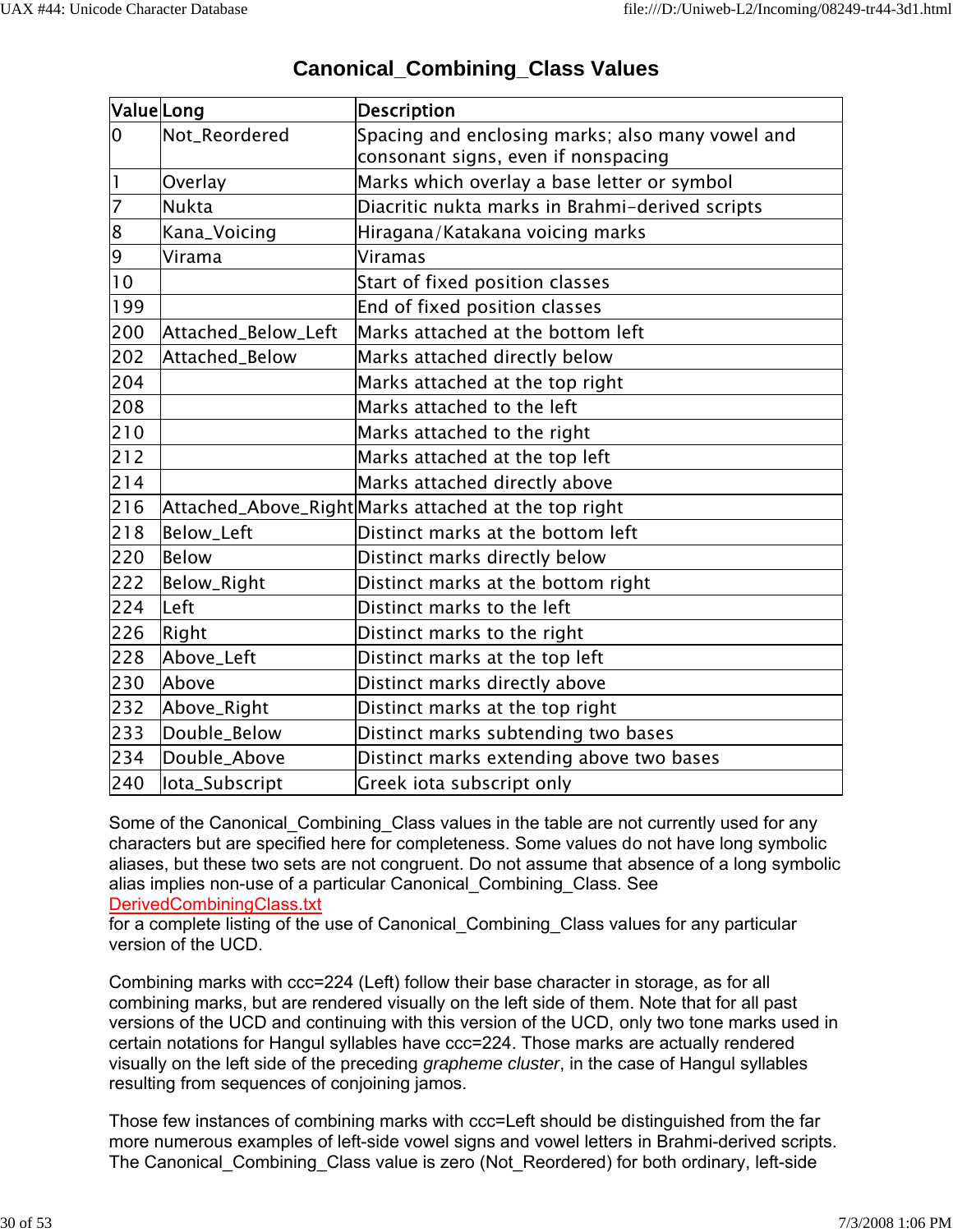(reordrant) vowel signs such as U+093F DEVANAGARI VOWEL SIGN I and for Thai-style left-side (Logical Order Exception=Yes) vowel letters such as U+0E40 THAI CHARACTER SARA E. The "Not Reordered" of ccc=Not Reordered refers to the behavior of the character in terms of the Canonical Ordering Algorithm as part of the definition of Unicode Normalization; it does *not*

refer to any issues of visual reordering of glyphs involved in display and rendering. See Section 3.11, "Canonical Ordering Behavior" in [Unicode].

#### *5.5.5 Decompositions and Normalization*

Decomposition is specified in Chapter 3, Conformance of [Unicode]. UAX #15, Unicode Normalization Forms [UAX15] specifies the interaction between decomposition and normalization. That annex specifies how the decompositions defined in UnicodeData.txt are used to derive normalized forms of Unicode text.

A number of derived properties related to Unicode normalization are called the "Quick Check" properties. These are defined to enable various optimizations for implementations of normalization, as explained in Section 14, "Detecting Normalization Forms", in UAX #15, Unicode Normalization Forms [UAX15]. The values for the four Quick\_Check properties for all code points are listed in DerivedNormalizationProps.txt. The interpretations of the possible property values are summarized in the table below:

| Property                            |                | <b>Value Description</b>                                                                      |
|-------------------------------------|----------------|-----------------------------------------------------------------------------------------------|
| NFC_QC, NFKC_QC,<br>NFD_QC, NFKD_QC | N <sub>o</sub> | Characters that cannot ever occur in the respective<br>normalization form.                    |
| NFC_QC, NFKC_QC                     |                | Maybe Characters that may occur in the respective<br>normalization, depending on the context. |
| NFC_QC, NFKC_QC,<br>NFD_QC, NFKD_QC | Yes            | All other characters. This is the default value for<br>Quick_Check properties.                |

## **Quick\_Check Property Values**

#### **5.6 Property and Property Value Aliases**

Both Unicode character properties themselves and their values are given symbolic aliases. The formal lists of aliases are provided so that well-defined symbolic values are available for XML formats of the UCD data, for regular expression property tests, and for other programmatic textual descriptions of Unicode data. The aliases for properties are defined in PropertyAliases.txt. The aliases for property values are defined in PropertyValueAliases.txt.

## **Alias Files in the UCD**

| File Name                 |    | <b>Status Description</b>                   |
|---------------------------|----|---------------------------------------------|
| PropertyAliases.txt       | IN | Names and abbreviations for properties      |
| PropertyValueAliases.txtN |    | Names and abbreviations for property values |

Aliases are defined as ASCII-compatible identifiers, using only uppercase or lowercase A-Z, digits, and underscore " ". Case is not significant when comparing aliases, but the preferred form used in the data files for longer aliases is to titlecase them.

Aliases may be translated in appropriate environments, and additional aliases may be useful in certain contexts. There is no requirement that only the aliases defined in the alias files of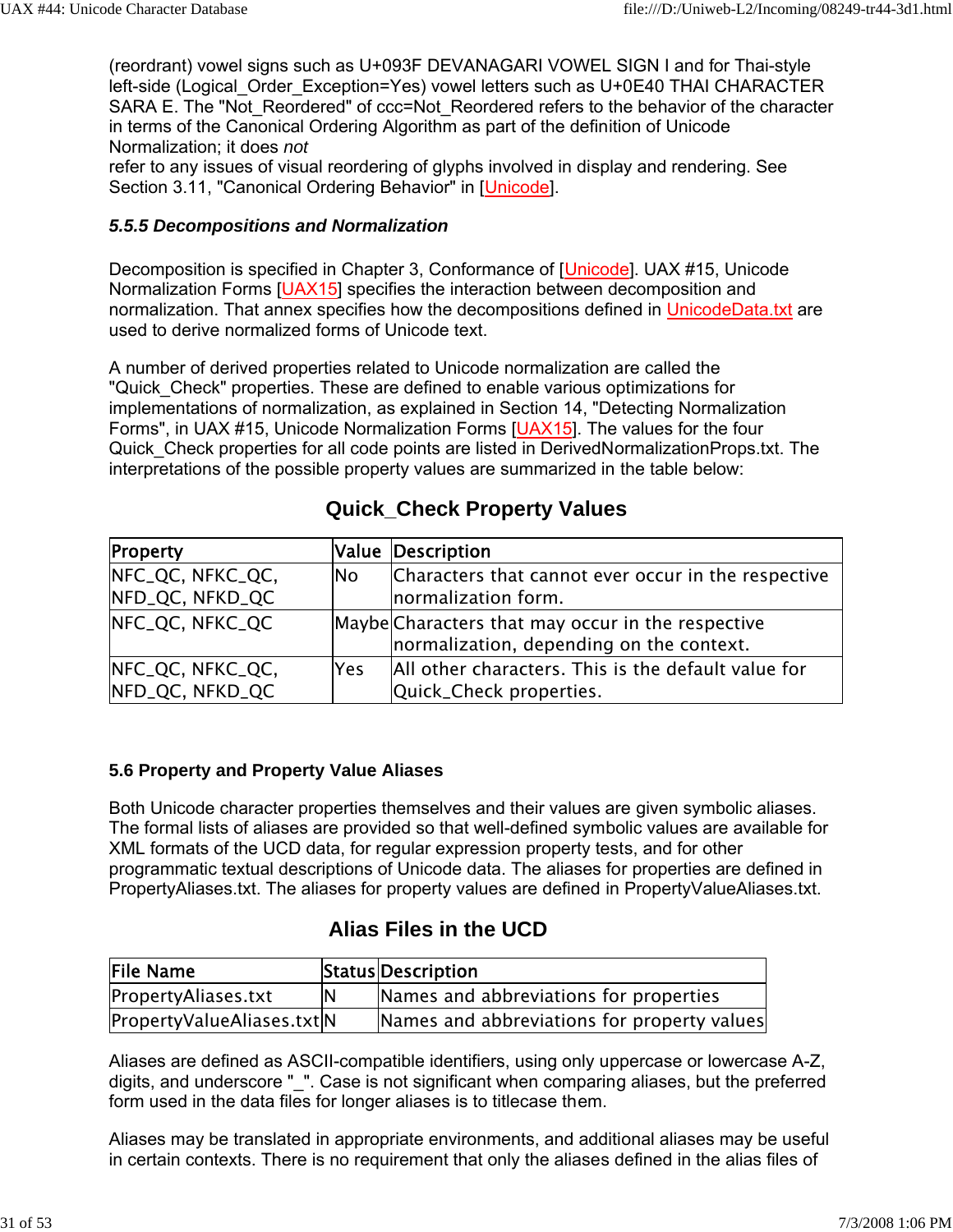the UCD be used when referring to Unicode character properties or their values; however, their use is recommended for interoperability in data formats or in programmatic contexts.

#### *5.6.1 Property Aliases*

In PropertyAliases.txt, the first field specifies an abbreviated symbolic name for the property, and the second field specifies the long symbolic name for the property. These are the preferred aliases. Additional aliases for a few properties are specified in the third or subsequent fields.

The long symbolic name alias is self-descriptive, and is treated as the official name of a Unicode character property. For clarity it is used whenever possible when referring to that property in this annex and elsewhere in the Unicode Standard. For example: "The Line\_Break property is discussed in UAX #14, Unicode Line Breaking Algorithm [UAX14]."

The abbreviated symbolic name alias is short and less mnemonic, but is useful for expressions such as "lb=BA" in data or in other contexts where the meaning is clear.

The property aliases specified in PropertyAliases.txt constitute a unique name space. When using these symbolic values, no alias for one property will match an alias for another property.

#### *5.6.2 Property Value Aliases*

In PropertyValueAliases.txt, the first field contains the abbreviated alias for a Unicode property, the second field specifies an abbreviated symbolic name for a value of that property, and the third field specifies the long symbolic name for that value of that property. These are the preferred aliases. Additional aliases for some property values may be specified in the fourth or subsequent fields. For example, for binary properties, the abbreviated alias for the True value is "Y", and the long alias is "Yes", but each entry also specifies "T" and "True" as additional aliases for that value, as shown in the table below:

## **Binary Property Value Aliases**

|           | Long Abbreviated Other Aliases |
|-----------|--------------------------------|
| Yes       | ITrue, T                       |
| <b>No</b> | False, F                       |

Not every property value has an associated alias. Property value aliases are typically supplied for catalog and enumeration properties, which have well-defined, enumerated values. It does not make sense to specify property value aliases, for example, for the Numeric\_Value property, whose value could be any number, or for a string property such as Simple Lowercase Mapping, whose values are mappings from one code point to another.

The Canonical Combining Class property requires special handling in PropertyValueAliases.txt. The values of this property are numeric, but they comprise a closed, enumerated set of values. The more important of those values are given symbolic name aliases. In PropertyValueAliases.txt, the second field provides the numeric value, while the third field contains the abbreviated symbolic name alias and the fourth field contains the long symbolic name alias for that numeric value. For example:

ccc; 230; A ; Above ccc; 232; AR ; Above\_Right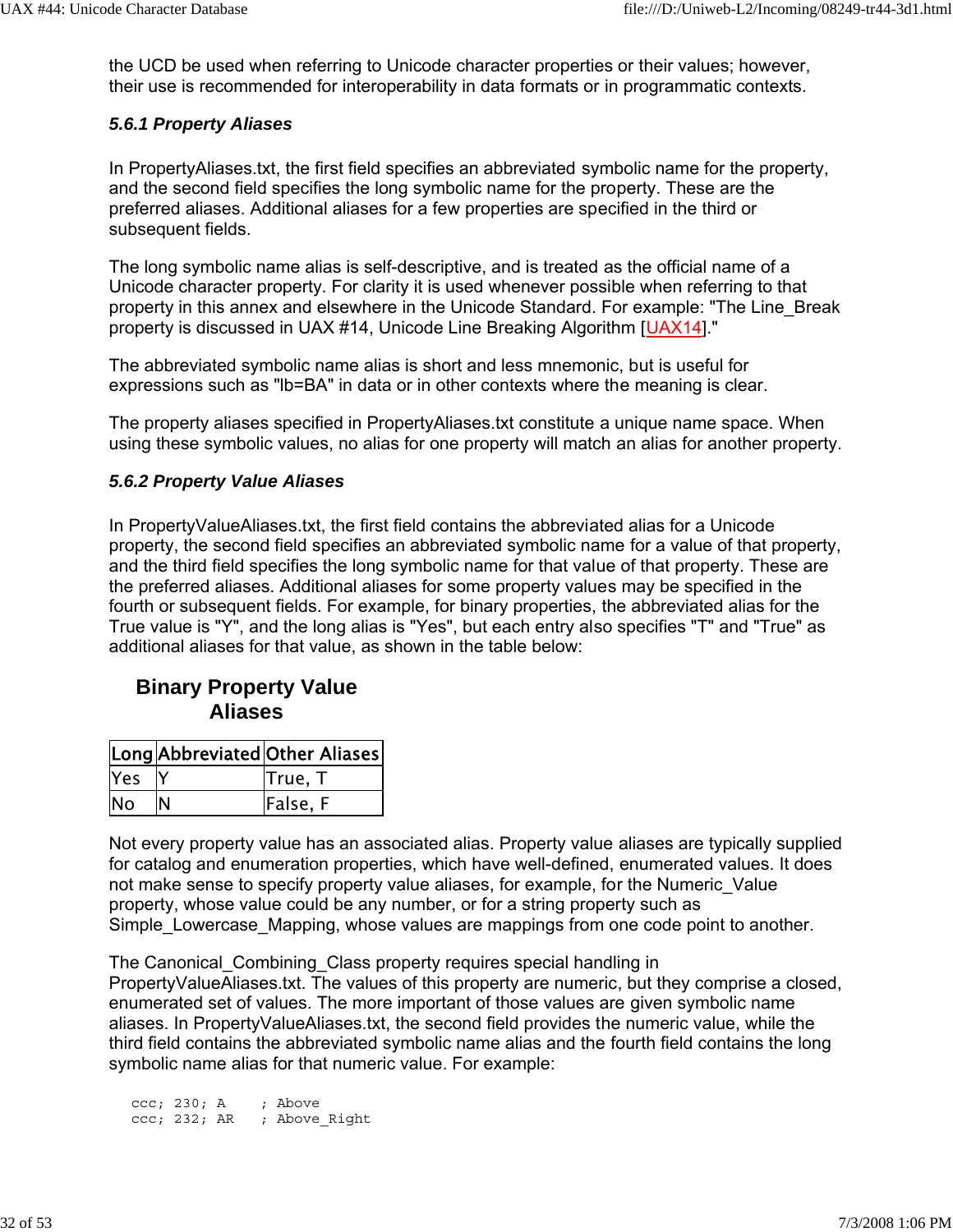Taken by themselves, property value aliases do not constitute a unique name space. The abbreviated aliases, in particular, are often re-used as aliases for values for different properties. All of the binary property value aliases, for example, make use of the same "Y", "Yes", "T", "True" symbols. Property value aliases may also overlap the symbols used for property aliases. For example, "Sc" is the abbreviated alias for the "Currency\_Symbol" value of the General\_Category value, but it is also the abbreviated alias for the Script property. However, the aliases for values for any single property are always unique within the context of that property. What that means is that expressions that combine a property alias and a property value alias, such as "lb=BA" or "gc=Sc" *always* refer unambiguously just to one value of one given property, and will not match any other value of any other property.

The property value alias entries for three properties, Age, Block, and Joining\_Group, make use of a special metavalue "n/a" in the field for the abbreviated alias. This should be understood as meaning that no abbreviated alias is defined for that value for that property, rather than as an alias per se.

In a few cases, because of longstanding legacy practice in referring to values of a property by short identifiers, the abbreviated alias and the long alias are the same. This can be seen, for example, in some property value aliases for the Line\_Break property and the Grapheme\_Cluster\_Break property.

#### **5.7 Matching Rules**

When matching Unicode character property names and values, it is strongly recommended that all Property and Property Value Aliases be recognized. For best results in matching, rather than using exact binary comparisons, the following loose matching rules should be observed.

#### *Numeric Property Values*

For all numeric properties, and for properties such as Unicode\_Radical\_Stroke which are constructed from combinations of numeric values, use loose matching rule UAX44-LM1 when comparing property values.

*UAX44-LM1.* Apply numeric equivalences.

- "01.00" is equivalent to "1".
- "1.666667" in the UCD is a repeating fraction, and equivalent to "10/6" or "5/3".

#### *Character Names*

Unicode character names constitute a special case. Formally, they are values of the Name property. While each Unicode character name for an assigned character is guaranteed to be unique, names are assigned in such a way that the presence or absence of spaces cannot be used to distinguish them. Furthermore, implementations sometimes create identifiers from Unicode character names by inserting underscores for spaces. For best results in comparing Unicode character names, use loose matching rule UAX44-LM2.

#### *UAX44-LM2.*

Ignore case, whitespace, underscore (' $'$ ), and all medial hyphens except the hyphen in U+1180 HANGUL JUNGSEONG O-E.

- "zero-width space" is equivalent to "ZERO WIDTH SPACE" or "zerowidthspace"
- "character -a" is *not* equivalent to "character a"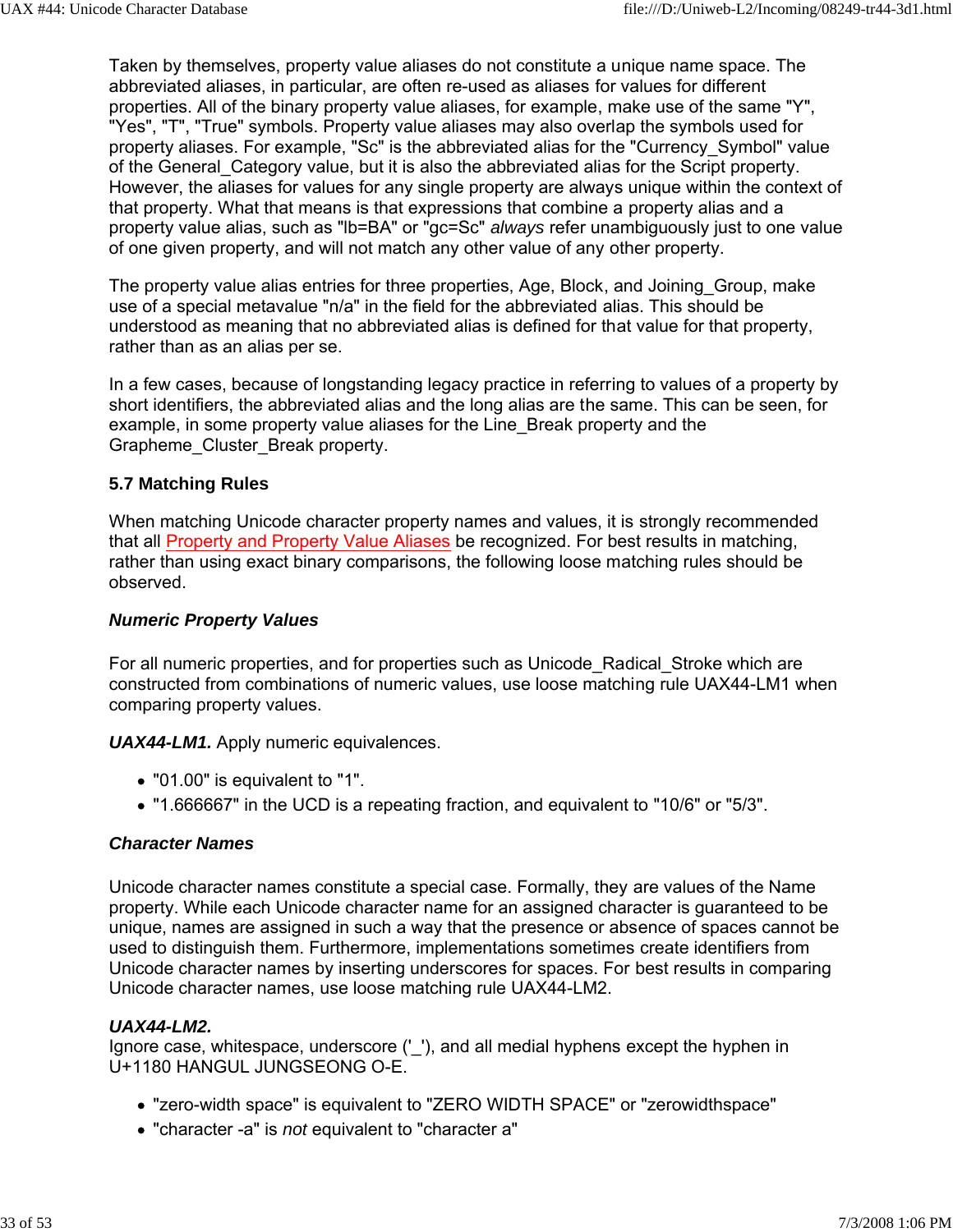#### *Symbolic Values*

Property aliases and property value aliases are symbolic values. When comparing them, use loose matching rule UAX44-LM3.

*UAX44-LM3.* Ignore case, whitespace, underscore ('\_'), and hyphens.

- "linebreak" is equivalent to "Line\_Break" or "Line-break"
- "lb=BA" is equivalent to "lb=ba" or "LB=BA"

Loose matching is generally appropriate for the property values of Catalog, Enumeration, and Binary properties, which have symbolic aliases defined for their values. Loose matching should not be done for the property values of String properties, which do not have symbolic aliases defined for their values; exact matching for String property values is important, as case distinctions or other distinctions in those values may be significant.

#### **5.8 Invariants**

Property values in the UCD may be subject to correction in subsequent versions of the standard, as errors are found. Also, some multi-valued properties such as Line\_Break or Word Break may have additional values defined for them. However, some property values and some aspects of the file formats are considered invariant. This section documents such invariants.

#### *5.8.1 Character Property Invariants*

All formally guaranteed invariants for properties or property values are described in the Unicode Character Encoding Stability Policy [Stability]. That policy and the list of invariants it enumerates are maintained outside the context of the Unicode Standard per se. They are not part of the standard, but rather are constraints on what can and cannot change in the standard between versions, and on what decisions the Unicode Technical Committee can and cannot take regarding the standard.

In addition to the formally guaranteed invariants described in the Unicode Character Encoding Stability Policy, this section notes a few additional points regarding character property invariants in the UCD.

Some character properties are simply considered *immutable*: once assigned, they are never changed. For example, a character's name is immutable, because of its importance in exact identification of the character. The Canonical\_Combining\_Class and Decomposition\_Mapping of a character are immutable, because of their important to the stability of the Unicode Normalization Algorithm [UAX15].

The list of immutable character properties is shown in the table below:

| <b>Property Name</b>          | Abbr Name |
|-------------------------------|-----------|
| Name                          | na        |
| Jamo_Short_Name               | jsn       |
| Canonical_Combining_Class ccc |           |
| Decomposition_Mapping         | dm        |
| Pattern_Syntax                | Pat_Syn   |
| Pattern_White_Space           | Pat_WS    |

## **Immutable Properties**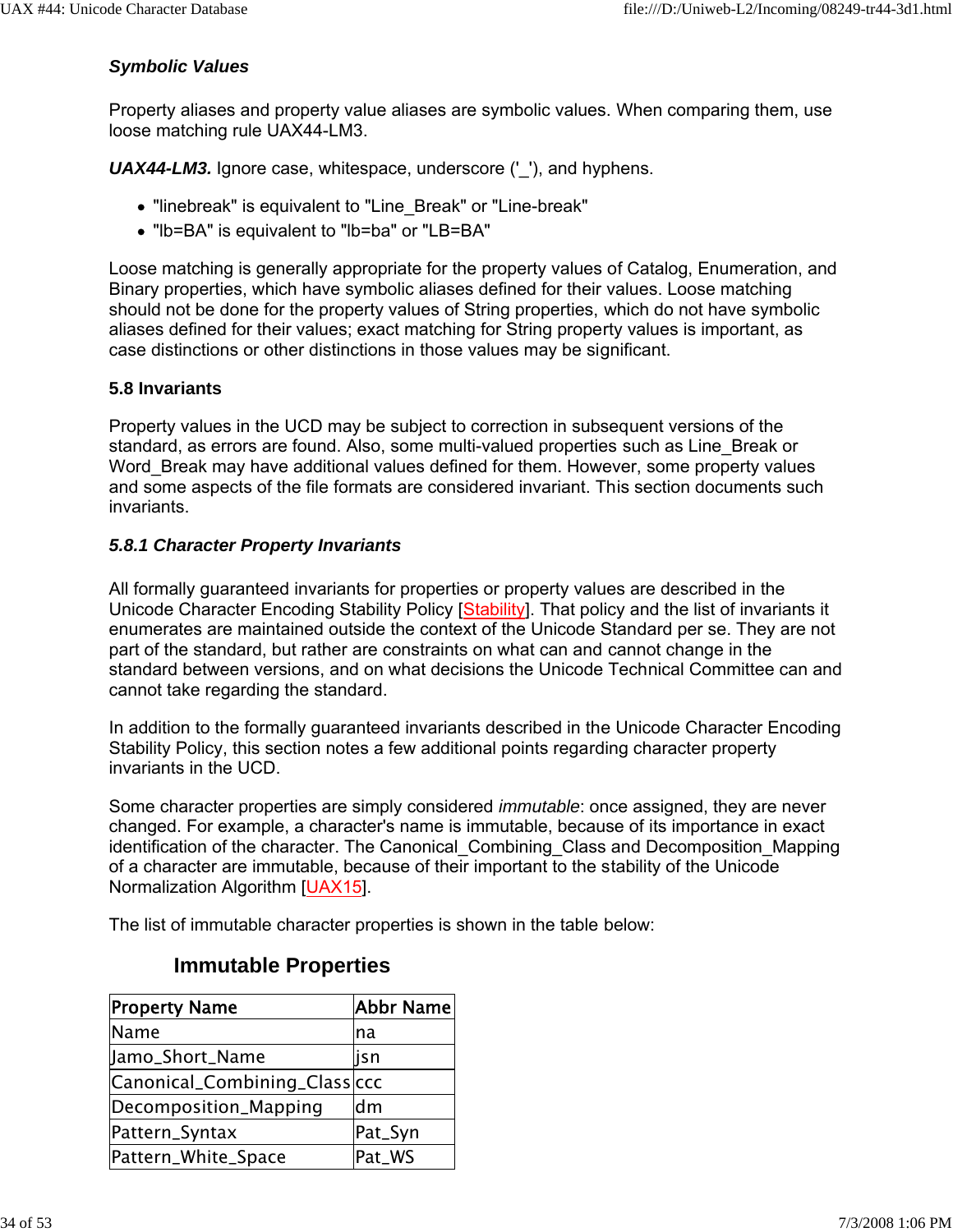In some cases, a property is not immutable, but the list of possible values that it can have is considered invariant. For example, while at least some General\_Category values are subject to change and correction, the enumerated set of possible values that the General\_Category property can have is fixed and cannot be added to in the future.

All characters other than those of General\_Category M<sup>\*</sup> are guaranteed to have Canonical\_Combining\_Class=0. Currently it is also true that all characters other than those of General\_Category Mn have Canonical\_Combining\_Class=0. However, the more constrained statement is not a guaranteed invariant; it is possible that some new character of General\_Category Me or Mc could be given a non-zero value for Canonical\_Combining\_Class in the future.

In Unicode 4.0 and thereafter, the General\_Category value *Decimal\_Number* (Nd), and the Numeric\_Type value *Decimal* (de) are defined to be co-extensive; that is, the set of characters having General\_Category=Nd will always be the same as the set of characters having NumericType=de.

#### *5.8.2 UCD File Format Invariants*

There are also some constraints on allowable change in the file formats for UCD files. In general, the file format conventions

are changed as little as possible, to minimize the impact on implementations which parse the machine-readable data files. However, some of the constraints on allowable file format change go beyond conservatism in format and instead have the status of invariants. These guarantees apply in particular to UnicodeData.txt, the very first data file associated with the UCD.

The number and order of the fields in UnicodeData.txt is fixed. Any additional information about character properties to be added to the UCD in the future will appear in separate data files, rather than being added as an additional field to UnicodeData.txt or by reinterpretation of any of the existing fields.

#### *5.8.3 Invariants in Implementations*

Applications may wish to take the various character property and file format invariants into account when choosing how to implement character properties.

The Canonical Combining Class offers a good example. The character property invariants regarding Canonical\_Combining\_Class guarantee that values, once assigned, will never change, and that all values used will be in the range 0..255. This means that the Canonical\_Combining\_Class can be safely implemented in an unsigned byte and that any value stored in a table for an existing character will not need to be updated dynamically for a later version.

In practice, for Canonical Combining Class far fewer than 256 values are used. Unicode 3.0 used 53 values; Unicode 3.1 through Unicode 4.1 used 54 values; and Unicode 5.0 through Unicode 5.1 used 55 values. New, non-zero Canonical\_Combining\_Class values are seldom added to the standard. (For details about this history, see DerivedCombiningClass.txt.) Implementations may take advantage of this fact for compression, because only the ordering of the non-zero values, and not their absolute values, matters for the Canonical Ordering Algorithm. In principle, it would be possible for up to 256 values to be used in the future, but the chances of the actual number of values exceeding 128 are remote at this point. There are implementation advantages in restricting the number of internal class values to 128—for example, the ability to use signed bytes without implicit widening to ints in Java.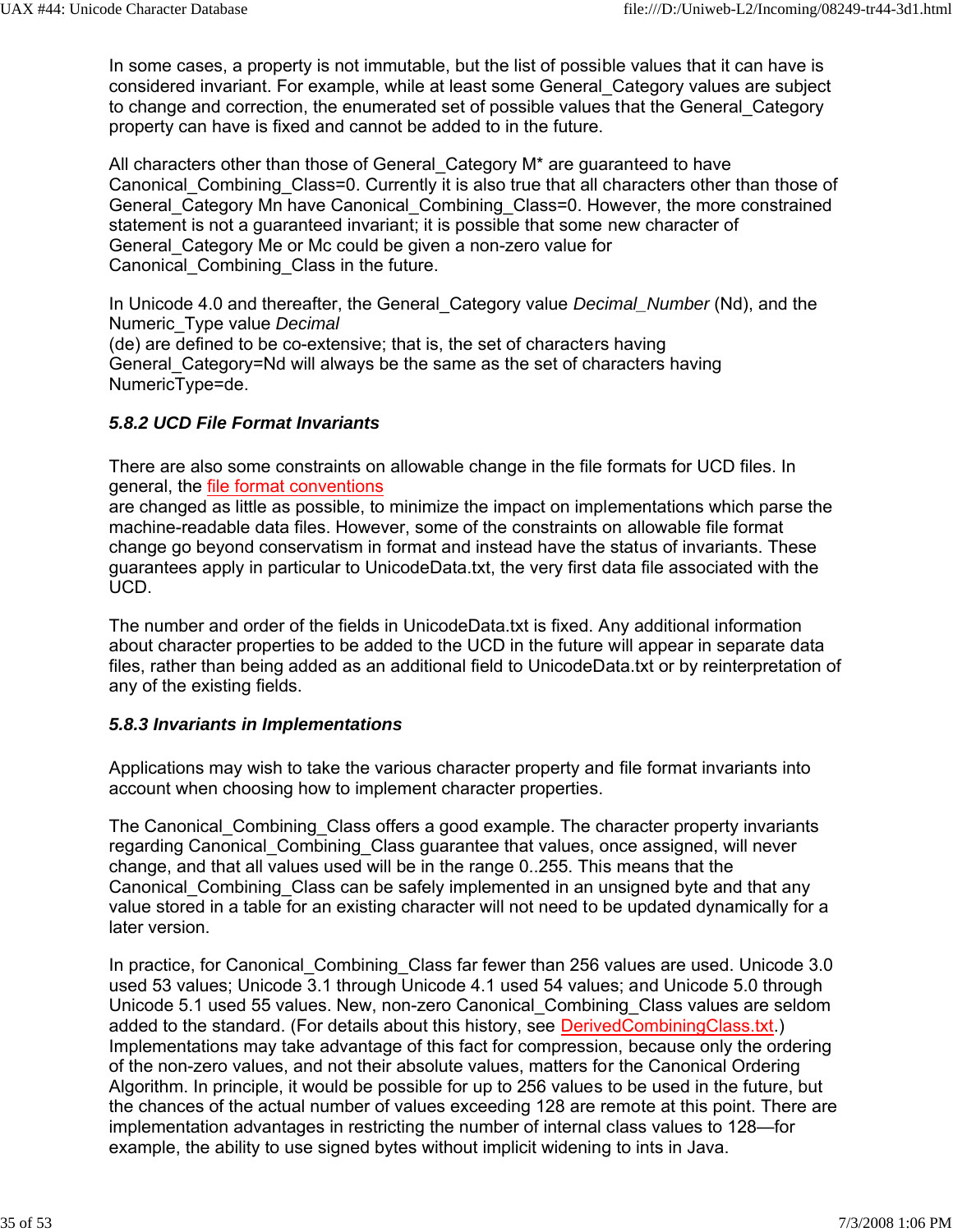#### **5.9 Validation**

#### **KWW NOTE:**

This section still needs more work. The table is also structured infelicitously in my opinion. Either we need a complete list of all the properties, each with an explicit syntax specified for them (along the lines now done in UAX #38 for the Unihan properties), or we could refactor the discussion (my preference) as follows: First provide a section classifying the value domains for properties into pattern types, providing a table which lists all the properties associated with each pattern type, and then give another table that shows the regex used for each pattern type. That would be both much easier to understand and likely more correct.

The table below appears to have errors and omissions in it still. Age is underspecified, and should be done more tightly. The expression for Unicode 1 Name is probably too tight, by contrast. The ISO\_Comment field is incorrect. And the regex for the Block and the Script properties should not be the same. There may be other problems, as well.

The property values for many of the Unicode character properties have a regular syntax that makes it possible to validate the values in the UCD data files by means of regular expressions. Regular expressions for a number of the Catalog, String and Miscellaneous type properties in the UCD are provided in the table below. These expressions use Perl syntax, but may be of course be converted to other formal conventions for use with other regular expression engines.

| <b>Abbr</b> | <b>Name</b>              | <b>Regex for Allowable Values</b>                                                                                    |         |
|-------------|--------------------------|----------------------------------------------------------------------------------------------------------------------|---------|
| age         | Age                      | $/([0-9]+ \ . [0-9]$  unassigned)/                                                                                   |         |
| nv          | Numeric_Value            | $(-2[0-9]+).$ [0-9]+/                                                                                                | Field 2 |
|             |                          | $(-?[0-9]+(\10-9]+)?/$                                                                                               | Field 3 |
| blk         | <b>Block</b>             | $/[a-zA-Z0-9]+([-\rangle][a-zA-Z0-9]+)^*/$                                                                           |         |
| <b>SC</b>   | Script                   |                                                                                                                      |         |
| dm          | Decomposition_Mapping    | $/[\x{0}-x{10FFFF}]+/$                                                                                               |         |
|             | FC_NFKC FC_NFKC_Closure  |                                                                                                                      |         |
| cf          | Case_Folding             | $/[\x{x}{0}-\x{10$ FFFF}] + /                                                                                        |         |
| Ic          | Lowercase_Mapping        |                                                                                                                      |         |
| tc          | Titlecase_Mapping        |                                                                                                                      |         |
| <b>uc</b>   | Uppercase_Mapping        |                                                                                                                      |         |
| sfc         | Simple_Case_Folding      | $/[\x{0}-x{10FFF}]$                                                                                                  |         |
| slc         | Simple_Lowercase_Mapping |                                                                                                                      |         |
| stc         | Simple_Titlecase_Mapping |                                                                                                                      |         |
| suc         | Simple_Uppercase_Mapping |                                                                                                                      |         |
| bmg         | Bidi_Mirroring_Glyph     | $/[\x{0}-x{10FFF}]$ ?                                                                                                |         |
| isc         | <b>ISO_Comment</b>       | $/([A-ZO-9]+(([-\langle ] \langle - -\rangle$<br>$ A-Z0-9]+$ <sup>*</sup> $ \langle$ < CONTROL $\rangle$ >)?         |         |
| na1         | Unicode_1_Name           | $/([A-Z0-9]+((([-\langle ]\langle - -\langle \rangle [A-Z0-9]+)^{*}(\langle$<br>$\langle (CR FF LF NEL)\rangle$ ???/ |         |
| Ina         | Name                     | $/([A-ZO-9]+(([-\langle ] \langle - -\rangle$<br>$ A-Z0-9]+$ <sup>*</sup> $ \langle$ < CONTROL $\rangle$ >)?         |         |

## **Regular Expressions for Property Values**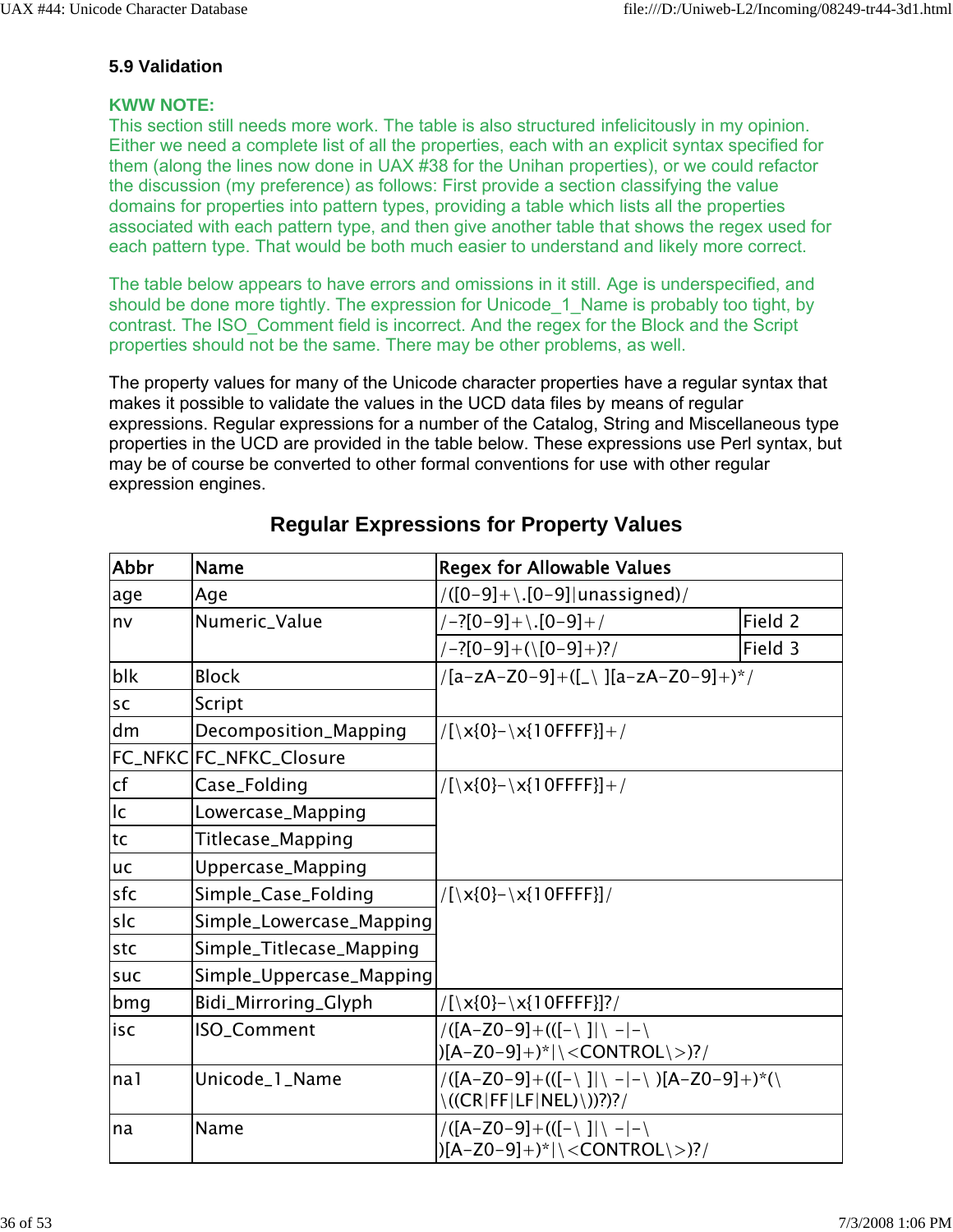## **6 Test Files**

The UCD contains a number of test data files. Those provide data in standard formats which can be used to test implementations of Unicode algorithms. The test data files distributed with this version of the UCD are listed in the table below.

| File Name                     |         |              | Specification Status Unicode Algorithm |
|-------------------------------|---------|--------------|----------------------------------------|
| NormalizationTest.txt         | [UAX15] | $\mathsf{N}$ | Unicode Normalization Algorithm        |
| LineBreakTest.txt             | [UAX14] | IN           | Unicode Line Breaking Algorithm        |
| GraphemeBreakTest.txt [UAX29] |         | IN           | Grapheme Cluster Boundary              |
|                               |         |              | Determination                          |
| WordBreakTest.txt             | [UAX29] |              | <b>Word Boundary Determination</b>     |
| SentenceBreakTest.txt         | [UAX29] | $\mathsf{N}$ | Sentence Boundary Determination        |

## **Unicode Algorithm Test Data Files**

The normative status of these test files reflects their use to determine the correctness of implementations claiming conformance to the respective algorithms listed in the table. There is no requirement that any particular Unicode implementation also implement the Unicode Line Breaking Algorithm, for example, but *if* it implements that algorithm correctly, it should be able to replicate the test case results specified in the data entries in LineBreakTest.txt.

#### **6.1 NormalizationTest.txt**

This file contains data which can be used to test an implementation of the Unicode Normalization Algorithm. (See [UAX15].)

The data file has a Unicode string in the first field (which may consist of just a single code point). The next four fields then specify the expected output results of converting that string to Unicode Normalization Forms NFC, NFD, NFKC, and NFKD, respectively. There are many tricky edge cases included in the input data, to ensure that implementations have correctly implemented some of the more complex subtleties of the Unicode Normalization Algorithm.

The header section of NormalizationTest.txt provides additional information regarding the normalization invariant relations that any conformant implementation should be able to replicate.

The Unicode Normalization Algorithm is not tailorable. Conformant implementations should be expected to produce results as specified in NormalizationTest.txt and should not deviate from those results.

#### **6.2 Segmentation Test Files and Documentation**

LineBreakTest.txt, located in the auxiliary directory of the UCD, contains data which can be used to test an implementation of the Unicode Line Breaking Algorithm. (See [UAX14].) The header of that file specifies the data format and the use of the test data to specify line break opportunities. Note that non-ASCII characters are used in this test data as field delimiters.

There is an associated documentation file, LineBreakTest.html, which displays the results of the Line Breaking Algorithm in an interactive chart form, with a documented listing of the rules.

The Unicode text segmentation test data files are also located in the auxiliary directory of the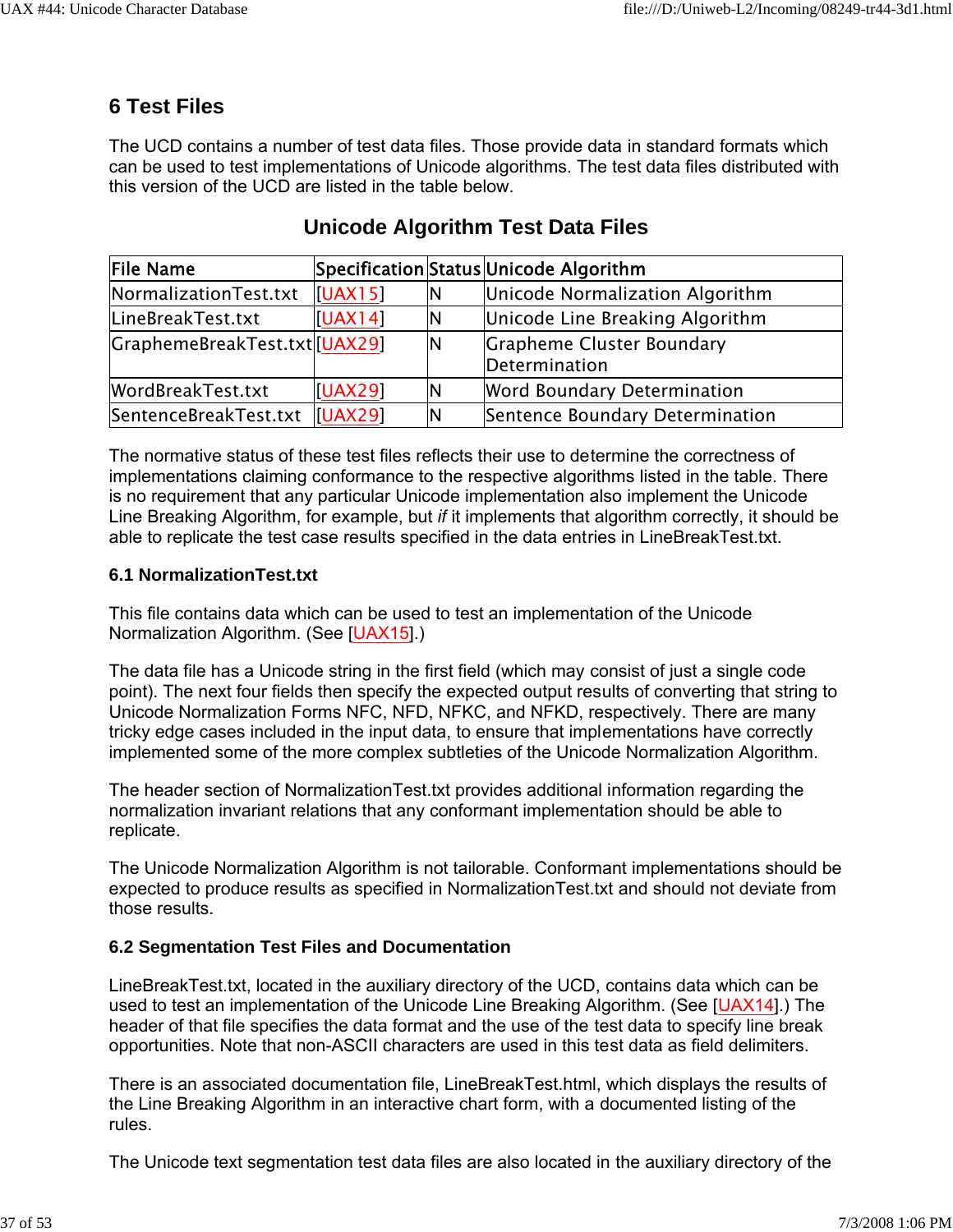UCD. They contain data which can be used to test an implementation of the segmentation algorithms specified in [UAX29]. The headers of those file specify the data format and the use of the test data to specify text segmentation opportunities. Note that non-ASCII characters are used in this test data as field delimiters.

There are also associated documentation files, which display the results of the segmentation algorithms in an interactive chart form, with a documented listing of the rules:

- GraphemeBreakTest.html
- SentenceBreakTest.html
- WordBreakTest.html

Unlike the Unicode Normalization Algorithm, the Unicode Line Breaking Algorithm and the various text segmentation algorithms *are* tailorable, and there is every expectation that implementations will tailor these algorithms to produce results as needed. The test data files only test the *default*

behavior of the algorithms. Testing of tailored implementations will need to modify and/or extend the test cases as appropriate to match any documented tailoring.

## **7 UCD Change History**

This section summarizes the changes to the UCD—including its documentation files—and is organized by Unicode versions. The summary includes changes extending all the way back to Unicode 2.0.0, taken from the obsoleted UCD.html documentation file, which predates the creation of this annex. The intent is for this first consolidated version of the annex to preserve that complete prior history from UCD.html. Subsequent versions of the annex will provide only an abbreviated UCD change history section containing only the delta change information from each preceding version.

Starting from Unicode 4.0.1, references in the change history are often made to a Public Review Issue (PRI). See http://www.unicode.org/review/resolved-pri.html for more information about each of those cases.

Changes documented prior to Unicode 4.0 only covered UnicodeData.txt. From Unicode 4.0 onward, the documentation of changes includes modifications of other files as well.

**Unicode 5.2.0**

**General:**

TBD

**Common file changes:**

TBD

**Changes in specific files:**

TBD

#### **Unicode 5.1.0**

#### **General:**

Added UCD in XML to the release, in a new subdirectory "ucdxml".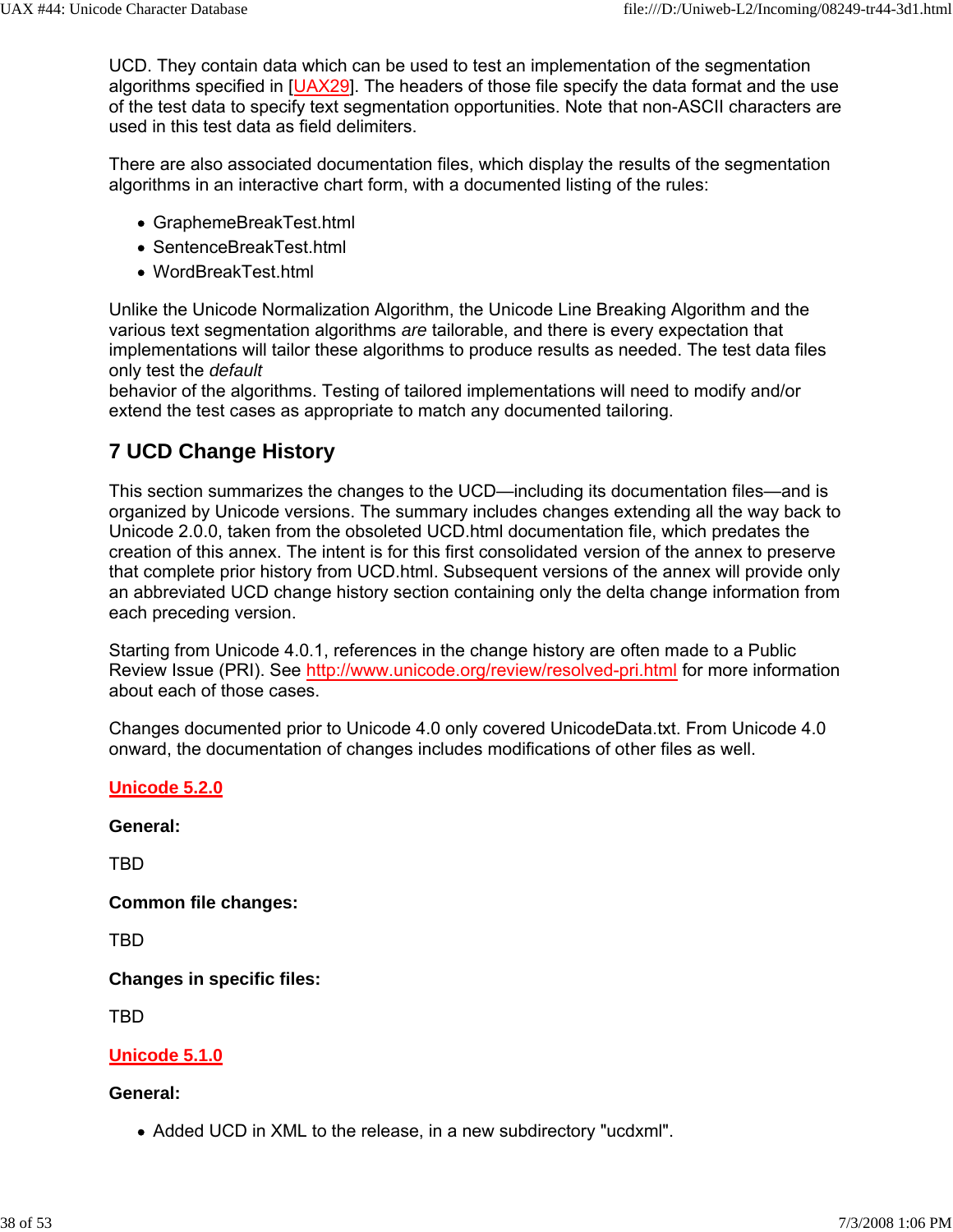### **UCD.html:**

- Added clarification regarding the Decomposition Mapping for Hangul syllables.
- Added specific documentation about First/Last convention for ranges in UnicodeData.txt.
- Improved introduction to General Category Values.
- Added reference to UTR #23 and updated other references.
- Added note regarding abbreviation of Quick Check property names.
- Added notes regarding omissions of foldings where the value is the same as the code point itself.
- Applied correction for erratum about derivation of Default\_Ignorable\_Code\_Point.
- Added the section on Validation of property values, with string property validation, default values, and boolean values.
- Removed Special Case Condition. (The property values were never defined clearly enough to be applied.)
- Corrected typos for PropList and Composition Exclusion.
- Updated property type for Jamo Short Name to Miscellaneous (M).
- Added clarification of property type for Canonical\_Combining\_Class.
- Updated listing of default values for UnicodeData fields.
- Moved documentation of Grapheme Link from PropList.txt to DerivedCoreProperties.txt section.
- Updated references to Unihan.html, to refer to UAX #38, instead. Removed invalid bookmarks on Unihan property tags.

## **Changes in specific files:**

Appropriate data files were updated to include the 1,624 new characters added in Unicode 5.1.

- UnicodeData.txt
	- $\circ$  The 5 Arabic characters that surround numeral sequences (U+0600..U+0603, U+06DD) were changed from Bidirectional\_Class=AL to AN. This has the effect of putting the surrounding sign and the numeral sequence in the same directional run, making them easier to implement correctly.
	- $\circ$  11 directional quotation marks (U+2018. U+201F, U+301D. U+301F) were changed to Bidi\_Mirrored=N. This constituted a partial reversion of the change for Version 5.0 related to PRI #91.
	- U+05BE was changed from gc=Po to gc=Pd.
	- U+02EC and U+0374 were changed from gc=Sk to gc=Lm.
	- U+A802 was changed from gc=Mc to gc=Mn.
	- $\circ$  10 compatibility ideographs were given numeric values.
- Unihan.txt
	- $\circ$  Two existing unified ideographs, U+6F06 and U+9621, were given numeric values.
	- $\circ$  One new provisional property was added. Corrections and additions to other properties were made. See [UAX38] for the modification history.
- ArabicShaping.txt
	- o A new joining group, BURUSHASKI YEH BARREE, was added.
- BidiMirroring.txt
	- $\circ$  Removed glyph mappings for the 11 characters that were changed to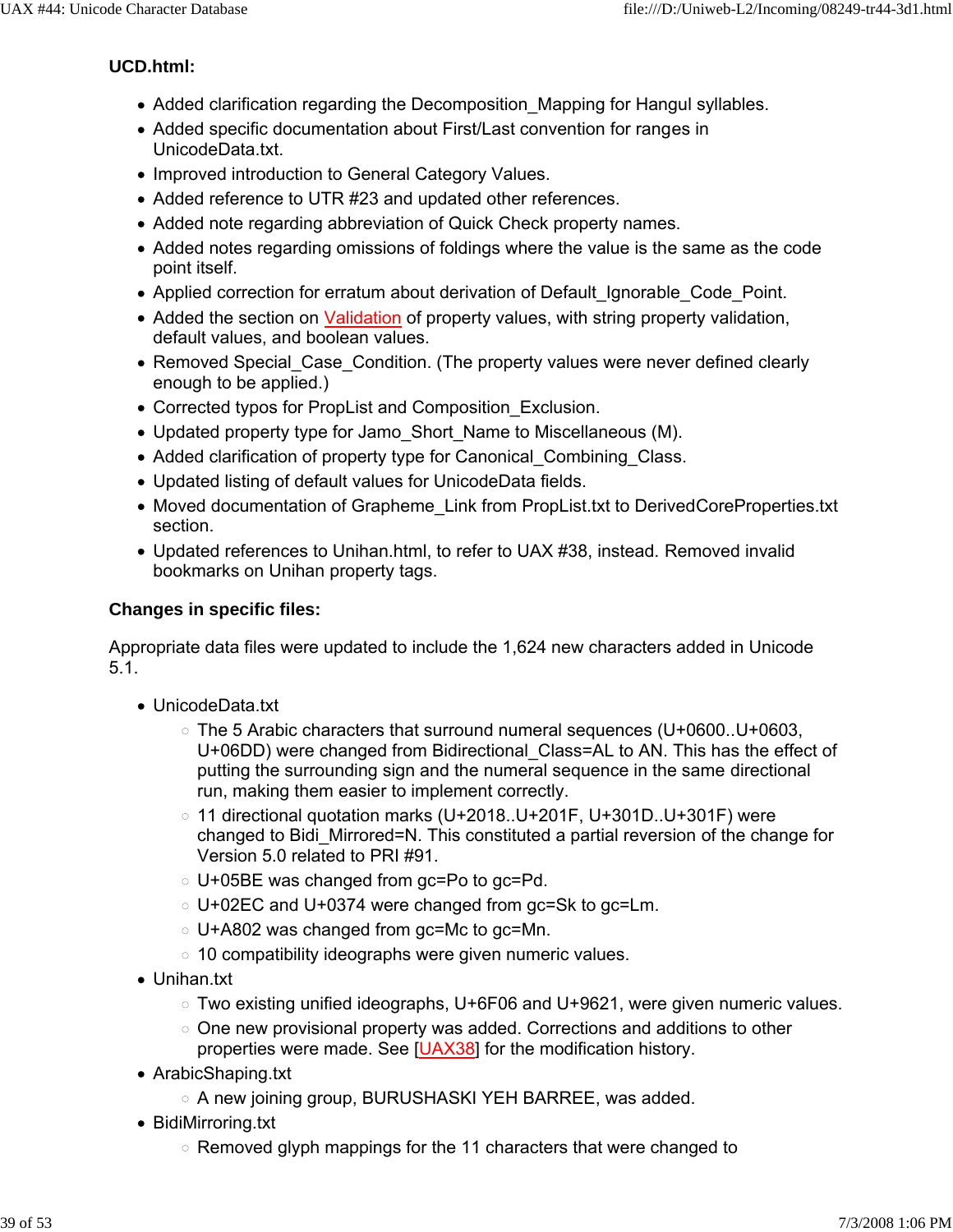Bidi\_Mirrored=N.

- $\circ$  Updated glyph mappings for U+2278 and U+2279 to [BEST FIT].
- Blocks.txt
	- Added 17 new block definitions.
- DerivedNumericValues.txt
	- $\circ$  A third field was added to this file, expressing the extracted numeric value as a whole integer, if possible, or as a rational fraction, for example, 1/6.
- LineBreak.txt
	- There were numerous updates to linebreaking properties. See the Modification History in UAX #14 for details. Also see PRI #105.
- NamedSequences.txt
	- $\circ$  Lithuanian named sequences were approved and moved to this file from NamedSequencesProv.txt.
- NamedSequencesProv.txt
	- $\circ$  A new, complete set of named sequences for Tamil consonants and syllables were added to this file.
- PropertyAliases.txt
	- Added entry for Jamo\_Short\_Name.
	- o Added corrected alias for Simple Case Folding.
	- o Removed entry for Special\_Case\_Condition.
- PropertyValueAliases.txt
	- Appropriate aliases were added for new Block and Script values.
	- For Block aliases, new values "ASCII", "Latin 1", and "Greek" were added for common use.
	- $\circ$  Appropriate aliases were added for new Word Break and Sentence Break values.
	- Explicit Y/N, T/F aliases were added for all binary properties.
	- $\circ$  Additional aliases using underscores were added for aliases that used hyphen-minus.
	- $\circ$  Some titlecased aliases were added for consistency.
- PropList.txt
	- $\circ$  The middle dots (U+00B7, U+0387) were added to identifiers by changing them to Other\_ID\_Continue=Y. See PRI #100.
	- For consistency, the halfwidth Katakana sound marks (U+FF9E, U+FF9F) were added to Grapheme\_Extend by making them Other\_Grapheme\_Extend=Y.
	- The tag characters (U+E0001, U+E0020..U+E007F) were changed to Deprecated=Y.
	- $\circ$  Other Math values were adjusted for a number of mathematical symbols.
	- $\circ$  U+05BE was changed to Dash=Y, consistent with the change in its General Category.
- Scripts.txt
	- o 11 new Script values were added: Sundanese, Lepcha, Ol\_Chiki, Vai, Saurashtra, Kayah Li, Rejang, Lycian, Carian, Lydian, and Cham.
	- U+0374 and U+0385 were changed from Greek to Common, because of canonical equivalence issues.
	- $\circ$  U+0CF1 and U+0CF2 were changed from Kannada to Common, because of their use in Vedic texts.
	- $\circ$  Roman numeral compatibility characters, U+2160..U+2183, were changed from Common to Latin.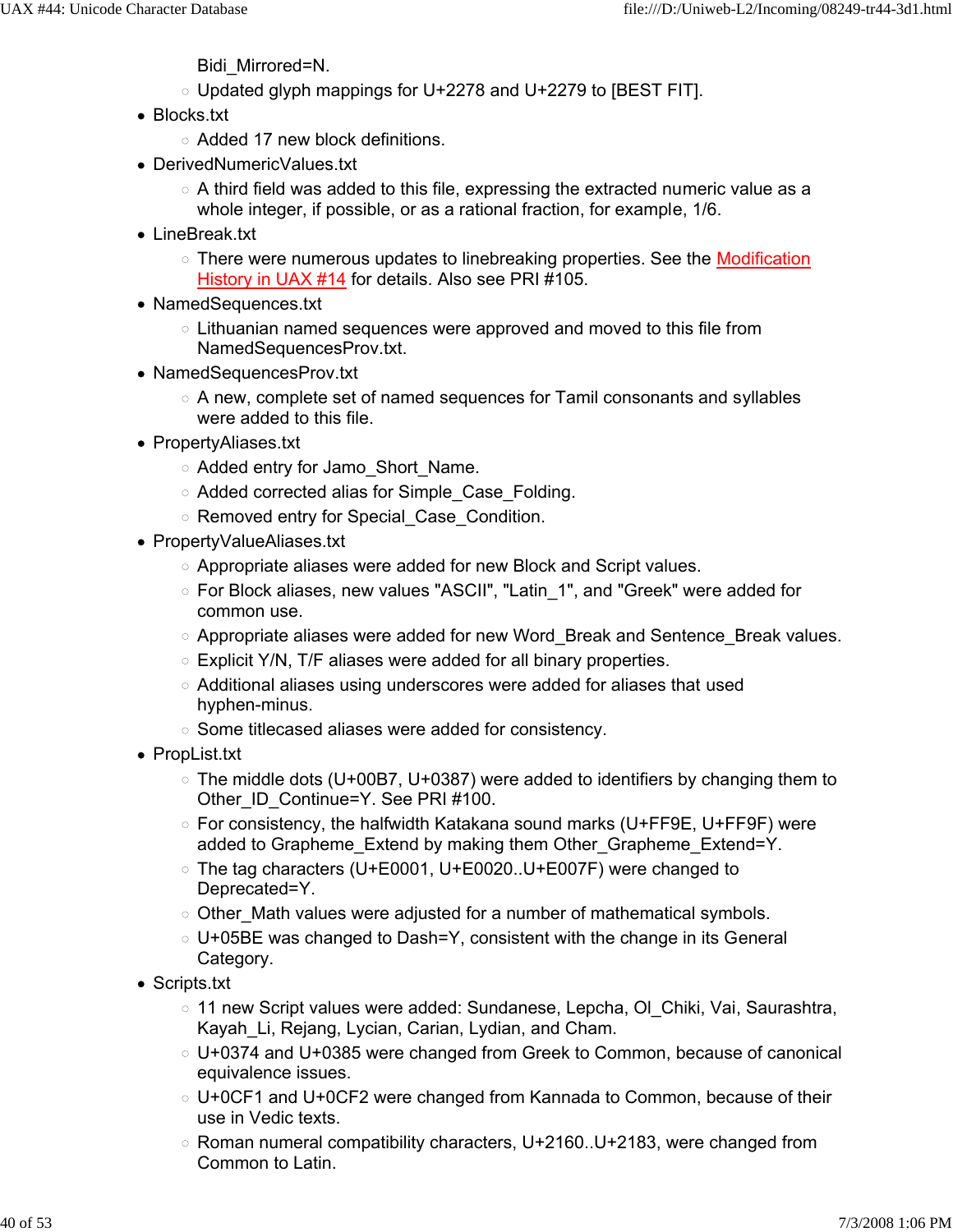- $\circ$  A circled Hangul character, U+327E, was changed from Common to Hangul.
- Squared Katakana compatibility characters, U+32D0..U+32FE and U+3300..U+3357, were changed from Common to Katakana.
- SpecialCasing.txt
	- $\circ$  Clarified the use of language tags for specification of casing contexts.
- StandardizedVariants.txt
	- $\circ$  Updated documentation to note the existence of ideographic variation sequences and the Ideographic Variation Database (IVD).
- GraphemeBreakProperty.txt
	- Added Prepend class (for Logical Order Exception=Y).
	- Added SpacingMark class (for most gc=Mc).
- SentenceBreakProperty.txt
	- Added Extend and SContinue classes.
	- $\circ$  Split U+0009 and U+000A off from Sep class into CR and LF classes.
	- Removed U+00A0 from OLetter class.
- WordBreakProperty.txt
	- Added CR, LF, Newline, Extend, and MidNumLet classes.
	- $\circ$  Moved U+0027 and U+2019 from MidLetter class to MidNumLet class.
	- Moved U+002E from MidNum class to MidNumLet class.
	- Added U+060C and U+066C to MidNum class.
- Text Boundary Test Files
	- The existing test files, GraphemeBreakTest.txt, SentenceBreakTest.txt, and WordBreakTest.txt were substantially extended.
	- $\circ$  A new test file, LineBreakTest.txt, was added, with test cases for UAX #14.

## **Unicode 5.0.0**

#### **UCD.html:**

- Added new properties.
- Updated property invariants for combining classes.
- Reorganized order of sections in the document for clarity.

#### **Common file changes:**

In many data files an explicit default property assignment range was added (in a machine-readable comment line), to assist implementations in assigning values for code points not otherwise listed in the data file.

#### **Changes in specific files:**

Appropriate data files were updated to include the 1,369 new characters added in Unicode 5.0.

Two new data files, NameAliases.txt and NamedSequencesProv.txt, were added to the UCD.

UnicodeData.txt

Note that except for the changes involving U+0294 LATIN LETTER GLOTTAL STOP, changes made to General\_Category and Bidirectional\_Class impacted primarily a handful of archaic letters.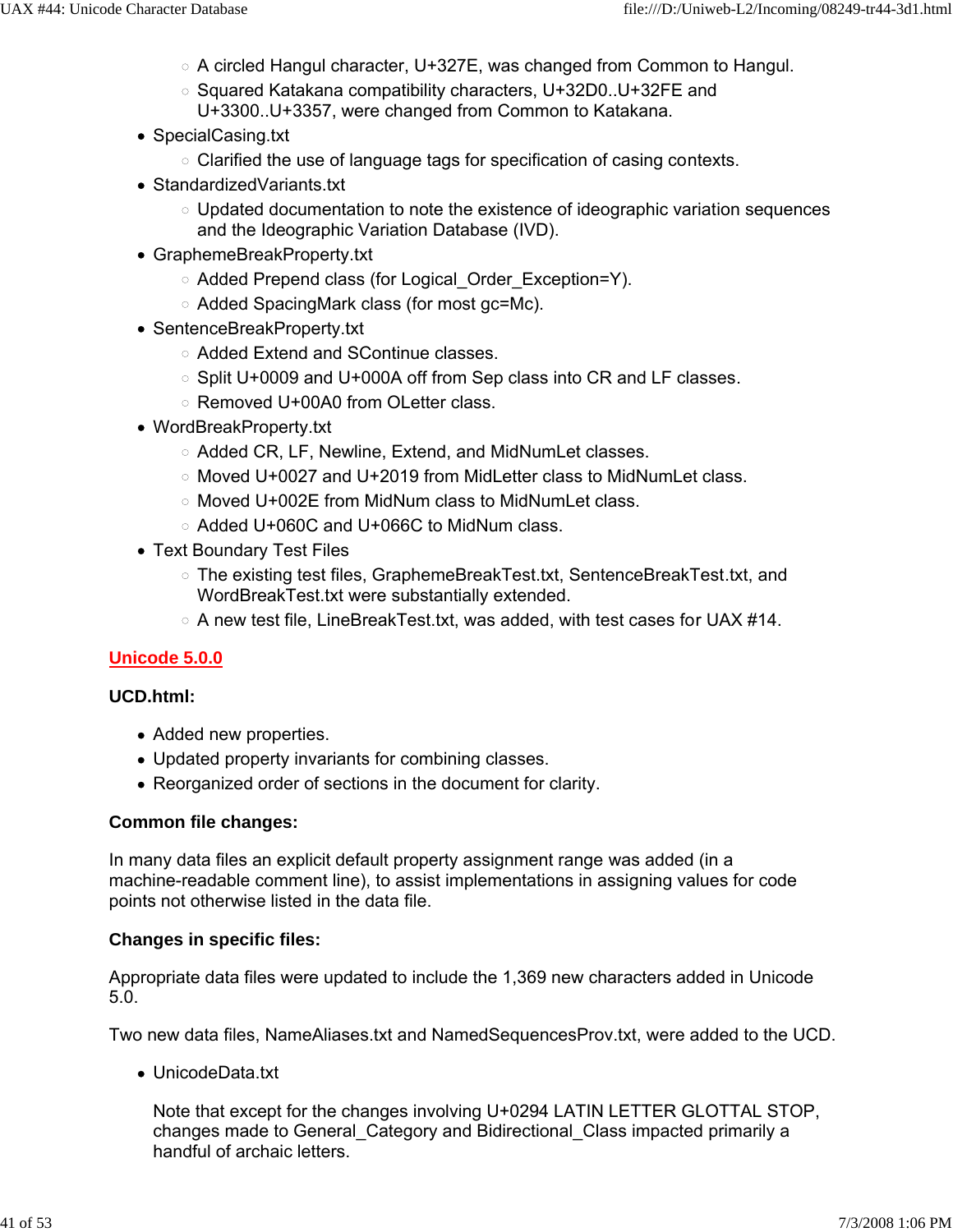- $\circ$  U+10341 GOTHIC LETTER NINETY was changed from gc=Lo to gc=Nl. This change also impacted a numeric field, for consistency.
- $\circ$  U+103D0 OLD PERSIAN WORD DIVIDER was changed from gc=So to gc=Po, and from bc=ON to bc=L.
- U+103D1..U+103D5 were changed from bc=ON to bc=L.
- $\circ$  U+23B4..U+23B6 were changed from various punctuation assignments to gc=So.
- U+2132 TURNED CAPITAL F was changed from gc=So to gc=Lu, and from bc=ON to bc=L.
- U+2183 ROMAN NUMERAL REVERSED ONE HUNDRED was changed from gc=Nl to gc=Lu.
- $\circ$  U+0294 LATIN LETTER GLOTTAL STOP was changed from gc=LI to gc=Lo.
- $\circ$  Casing assignments were added for several characters for new case pairs.
- $\circ$  Case mappings were removed for U+0294 LATIN LETTER GLOTTAL STOP and updated for U+0241 LATIN CAPITAL LETTER GLOTTAL STOP.
- $\circ$  30 characters were changed to Bidi Mirrored=Y. These consisted of compatibility paired punctuation and some quotation marks. See PRI #80 and PRI #91.
- Unihan.txt
	- $\circ$  4 new provisional properties were added, and extensive corrections and additions to other properties were made. See Unihan.html for the modification history.
- ArabicShaping.txt
	- o New joining classes were added for N'Ko.
- BidiMirroring.txt
	- $\circ$  30 entries were added, to give glyph mappings for characters changed to Bidi Mirrored=Y. See PRI #80 and PRI #91.
- Blocks.txt
	- Added 9 new block definitions.
- DerivedCoreProperties.txt
	- $\circ$  The deprecated derived property, Grapheme Link, was added to this file.
- LineBreak.txt
	- $\circ$  There were numerous updates to linebreaking properties. See the Modification History in UAX #14 for details. Also see PRI #88.
- NamedSequences.txt
	- 6 named sequences for Gurmukhi and one for Latin were removed.
- PropertyValueAliases.txt
	- Appropriate aliases were added for new Block and Script values.
- PropList.txt
	- $\circ$  The Grapheme Link property was deprecated and moved to DerivedCoreProperties.txt as derivable. U+034F COMBINING GRAPHEME JOINER was removed from the derivation.
	- U+1D6A4 MATHEMATICAL ITALIC SMALL DOTLESS I and U+1D6A5 MATHEMATICAL ITALIC SMALL DOTLESS J were added to Other Math.
	- U+1039F UGARITIC WORD DIVIDER and U+103D0 OLD PERSIAN WORD DIVIDER were added to Terminal\_Punctuation.
- Scripts.txt
	- 5 new Script values were added: Balinese, Cuneiform, Phoenician, Phags-pa, and Nko.
	- $\circ$  A new Script value Unknown was added and made the default for unassigned characters. See PRI #87.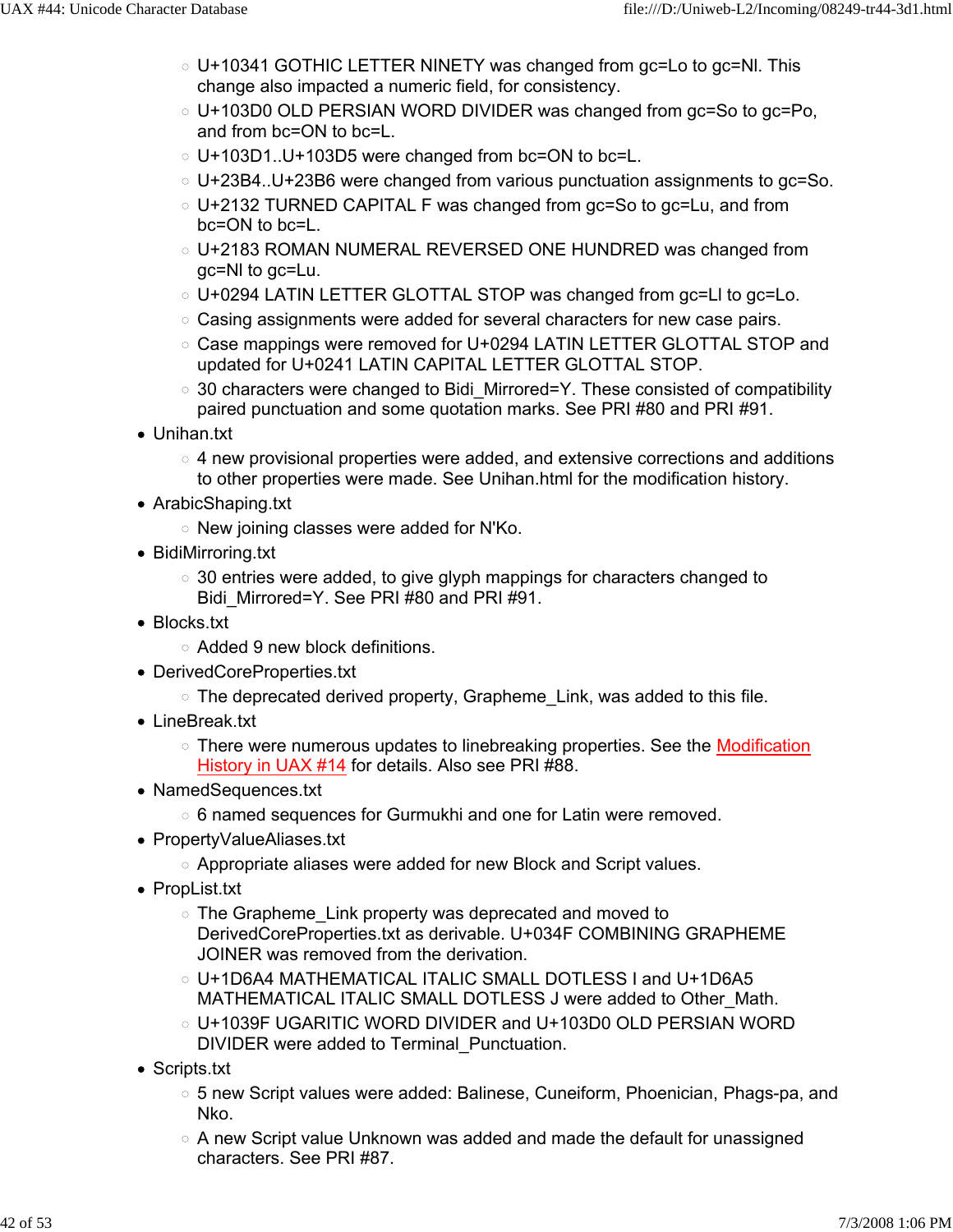- 3 Mongolian punctuation characters used by Phags-pa were changed to Script=Common.
- U+1DBF MODIFIER LETTER SMALL THETA was changed from Script=Latin to Script=Greek.
- U+2132 TURNED CAPITAL F was changed from Script=Common to Script=Latin.
- StandardizedVariants.txt
	- o 6 standardized variation sequences were added for Phags-pa.
- WordBreakProperty.txt
	- U+2132 TURNED CAPITAL F was added to ALetter.
	- 220 characters from the Myanmar, Khmer, Tai Le, and New Tai Lue scripts were removed from ALetter, because those scripts do not cusomarily use spaces between words and require special handling.

## **Unicode 4.1.0**

#### **General:**

Added a new subdirectory "auxiliary". In Version 4.1.0 it contains data files for properties associated with UAX #29: Text Boundaries [UAX29].

#### **UCD.html:**

- Added description of new directory and release structure, including files in the auxiliary subdirectory.
- Removed exception for field numbering in LineBreak.txt and EastAsianWidth.txt.
- Added new properties, and changed some of the documentation of the identifier properties.
- Removed the material that is now to be in Unihan.html.
- Removed the listing of default Bidi Class values, referring now to DerivedBidiClass.txt.
- Replaced direct links to UAXes with links to references section.

#### **Common file changes:**

All remaining files not corrected for Unicode 4.0.1 have had their headers updated to explicitly point to Terms of Use. The headers have also been synchronized somewhat to share a more common format for file version, date, and pointers to documentation. The major exception is UnicodeData.txt, which for legacy reasons, has no header.

#### **Changes in specific files:**

Appropriate data files were updated to include the 1,273 new characters added in Unicode 4.1.0.

The description of the Unihan properties was separated out from UCD.html, extensively revised, and moved into a new documentation file, Unihan.html.

- UnicodeData.txt
	- The Bidi\_Class value of U+202F was changed from bc=WS to bc=CS. See PRI #45.
	- The Bidi\_Class value of U+FF0F was changed from bc=ES to bc=CS. See PRI #44.
	- $\circ$  The Bidi Class value of U+2212 MINUS SIGN and 9 other characters similar to either a minus sign or a plus sign were changed to bc=ES. See PRI #57.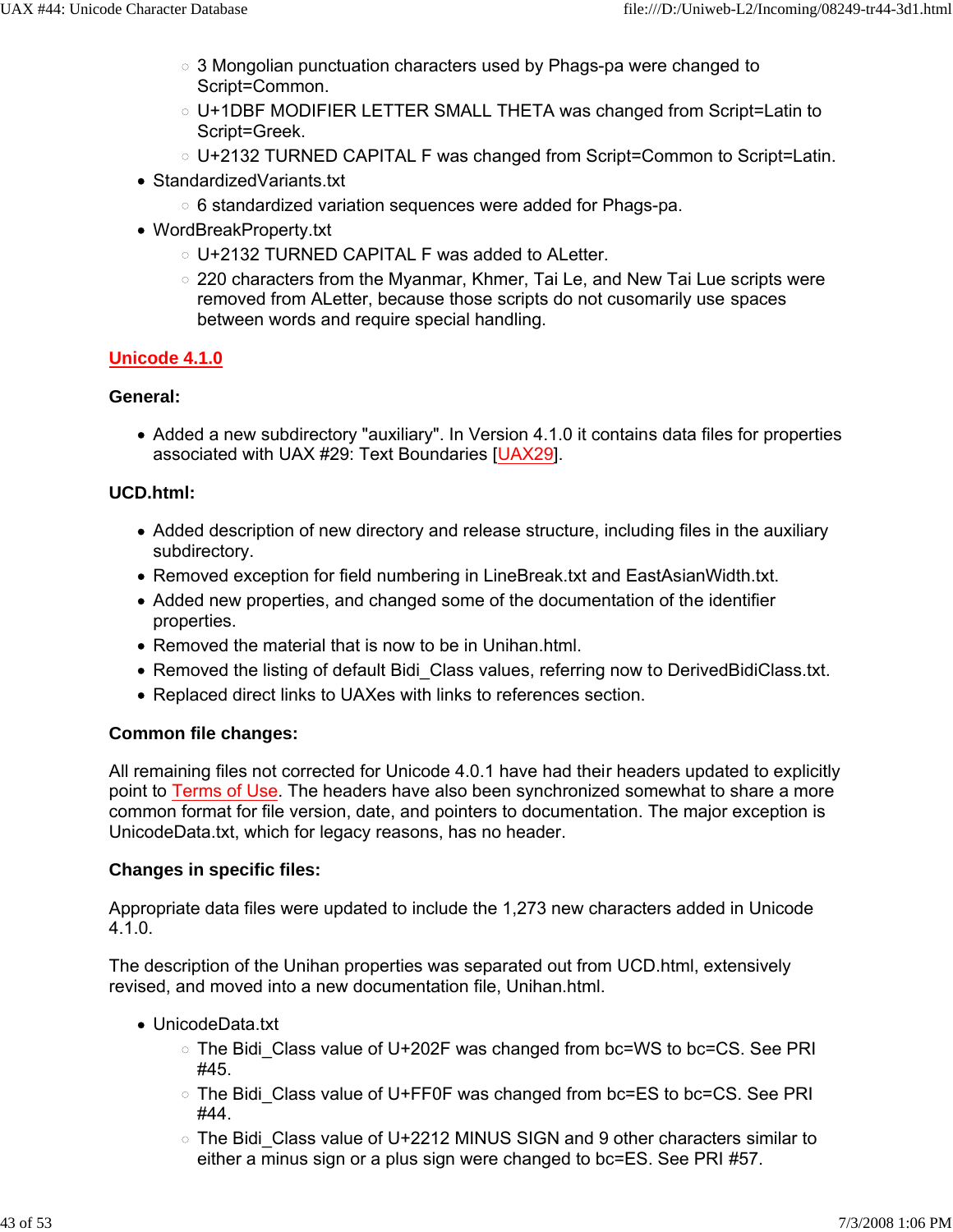- U+30FB KATAKANA MIDDLE DOT and U+FF65 HALFWIDTH KATAKANA MIDDLE DOT were changed from gc=Pc to gc=Po. See PRI #55.
- Case mappings were added for Georgian capitals (Asomtavruli) to map them to the newly added Nuskhuri alphabet.
- U+A015 YI SYLLABLE WU was changed from gc=Lo to gc=Lm.
- 9 Ethiopic digits were changed from gc=Nd to gc=No.
- $\circ$  The Numeric Type of U+1034A GOTHIC LETTER NINE HUNDRED was changed from nt=None to nt=Nu, and it was given a Numeric\_Value of 900.
- $\circ$  Uppercase and titlecase mappings were added for U+019A LATIN SMALL LETTER L WITH BAR and U+0294 LATIN LETTER GLOTTAL STOP to map them to newly added capital letters.
- Unihan.txt
	- $\circ$  Extensive additions and corrections were made for this data file. See Unihan.html for the modification history.
- ArabicShaping.txt
	- The Joining\_Group of U+06C2 ARABIC LETTER HEH GOAL WITH HAMZA ABOVE was changed to jg=Heh\_Goal.
- BidiMirroring.txt
	- The Bidi\_Mirroring\_Glyph value for U+2A2D was corrected.
- Blocks.txt
	- Added 20 new block definitions.
- LineBreak.txt
	- $\circ$  The Line Break property of all conjoining jamos was updated from Ib=ID to make use of Hangul-specific Line\_Break property values, aligned with the Hangul Syllable Type property.
	- Many other corrections were made to the Line Break property of characters, particularly for punctuation marks specific to Runic, Mongolian, Tibetan and various Indic scripts. See the Modification History in UAX #14 for details.
- PropertyAliases.txt
	- Properties and aliases were added for UAX #29, Text Boundaries: Grapheme\_Cluster\_Break, Word\_Break, and Sentence\_Break.
	- Properties and aliases were added for: Other ID Continue, Pattern\_White\_Space, and Pattern\_Syntax.
	- $\circ$  An alias was added for White Space: "space", for compatibility with POSIX.
- PropertyValueAliases.txt
	- $\circ$  Property value aliases were added for all new properties, and for new values added to existing catalog properties (blocks and scripts).
	- $\circ$  Property value aliases were added for compatibility with POSIX: "cntrl", "digit", and "punct".
- PropList.txt
	- $\circ$  3 new properties were added: Other ID Continue, Pattern White Space, and Pattern\_Syntax.
	- U+30A0 KATAKANA-HIRAGANA DOUBLE HYPHEN was given the Dash property.
	- U+A015 YI SYLLABLE WU was given the Extender property.
	- $\circ$  Golden number runes (U+16EE..U+16F0), Roman numerals (U+2160..U+2183), and U+1034A GOTHIC LETTER NINE HUNDRED were removed from Other Alphabetic.
	- Circled Latin letters (U+24B6..U+24E9) were added to Other\_Alphabetic. These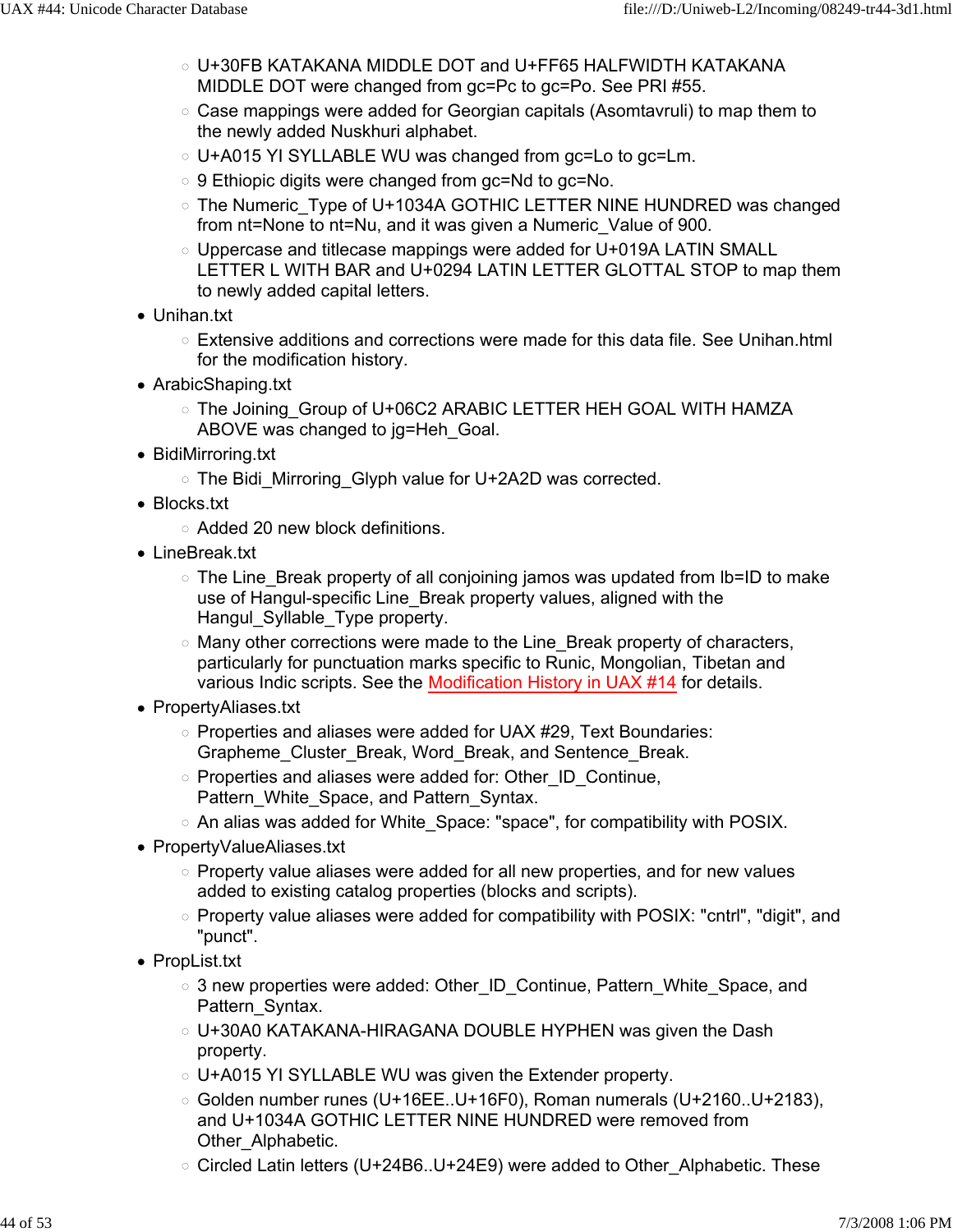changes to Other\_Alphabetic were to better align Alphabetic and casing properties. The derived property Alphabetic is now a superset of the derived properties Lowercase and Uppercase, for compatibility with POSIX-style character classes.

- $\circ$  3 musical symbol combining flags (U+1D170..U+1D172) were added to Other\_Grapheme\_Extend to fix an inconsistency in the data.
- U+200B ZERO WIDTH SPACE was removed from Other Default Ignorable Code Point.
- Scripts.txt
	- $\circ$  8 new Script values were added: Buginese, Coptic, New Tai Lue, Glagolitic, Tifinagh, Syloti\_Nagri, Old\_Persian, and Kharoshthi.
	- o The Script value Katakana Or Hiragana (Hrkt) was removed.
	- $\circ$  The Script for the 14 Coptic letters in the Greek and Coptic block were updated to sc=Copt.
	- 10 characters (punctuation and extenders) shared by Katakana and Hiragana were changed from sc=Hrkt to sc=Zyyy.
- SpecialCasing.txt
	- $\circ$  The case mapping contexts defined in this file were updated.
	- $\circ$  A number of clarifying changes were made to comments in the header of this data file.

## **Unicode 4.0.1**

### **UCD.html:**

- Added documentation for two new properties.
- Added the property types Catalog and Miscellaneous.
- Described loose matching of property names and values.
- Added to documentation of file format.

#### **Common file changes:**

Some property values have different casing (upper versus lower) for consistency between the data files and the PropertyValueAlias file. There are some additional changes in comments:

- Nearly all files changed headers to explicitly point to *Terms of Use*.
- Labels for code points without names now have a more uniform style, such as *<reserved-1234>*.
- Where characters with a default value are not listed, that information is indicated in the total code point counts.
- The full property name and property value name (for enumerated properties) is usually supplied in a comment.

## **Changes in specific files:**

- UnicodeData.txt
	- $\circ$  Changed the General Category value of Zero Width Space (U+200B) from Zs to Cf. For background information, see PRI #21.
	- $\circ$  Bidi Conformance was made much clearer and more rigorous, also resulting in a number of property changes. In particular, the Bidi\_Class changes impact number and date formatting with the following characters: +, -, /
	- $\circ$  A review of Bidi Class=BN and Default Ignorable Code Point characters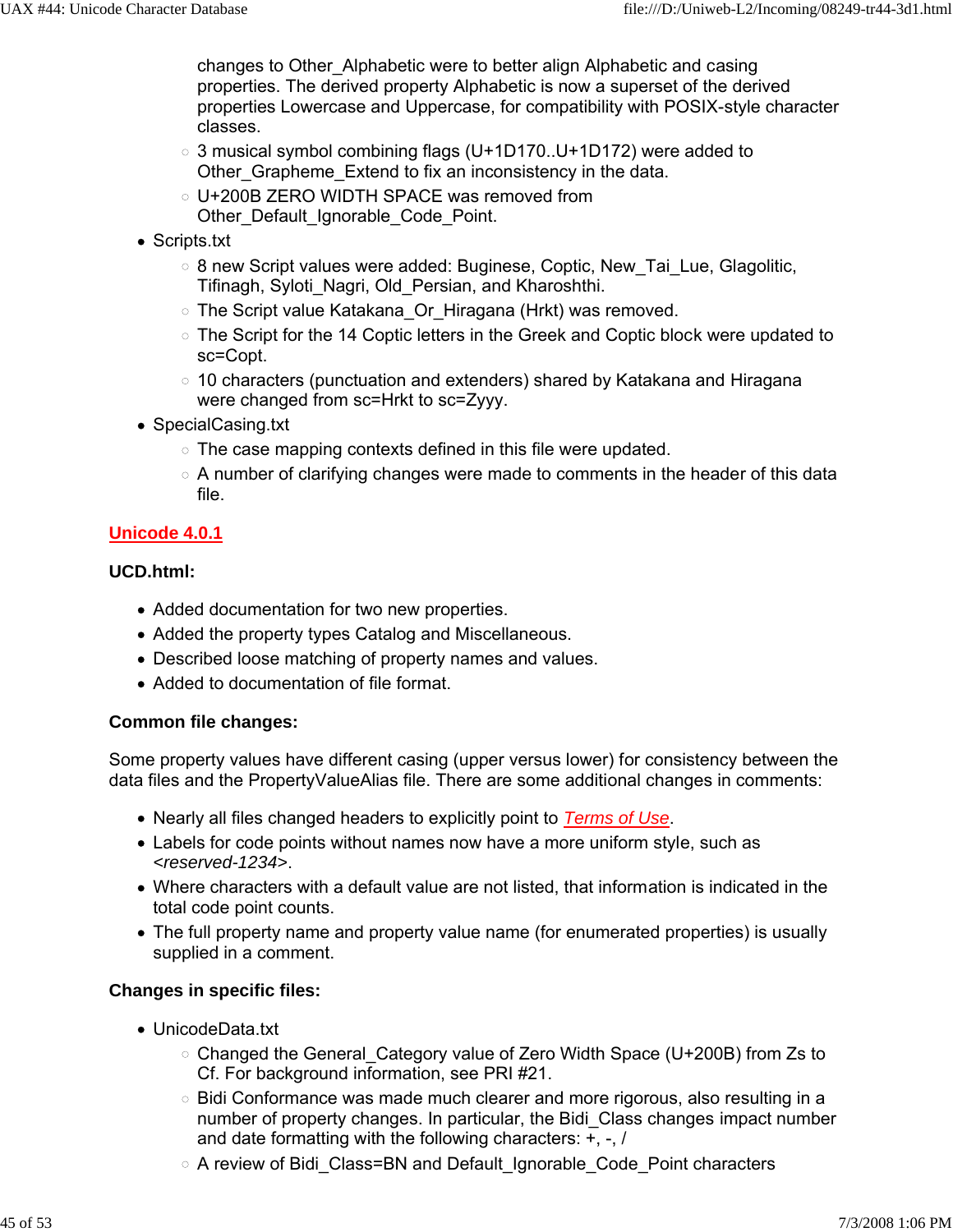resulted in a number of changes; for details, see PRI #28.

- o Some other Bidi\_Class tweaks were made for consistency.
- Braille symbols were changed to being strong Left-to-right, to reflect usage.
- $\circ$  The Bidi Class and other property values of the Join Control characters were not changed, but their role in combining characters sequences was. For more information, see http://www.unicode.org/versions/Unicode4.0.1/.
- Removed an extraneous space at the end of the name field for two characters.
- Unihan.txt
	- $\circ$  There was a major revision of the Unihan data file, to bring it up-to-date for Unicode 4.0. (It was not released in Version 4.0.0, because of the time required to complete and check corrections to the data file.) This update rolls in fixes for nearly all known errors in the prior version of the file and adds a very large amount of other informative data. For details, see the header of that file.
	- Added three new tags: kHanyuPinlu, kGSR, and kIRG USource.
	- Completed data for kCihaiT, kCowles, kGradeLevel, and kLau.
	- $\circ$  The kMandarin field has been corrected and its order restored to a "frequency" order.
- ArabicShaping.txt
	- Moved one entry into code point order.
- Blocks.txt
	- $\circ$  Corrected name of the Cyrillic Supplement block.
- DerivedCoreProperties.txt
	- ZWNJ/ZWJ (U+200C..U+200D) now have the Grapheme Extend property.
- DerivedNormalizationProps.txt
	- $\circ$  The particular values associated with the Quick Check properties for characters were not changed, but a revision was made in how the Quick Check properties are expressed in the file, to bring it more into line with the model for other properties. This resulted in a significant change in the format of the data file and the explicit separation of Yes, No, and Maybe values. In addition, the actual aliases for the property values changed in the data file.
- Index.txt
	- $\circ$  Updated to correspond to the character index published as part of the Unicode Standard, Version 4.0.
- LineBreak.txt
	- Many changes for consistency and to better match best practice in existing line break implementations. See the Modification History in UAX #14 for details.
- PropertyAliases.txt
	- $\circ$  Addition of some property categories, with the order of property aliases adjusted for clarity.
	- $\circ$  Addition of alias entries for the new STerm and Variation Selector properties.
- PropertyValueAliases.txt
	- Addition of specific values and aliases for age.
	- Addition of second alias for the Cyrillic Supplement block.
	- Addition of second alias for the Inseparable value of the Line Break property.
	- Revision of the all the Normalization Quick Check properties, to replace the pseudo-property "qc" with actual specific properties with explicit enumerated value aliases.
	- Addition of Katakana Or Hiragana script alias.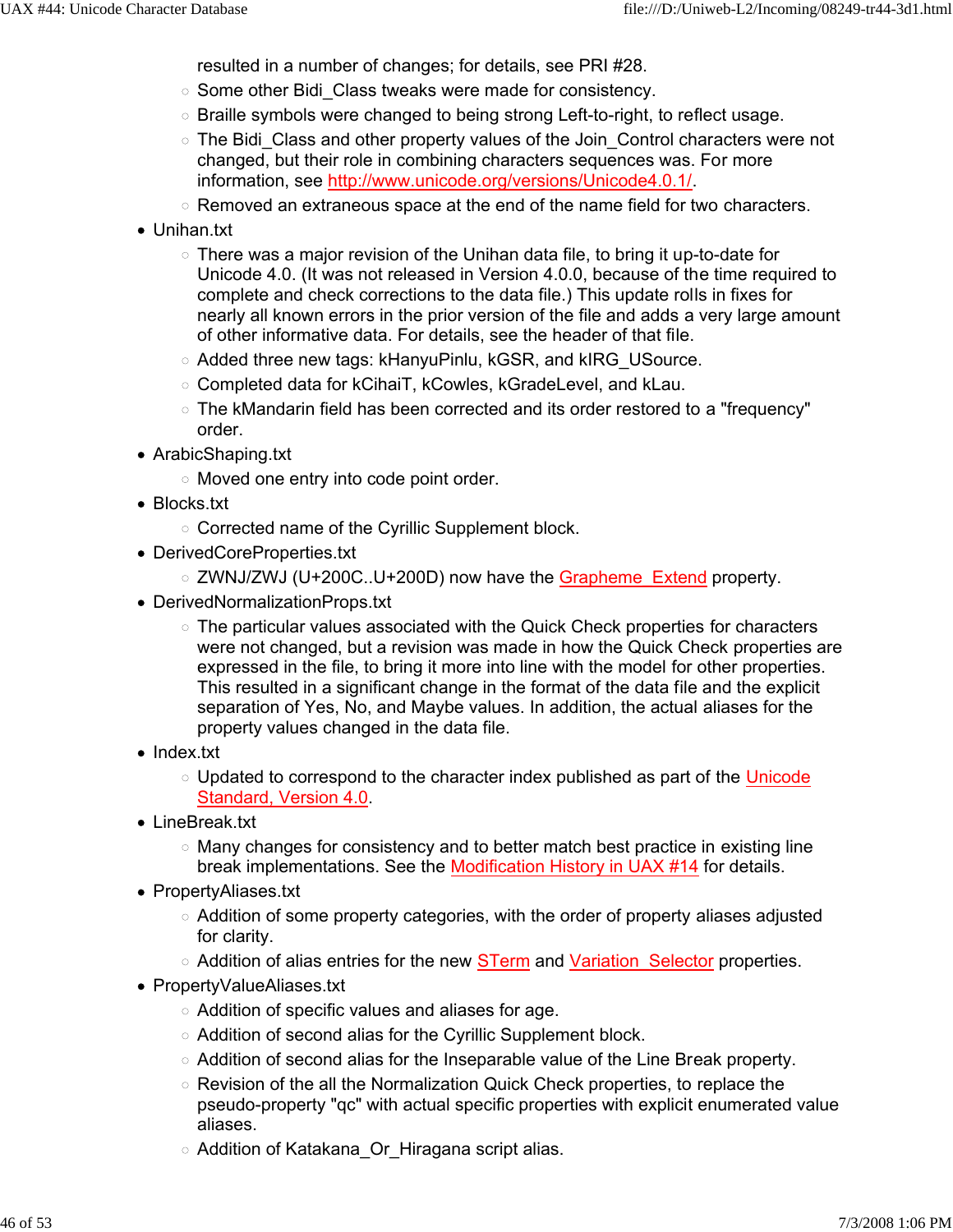- $\circ$  Fixed None, so it is used uniformly in first aliases instead of being the only n/a.
- PropList.txt
	- $\circ$  Major revision of the Other Math property to align the derived Math property with the explanation given in UTR #25.
	- Extension of the list of characters with the Soft Dotted property.
	- $\circ$  Significant update of the list of characters with the Terminal\_Punctuation property.
	- $\circ$  Addition of a new  $STerm$  property, to simplify the description used in UAX #29.
	- o Addition of the Variation Selector property.
	- $\circ$  Reassignment of the list of characters with the Other Default Ignorable Code Point property, to enable simpler derivation.
	- Addition of ZWNJ/ZWJ (U+200C. U+200D) to Other Grapheme Extend.
- Scripts.txt
	- $\circ$  Significant revision of script assignments, to assign specific script values to many characters that previously had the Common script value.
	- $\circ$  Addition of the Katakana  $\circ$  Hiragana script value, with list of characters for it.
	- The Script=Common values are now listed explicitly.
- SpecialCasing.txt
	- $\circ$  Correction of typo in comments.

#### **Unicode 4.0.0**

#### **General:**

For details on changes made to the UCD for Unicode 4.0.0, see Section D.4, "Changes from Unicode Version 3.2 to Version 4.0" in Appendix D of *The Unicode Standard, Version 4.0.*

- The Hyphen property is now Stabilized.
- Two Khmer characters were deprecated and four others were strongly discouraged.

#### **Common file changes:**

Default property values were more precisely defined, for code points not explicitly listed in the data files.

#### **Changes in specific files:**

- UnicodeData.txt
	- Numeric Type=Decimal was aligned with General Category=Nd.
	- The General Category value of the modifier letters U+02B9..U+02BA, U+02C6..U+02CF was changed to Lm.
- Unihan.txt
	- CJK numeric values were added.
	- o A new Unicode Radical Stroke property was defined.
- ArabicShaping.txt
	- $\circ$  U+06DD ARABIC END OF AYAH was changed to Join Type=Non Joining.
- Blocks.txt
	- Added new block definitions.
- DerivedCoreProperties.txt
	- $\circ$  Modifed the derivation of Grapheme Extend to remove halfwidth katakana marks and most gc=Mc (except as needed to preserve canonical equivalences).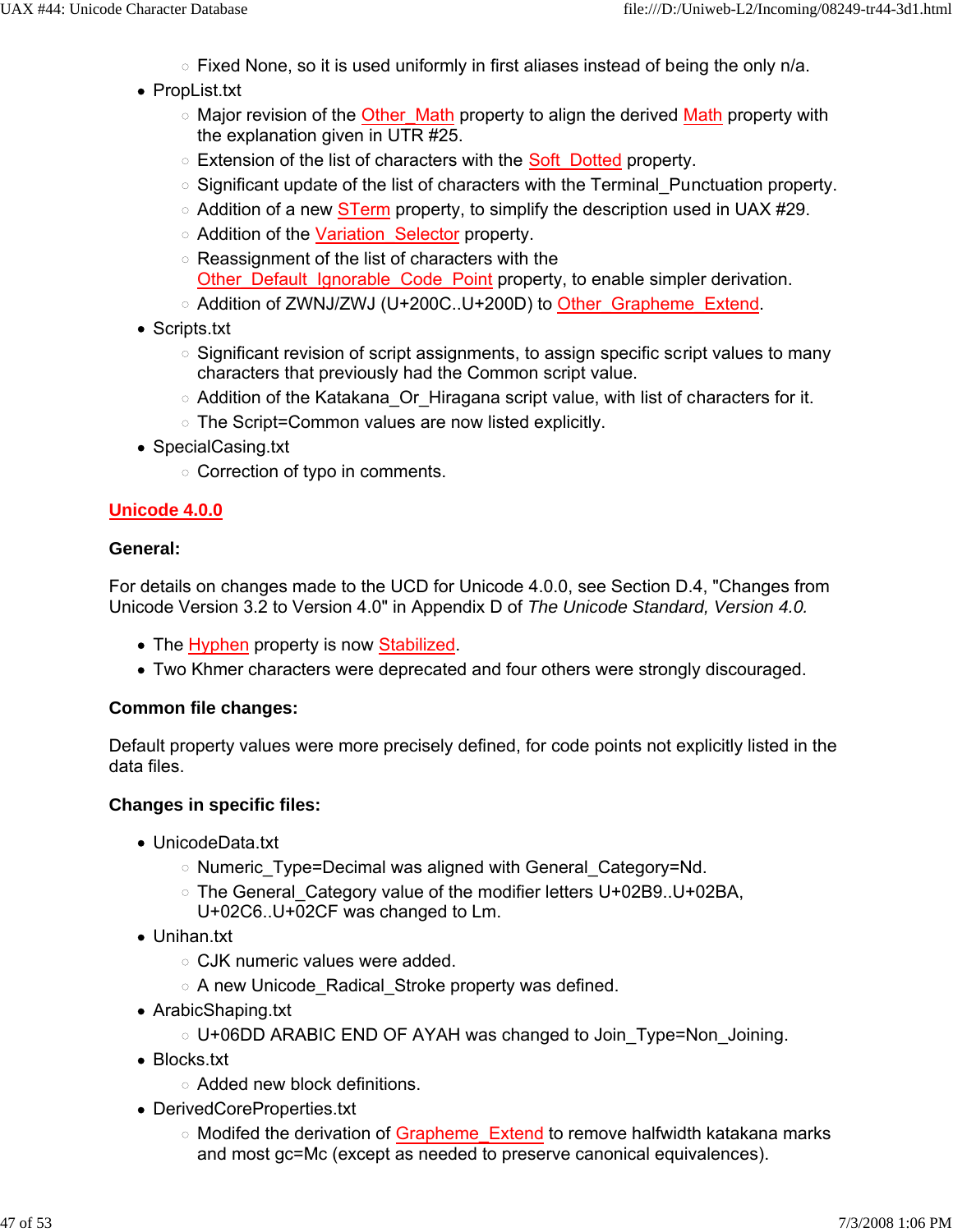- HangulSyllableType.txt
	- $\circ$  A new data file, defining the Hangul\_Syllable\_Type property.
- LineBreak.txt
	- o Modified to add Ib=NL and Ib=WJ values.
- PropList.txt
	- Other\_Default\_Ignorable\_Code\_Point was extended to include Hangul filler characters, soft hyphen (U+00AD), the combining grapheme joiner (U+034F), and zero width space (U+200B).
	- U+06DD ARABIC END OF AYAH and U+070F SYRIAC ABBREVIATION MARK were removed from Other\_Default\_Ignorable\_Code\_Point.
- PropertyValueAliases.txt
	- Added property value aliases for new blocks and scripts.
	- Added property value aliases for other new properties.
	- $\circ$  Added property value aliases NL and WJ for Line Break.
- Scripts.txt
	- Added Script property values for newly encoded scripts.
	- Added a Script property value for Braille.
- SpecialCasing.txt
	- Fixes were made for Turkish and Lithuanian.

## **Unicode 3.2.0**

#### **General:**

For details on changes made to the UCD for Unicode 3.2.0, see Section D.3, "Changes from Unicode Version 3.1 to Version 3.2" in Appendix D of *The Unicode Standard, Version 4.0.*

• Added a new subdirectory "extracted". It contains the data files for Derived Extracted Properties.

## **Changes in specific files:**

Appropriate data files were updated to include the 1,016 new characters added in Unicode 3.2.0.

- UnicodeData.txt
	- $\circ$  Updated ISO 6429 names for control functions to match the currently published version of that standard.
	- $\circ$  Changed the General Category value for Mongolian free variation selectors (U+180B..U+180D) from Cf to Mn.
	- Changed the General Category value for U+0B83 TAMIL SIGN VISARGA (aytham) from Mc to Lo.
	- Changed the General\_Category value for U+06DD ARABIC END OF AYAH from Me to Cf.
	- Changed the General\_Category value for U+17D7 KHMER SIGN LEK TOO from Po to Lm.
	- o Changed the General\_Category value for U+17DC KHMER SIGN AVAKRAHASANYA from Po to Lo.
	- Changed canonical decomposition for U+F951 from 96FB to 964B (see *Corrigendum #3: U+F951 Normalization*).
- PropertyAliases.txt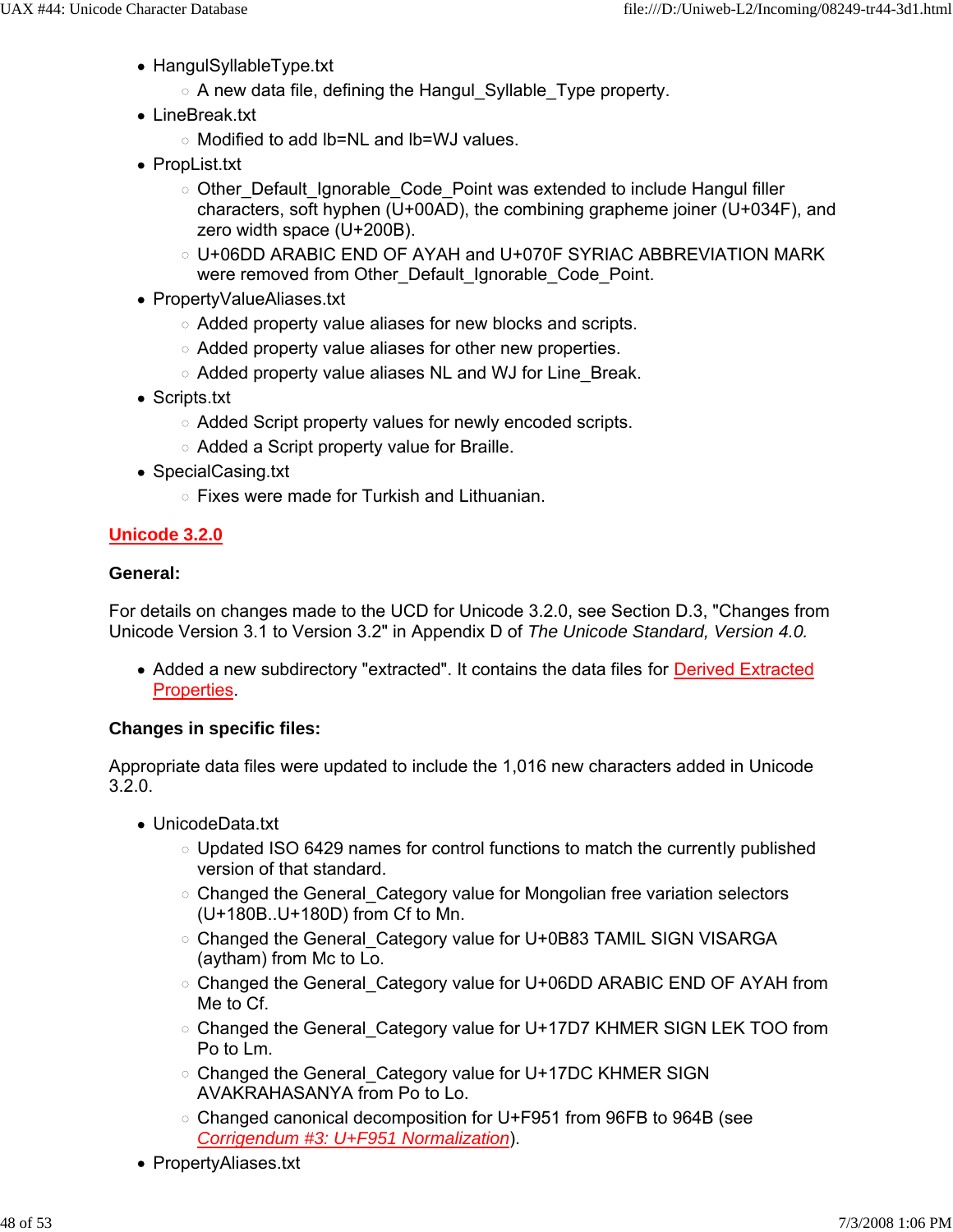- $\circ$  A new data file, defining aliases for properties.
- PropertyValueAliases.txt
	- $\circ$  A new data file, defining aliases for property values.

### **Unicode 3.1.1**

#### **Changes in specific files:**

- UnicodeData.txt
	- Modification of the ISO 10646 annotation (in the ISO\_Comment field) regarding Greek tonos, affecting entries for U+0301 and U+030D.

#### **Unicode 3.1.0**

#### **General:**

For details on changes made to the UCD for Unicode 3.1.0, see Section D.2, "Changes from Unicode Version 3.0 to Version 3.1" in Appendix D of *The Unicode Standard, Version 4.0.*

#### **Changes in specific files:**

Appropriate data files were updated to include the 2,237 new entries, to cover new individual characters and the new ranges of Unified CJK Ideographs encoded in Unicode 3.1.0.

- UnicodeData.txt
	- $\circ$  Changed the General Category value of U+16EE..U+16F0 (Runic golden numbers) from No to Nl.

#### **Unicode 3.0.1**

#### **General:**

Added 5- and 6-digit representation of code points past U+FFFF.

#### **Changes in specific files:**

- UnicodeData.txt
	- Added Private Use range definitions for Planes 15 and 16.
	- $\circ$  Minor additions for the 10646 annotations (ISO Comment field).

#### **Unicode 3.0.0**

Modifications made for Version 3.0.0 of UnicodeData.txt include many new characters and a number of property changes. These are summarized in Appendix D of *The Unicode Standard, Version 3.0.*

#### **Unicode 2.1.9**

Modifications made for Version 2.1.9 of UnicodeData.txt include:

- Corrected combining class for U+05AE HEBREW ACCENT ZINOR.
- Corrected combining class for U+20E1 COMBINING LEFT RIGHT ARROW ABOVE.
- Corrected combining class for U+0F35 and U+0F37 to 220.
- Corrected combining class for U+0F71 to 129.
- Added a decomposition for U+0F0C TIBETAN MARK DELIMITER TSHEG BSTAR.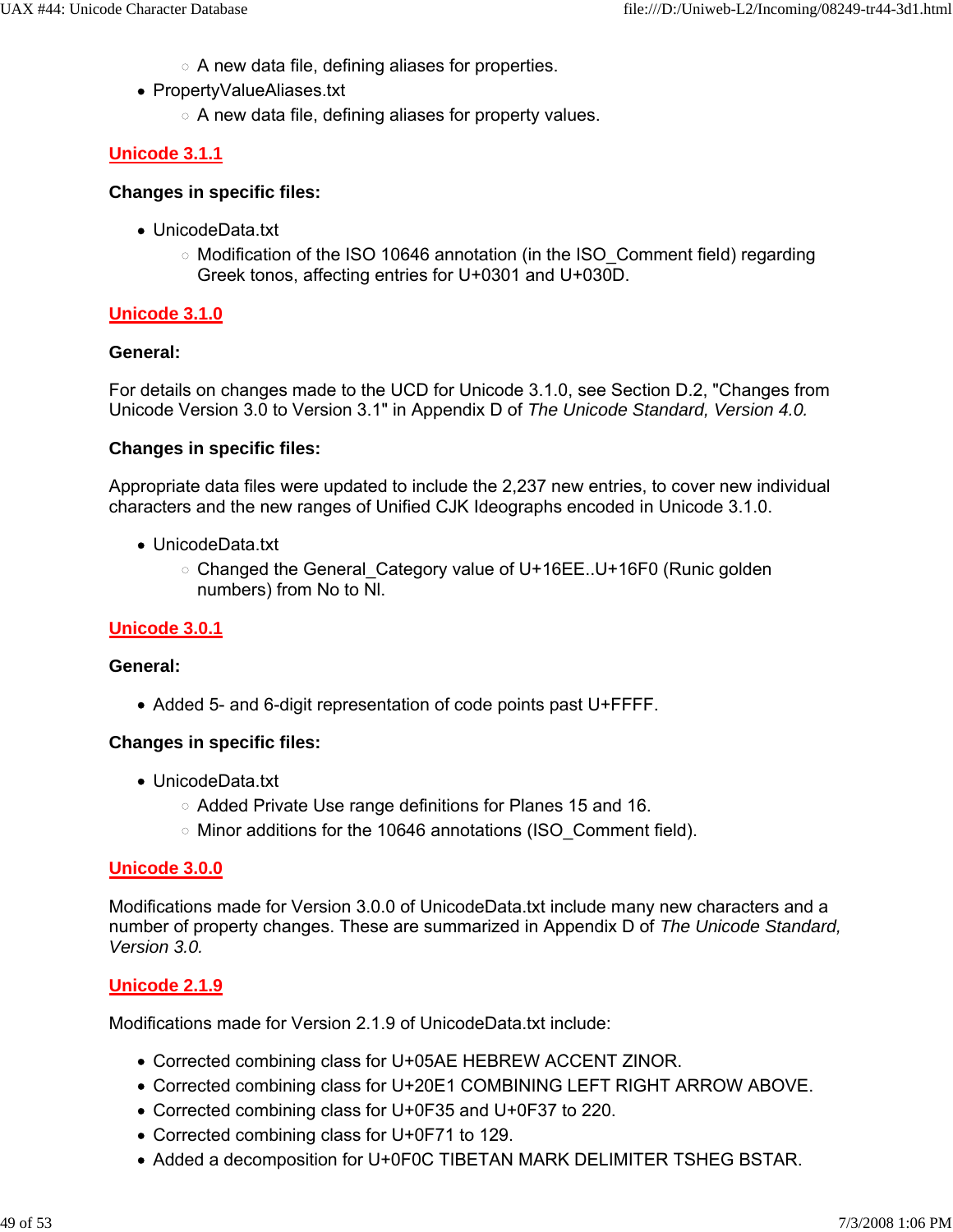- Added decompositions for several Greek symbol letters: U+03D0..U+03D2, U+03D5, U+03D6, U+03F0..U+03F2.
- Removed decompositions from the conjoining jamo block: U+1100..U+11F8.
- Changes to decomposition mappings for some Tibetan vowels for consistency in normalization. (U+0F71, U+0F73, U+0F77, U+0F79, U+0F81).
- Updated the decomposition mappings for several Vietnamese characters with two diacritics (U+1EAC, U+1EAD, U+1EB6, U+1EB7, U+1EC6, U+1EC7, U+1ED8, U+1ED9), so that the recursive decomposition can be generated directly in canonically reordered form (not a normative change).
- Updated the decomposition mappings for several Arabic compatibility characters involving shadda (U+FC5E..U+FC62, U+FCF2..U+FCF4), and two Latin characters (U+1E1C, U+1E1D), so that the decompositions are generated directly in canonically reordered form (not a normative change).
- Changed Bidi\_Class values for: U+00A0 NO-BREAK SPACE, U+2007 FIGURE SPACE, U+2028 LINE SEPARATOR.
- Changed Bidi Class values for extenders of General Category Lm: U+3005, U+3021..U+3035, U+FF9E, U+FF9F.
- Changed the General\_Category and Bidi\_Class values for the Greek numeral signs: U+0374, U+0375.
- Corrected the General\_Category value for U+FFE8 HALFWIDTH FORMS LIGHT VERTICAL.
- Added Unicode 1.0 names for many Tibetan characters (informative).

### **Unicode 2.1.8**

Modifications made for Version 2.1.8 of UnicodeData.txt include:

- Added combining class 240 for U+0345 COMBINING GREEK YPOGEGRAMMENI so that decompositions involving iota subscript are derivable directly in canonically reordered form; this also has a bearing on simplification of casing of polytonic Greek.
- Changes were made in decompositions related to Greek tonos. These result from the clarification that monotonic Greek "tonos" should be equated with U+0301 COMBINING ACUTE, rather than with U+030D COMBINING VERTICAL LINE ABOVE. (All Greek characters in the Greek block involving "tonos"; some Greek characters in the polytonic Greek in the 1FXX block.)
- Changed decompositions involving dialytika tonos. (U+0390, U+03B0)
- Changed ternary decompositions to binary. (U+0CCB, U+FB2C, U+FB2D) These changes simplify normalization.
- Removed canonical decomposition for the generic candrabindu (U+0310).
- Corrected error in canonical decomposition for U+1FF4.
- Added compatibility decompositions to clarify collation tables. (U+2100, U+2101, U+2105, U+2106, U+1E9A)
- A series of General\_Category changes to assist the convergence of the Unicode definition of identifier with ISO TR 10176:
	- $\circ$  So > Lo: U+0950, U+0AD0, U+0F00, U+0F88..U+0F8B
	- Po > Lo: U+0E2F, U+0EAF, U+3006
	- Lm > Sk: U+309B, U+309C
	- $\circ$  Po > Pc: U+30FB, U+FF65
	- $\circ$  Ps/Pe > Mn: U+0F3E, U+0F3F
- A series of Bidi Class changes for consistency: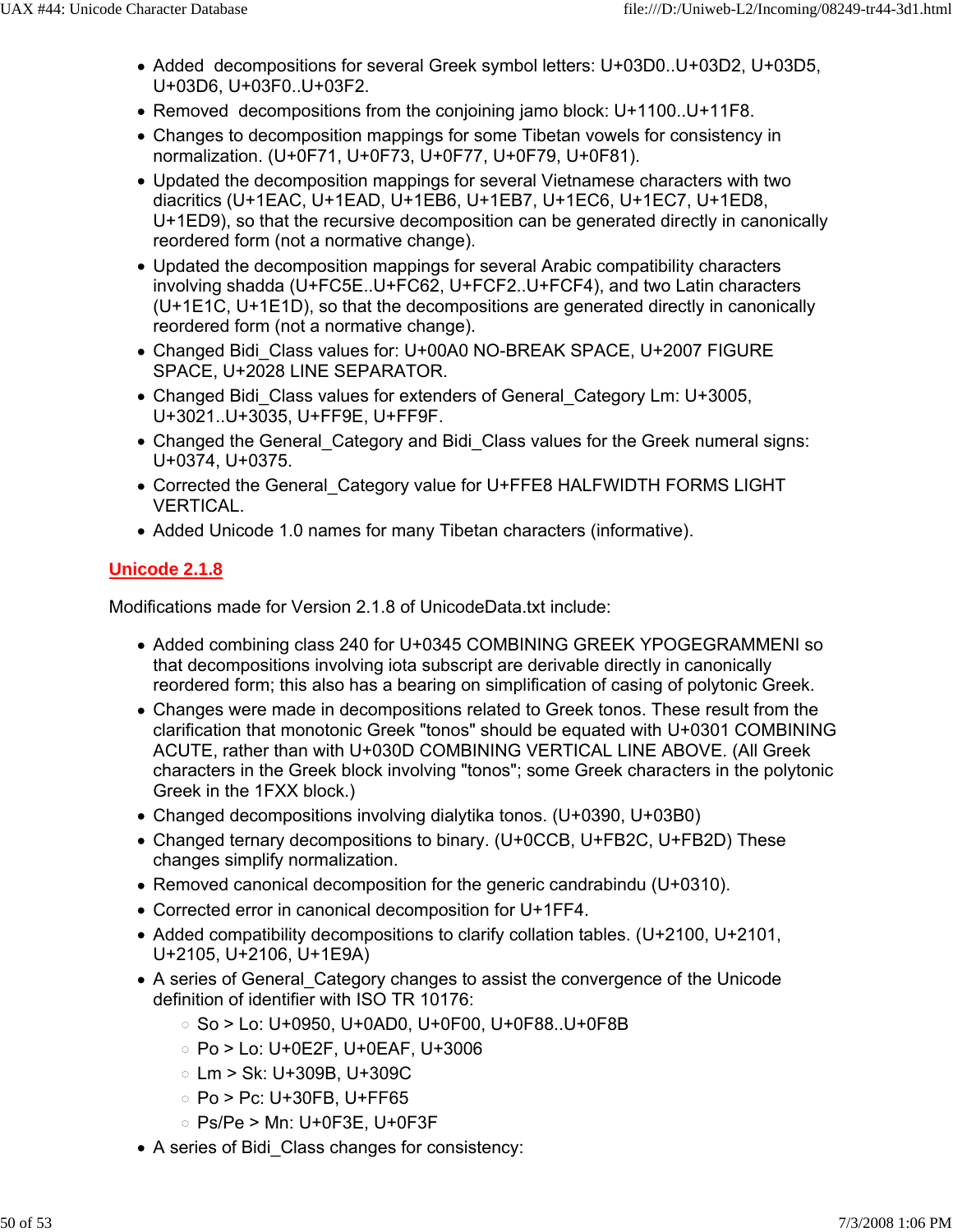- $L > E$ T: U+09F2, U+09F3
- $\circ$  ON > L: U+3007
- L > ON: U+0F3A..U+0F3D, U+037E, U+0387
- $\bullet$  Add case mapping: U+01A6  $\leftrightarrow$  U+0280
- Updated symmetric swapping value for guillemets: U+00AB, U+00BB, U+2039, U+203A.
- Changes to combining class values. Most Indic fixed position class nonspacing marks were changed to combining class 0. This fixes some inconsistencies in how canonical reordering would apply to Indic scripts, including Tibetan. Indic interacting top/bottom fixed position classes were merged into single (non-zero) classes as part of this change. Tibetan subjoined consonants are changed from combining class 6 to combining class 0. Thai pinthu (U+0E3A) moved to combining class 9. Moved two Devanagari stress marks into generic above and below combining classes (U+0951, U+0952).
- Corrected the placement of semicolon near the symmetric swapping field. This affected U+FA0E and other scattered positions to U+FA29.

#### **Version 2.1.7**

*This version was for internal change tracking only, and never publicly released.*

#### **Version 2.1.6**

*This version was for internal change tracking only, and never publicly released.*

#### **Unicode 2.1.5**

Modifications made for Version 2.1.5 of UnicodeData.txt include:

- Changed decomposition for U+FF9E and U+FF9F so that correct collation weighting will automatically result from the canonical equivalences.
- Removed canonical decompositions for U+04D4, U+04D5, U+04D8, U+04D9, U+04E0, U+04E1, U+04E8, U+04E9 (the implication being that no canonical equivalence is claimed between these 8 characters and similar Latin letters), and updated 4 canonical decompositions for U+04DB, U+04DC, U+04EA, U+04EB to reflect the implied difference in the base character.
- Added Pi and Pf as General\_Category values and assigned these values to the relevant quotation marks, based on the Unicode Technical Corrigendum on Quotation Characters.
- Updated many Bidi\_Class values, following the advice of the ad hoc committee on bidi, to make the Bidi\_Class values of compatibility characters more consistent.
- Changed General\_Category values of several Tibetan characters: U+0F3E, U+0F3F, U+0F88..U+0F8B to make them non-combining, reflecting the combined opinion of Tibetan experts.
- Added case mapping for U+03F2.
- Corrected case mapping for U+0275.
- Added titlecase mappings for U+03D0, U+03D1, U+03D5, U+03D6, U+03F0.. U+03F2.
- Corrected compatibility label for U+2121.
- Add specific entries for all the CJK compatibility ideographs, U+F900..U+FA2D, so the canonical decomposition for each can be carried in the database.

#### **Version 2.1.4**

*This version was for internal change tracking only, and never publicly released.*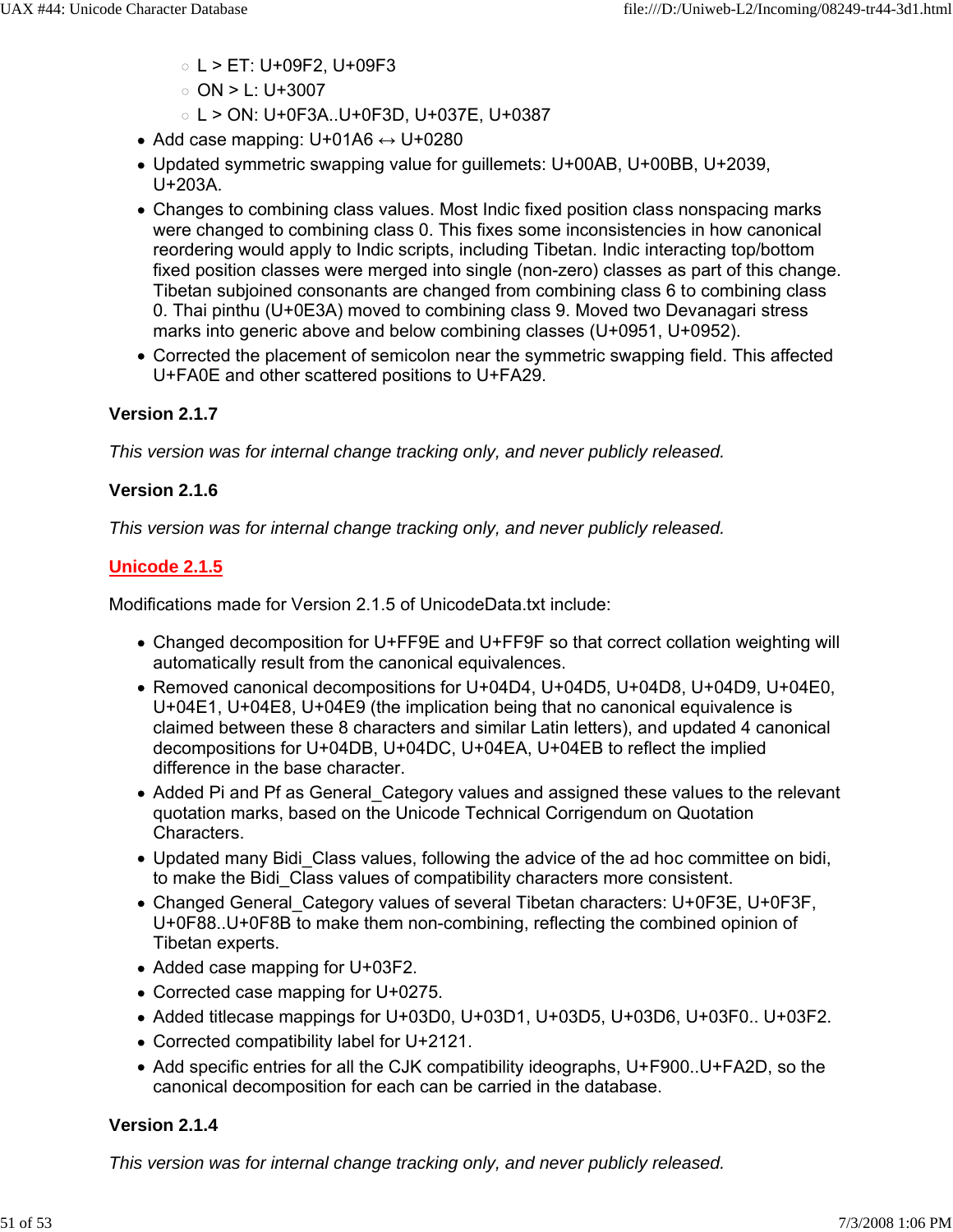## **Version 2.1.3**

*This version was for internal change tracking only, and never publicly released.*

#### **Unicode 2.1.2**

Modifications made in updating UnicodeData.txt to Version 2.1.2 for the Unicode Standard, Version 2.1 (from Version 2.0) include:

- Added two characters (U+20AC and U+FFFC).
- Amended Bidi\_Class values for U+0026, U+002E, U+0040, U+2007.
- Corrected case mappings for U+018E, U+019F, U+01DD, U+0258, U+0275, U+03C2, U+1E9B.
- Changed combining order class for U+0F71.
- Corrected canonical decompositions for U+0F73, U+1FBE.
- Changed decomposition for U+FB1F from compatibility to canonical.
- Added compatibility decompositions for U+FBE8, U+FBE9, U+FBF9..U+FBFB.
- Corrected compatibility decompositions for U+2469, U+246A, U+3358.

#### **Version 2.1.1**

*This version was for internal change tracking only, and never publicly released.*

### **Unicode 2.0.0**

The modifications made in updating UnicodeData.txt for the Unicode Standard, Version 2.0 include:

- Changed decompositions for Greek characters with *tonos* to use U+030D.
- Removed entries for the Unicode 1.1 Hangul Syllables block (U+3400..U+4DFF); mapping to the characters in the new Hangul Syllables block are in a separate table.
- Marked compatibility decompositions with additional tags.
- Changed old tag names for clarity.
- Revision of decompositions to use first-level decomposition, instead of maximal decomposition.
- Correction of all known errors in decompositions from earlier versions.
- Added control code names (as comments in the Unicode 1 Name field).
- Added Hangul Jamo decompositions.
- Added Number category to match properties list in book.
- Fixed General\_Category values of Koranic Arabic marks.
- Fixed General Category values of precomposed characters to match decomposition where possible.
- Added Hebrew cantillation marks and the Tibetan script.
- Added place holders for ranges such as CJK Ideographic Area and the Private Use Area.
- Added General\_Category values Me, Sk, Pc, Nl, Cs, Cf, and rectified a number of mistakes in the database.

## **Acknowledgments**

Mark Davis and Ken Whistler are the authors of the initial version and have added to and maintained the text of this annex. Julie Allen provided editorial suggestions for improvement